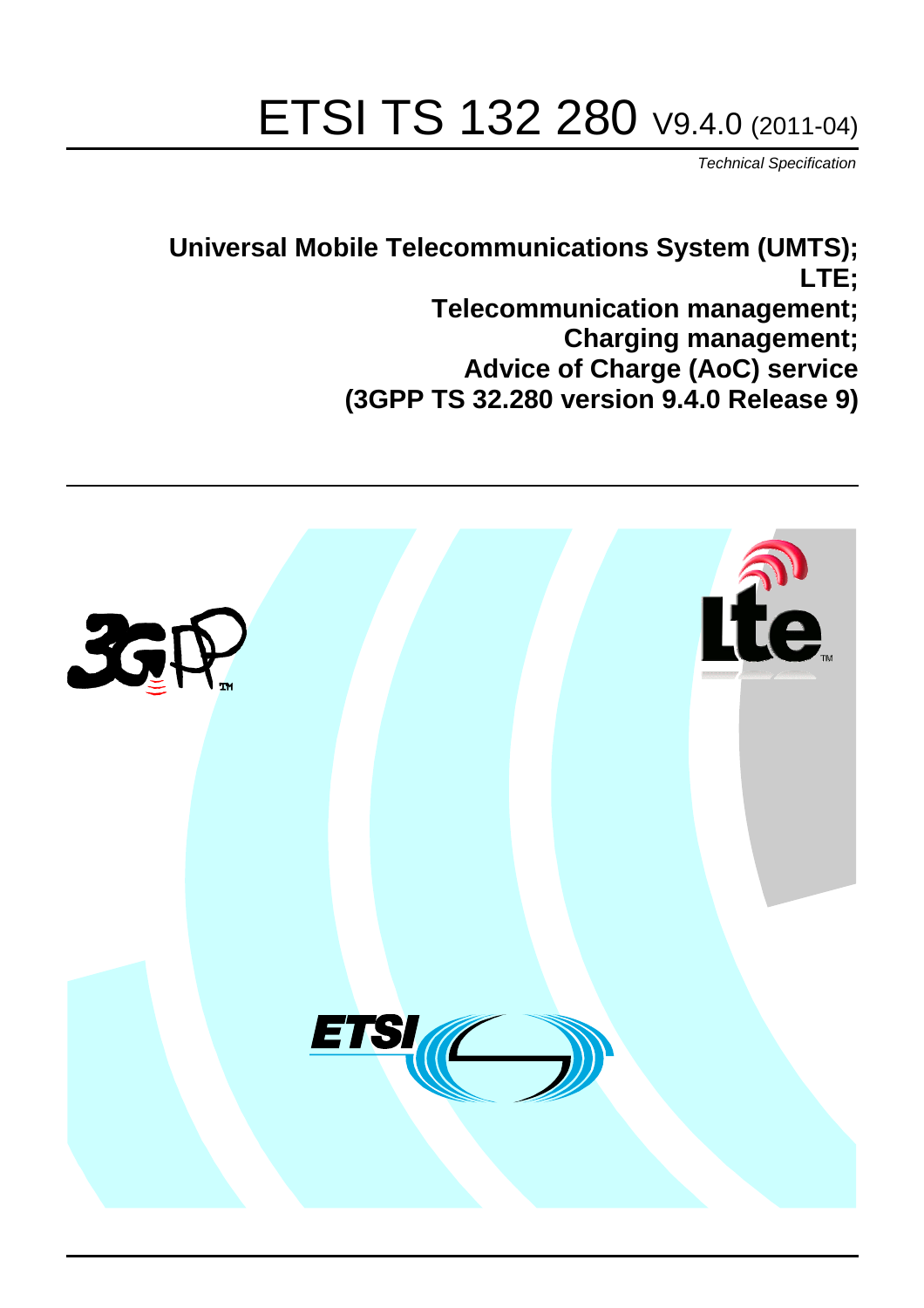Reference RTS/TSGS-0532280v940

> Keywords LTE, UMTS

#### *ETSI*

#### 650 Route des Lucioles F-06921 Sophia Antipolis Cedex - FRANCE

Tel.: +33 4 92 94 42 00 Fax: +33 4 93 65 47 16

Siret N° 348 623 562 00017 - NAF 742 C Association à but non lucratif enregistrée à la Sous-Préfecture de Grasse (06) N° 7803/88

#### *Important notice*

Individual copies of the present document can be downloaded from: [http://www.etsi.org](http://www.etsi.org/)

The present document may be made available in more than one electronic version or in print. In any case of existing or perceived difference in contents between such versions, the reference version is the Portable Document Format (PDF). In case of dispute, the reference shall be the printing on ETSI printers of the PDF version kept on a specific network drive within ETSI Secretariat.

Users of the present document should be aware that the document may be subject to revision or change of status. Information on the current status of this and other ETSI documents is available at <http://portal.etsi.org/tb/status/status.asp>

If you find errors in the present document, please send your comment to one of the following services: [http://portal.etsi.org/chaircor/ETSI\\_support.asp](http://portal.etsi.org/chaircor/ETSI_support.asp)

#### *Copyright Notification*

No part may be reproduced except as authorized by written permission. The copyright and the foregoing restriction extend to reproduction in all media.

> © European Telecommunications Standards Institute 2011. All rights reserved.

**DECT**TM, **PLUGTESTS**TM, **UMTS**TM, **TIPHON**TM, the TIPHON logo and the ETSI logo are Trade Marks of ETSI registered for the benefit of its Members.

**3GPP**TM is a Trade Mark of ETSI registered for the benefit of its Members and of the 3GPP Organizational Partners. **LTE**™ is a Trade Mark of ETSI currently being registered

for the benefit of its Members and of the 3GPP Organizational Partners.

**GSM**® and the GSM logo are Trade Marks registered and owned by the GSM Association.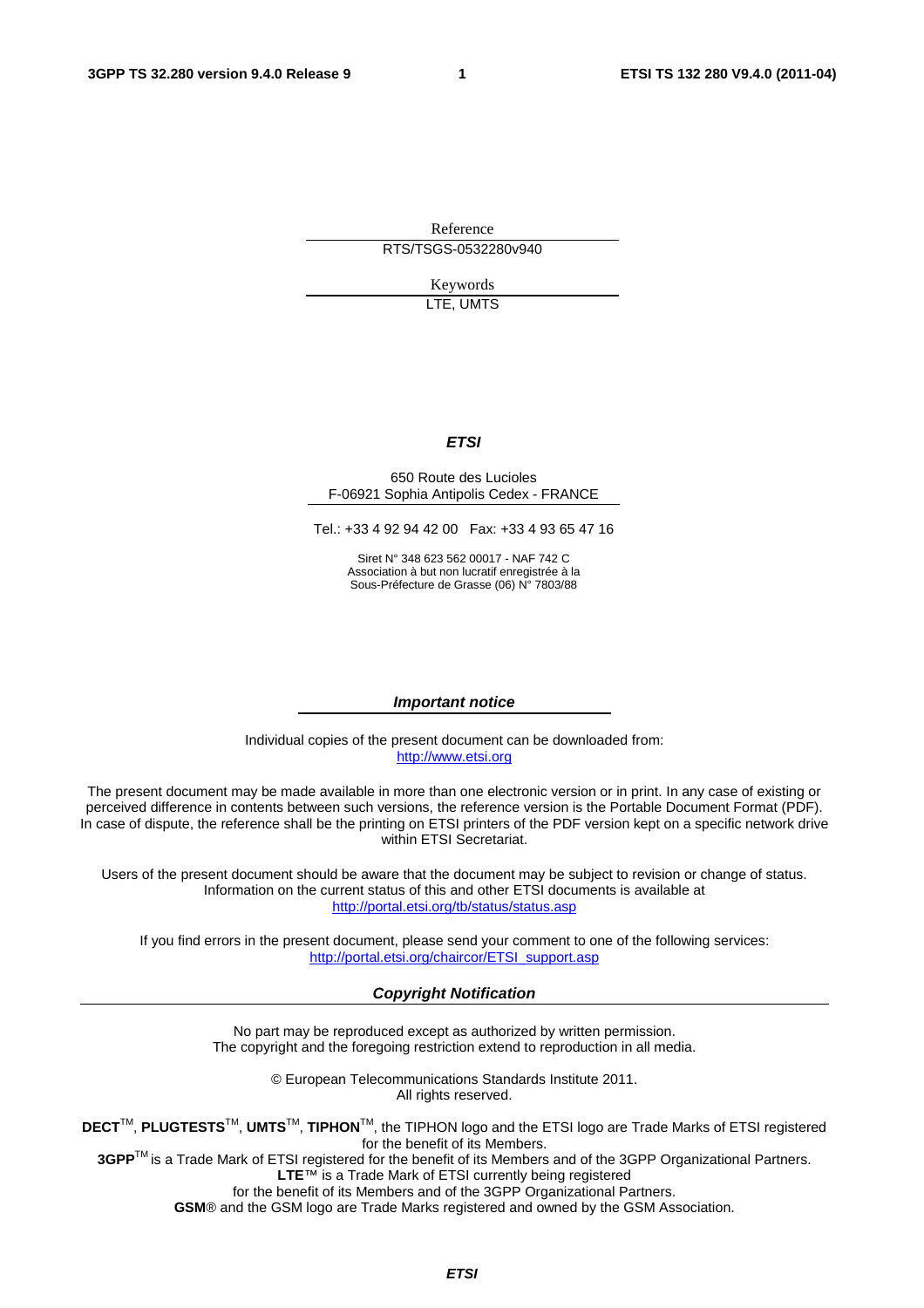# Intellectual Property Rights

IPRs essential or potentially essential to the present document may have been declared to ETSI. The information pertaining to these essential IPRs, if any, is publicly available for **ETSI members and non-members**, and can be found in ETSI SR 000 314: *"Intellectual Property Rights (IPRs); Essential, or potentially Essential, IPRs notified to ETSI in respect of ETSI standards"*, which is available from the ETSI Secretariat. Latest updates are available on the ETSI Web server ([http://webapp.etsi.org/IPR/home.asp\)](http://webapp.etsi.org/IPR/home.asp).

Pursuant to the ETSI IPR Policy, no investigation, including IPR searches, has been carried out by ETSI. No guarantee can be given as to the existence of other IPRs not referenced in ETSI SR 000 314 (or the updates on the ETSI Web server) which are, or may be, or may become, essential to the present document.

## Foreword

This Technical Specification (TS) has been produced by ETSI 3rd Generation Partnership Project (3GPP).

The present document may refer to technical specifications or reports using their 3GPP identities, UMTS identities or GSM identities. These should be interpreted as being references to the corresponding ETSI deliverables.

The cross reference between GSM, UMTS, 3GPP and ETSI identities can be found under [http://webapp.etsi.org/key/queryform.asp.](http://webapp.etsi.org/key/queryform.asp)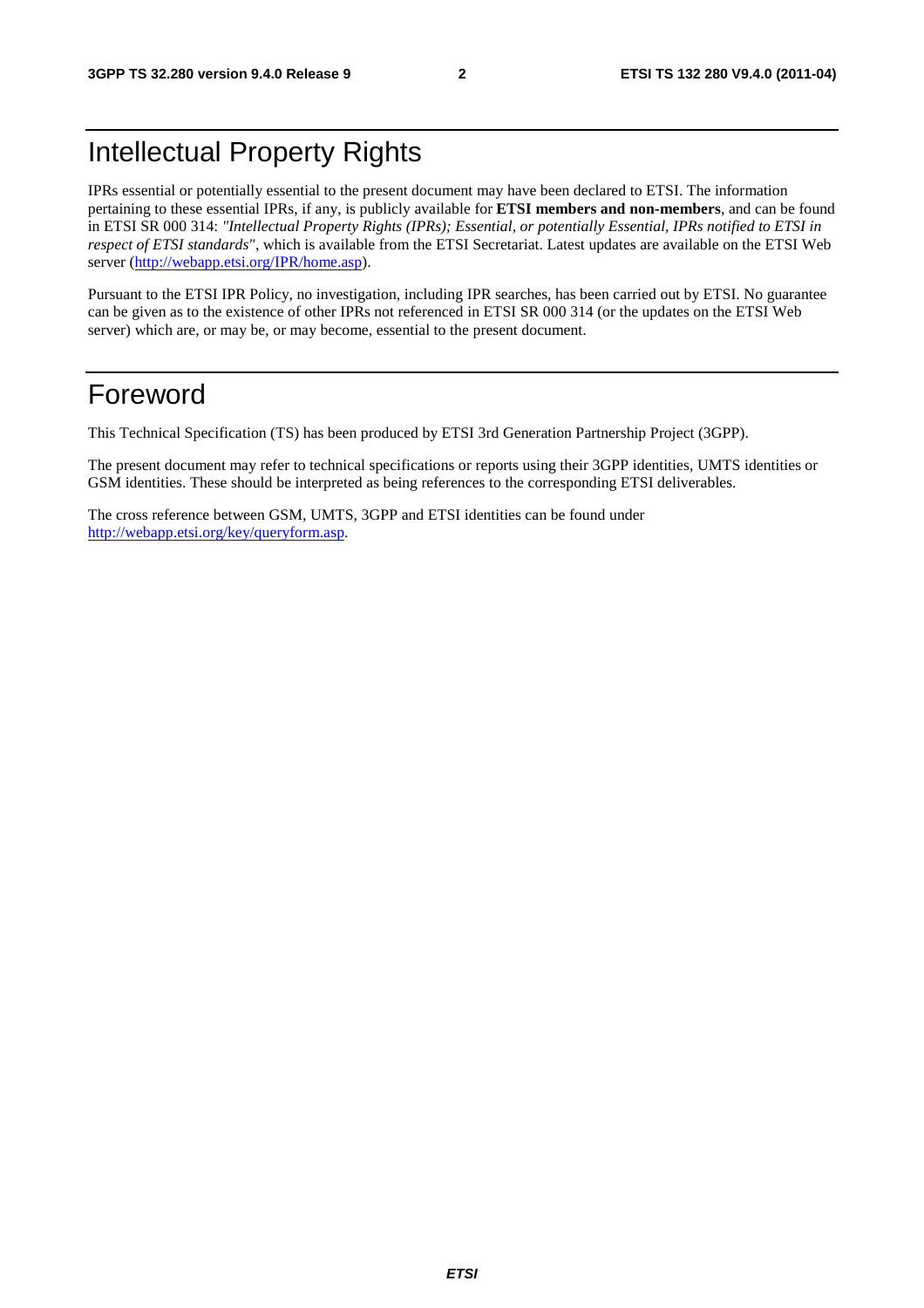$\mathbf{3}$ 

# Contents

| 1                  |                                                                                       |  |
|--------------------|---------------------------------------------------------------------------------------|--|
| 2                  |                                                                                       |  |
| 3                  |                                                                                       |  |
| 3.1                |                                                                                       |  |
| 3.2                |                                                                                       |  |
| 3.3                |                                                                                       |  |
| $\overline{4}$     |                                                                                       |  |
| 4.1                |                                                                                       |  |
| 4.2.               |                                                                                       |  |
| 4.3.               |                                                                                       |  |
| 4.3.1              |                                                                                       |  |
| 4.3.1.1            |                                                                                       |  |
| 4.3.2              |                                                                                       |  |
| 4.3.3              |                                                                                       |  |
| 4.3.3.1            |                                                                                       |  |
| 4.3.3.2            |                                                                                       |  |
| 4.3.3.3            |                                                                                       |  |
| 5                  |                                                                                       |  |
| 5.1                |                                                                                       |  |
| 5.2                |                                                                                       |  |
| 5.3                |                                                                                       |  |
| 5.3.1              |                                                                                       |  |
| 5.3.2              |                                                                                       |  |
| 5.3.2.1            | Successful Session Establishment: AoC-S with AoC information in reliable 1xx response |  |
|                    |                                                                                       |  |
| 5.3.2.2            |                                                                                       |  |
| 5.3.2.3            |                                                                                       |  |
| 5.3.2.4            |                                                                                       |  |
| 5.4                |                                                                                       |  |
| 5.4.1              | <b>Principles</b>                                                                     |  |
| 5.4.2              |                                                                                       |  |
| 5.4.3              |                                                                                       |  |
| 6                  |                                                                                       |  |
| 6.1                |                                                                                       |  |
| 6.2                |                                                                                       |  |
| 6.3                |                                                                                       |  |
| 6.3.1              |                                                                                       |  |
| 6.3.1.1            |                                                                                       |  |
| 6.3.1.2            |                                                                                       |  |
| 6.3.1.2.1          |                                                                                       |  |
| 6.3.1.2.2          |                                                                                       |  |
| 6.3.2              |                                                                                       |  |
| 6.3.3              |                                                                                       |  |
| 6.3.3.1            |                                                                                       |  |
| 6.3.3.2<br>6.3.3.3 |                                                                                       |  |
| 6.4                |                                                                                       |  |
|                    |                                                                                       |  |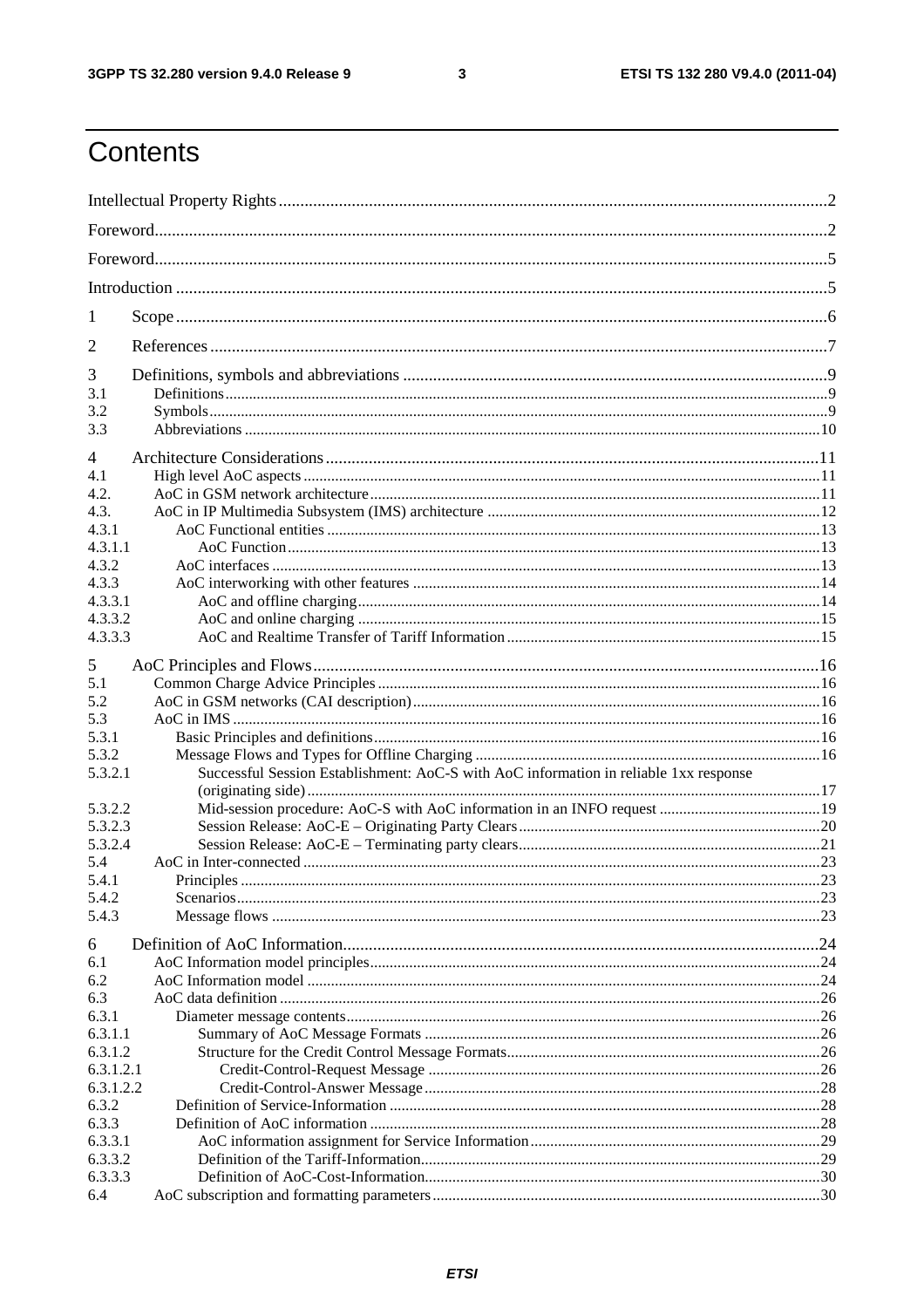| A.1   |                               | Call scenarios with AoC information provided at the beginning and/or during and/or at the end of the |  |
|-------|-------------------------------|------------------------------------------------------------------------------------------------------|--|
|       |                               |                                                                                                      |  |
| A.1.1 |                               |                                                                                                      |  |
| A.1.2 |                               | Outgoing call with tariff provided by a remote network (PSTN or IMS) or a $3rd$ Party Service        |  |
|       |                               |                                                                                                      |  |
| A.1.3 |                               | Outgoing call with tariff provided by the charging domain in addition to an add on charge received   |  |
|       |                               | from the remote network (PSTN or IMS) or from a 3 <sup>rd</sup> Party Service Provider (AS) 33       |  |
| A.1.4 |                               | Outgoing call with tariff change provided by the charging domain during an on-going call 34          |  |
| A.1.5 |                               | Outgoing call with regular cost updates provided by the charging domain during an on-going call34    |  |
| A.1.6 |                               |                                                                                                      |  |
| A.1.7 |                               |                                                                                                      |  |
|       | <b>Annex B (informative):</b> | Message flow for basic IMS session establishment and interaction                                     |  |
|       |                               |                                                                                                      |  |
|       |                               |                                                                                                      |  |
| C.1   |                               |                                                                                                      |  |
| C.2   |                               |                                                                                                      |  |
| C.3   |                               |                                                                                                      |  |
|       | <b>Annex D</b> (informative): |                                                                                                      |  |
|       | <b>Annex E</b> (informative): |                                                                                                      |  |
|       |                               |                                                                                                      |  |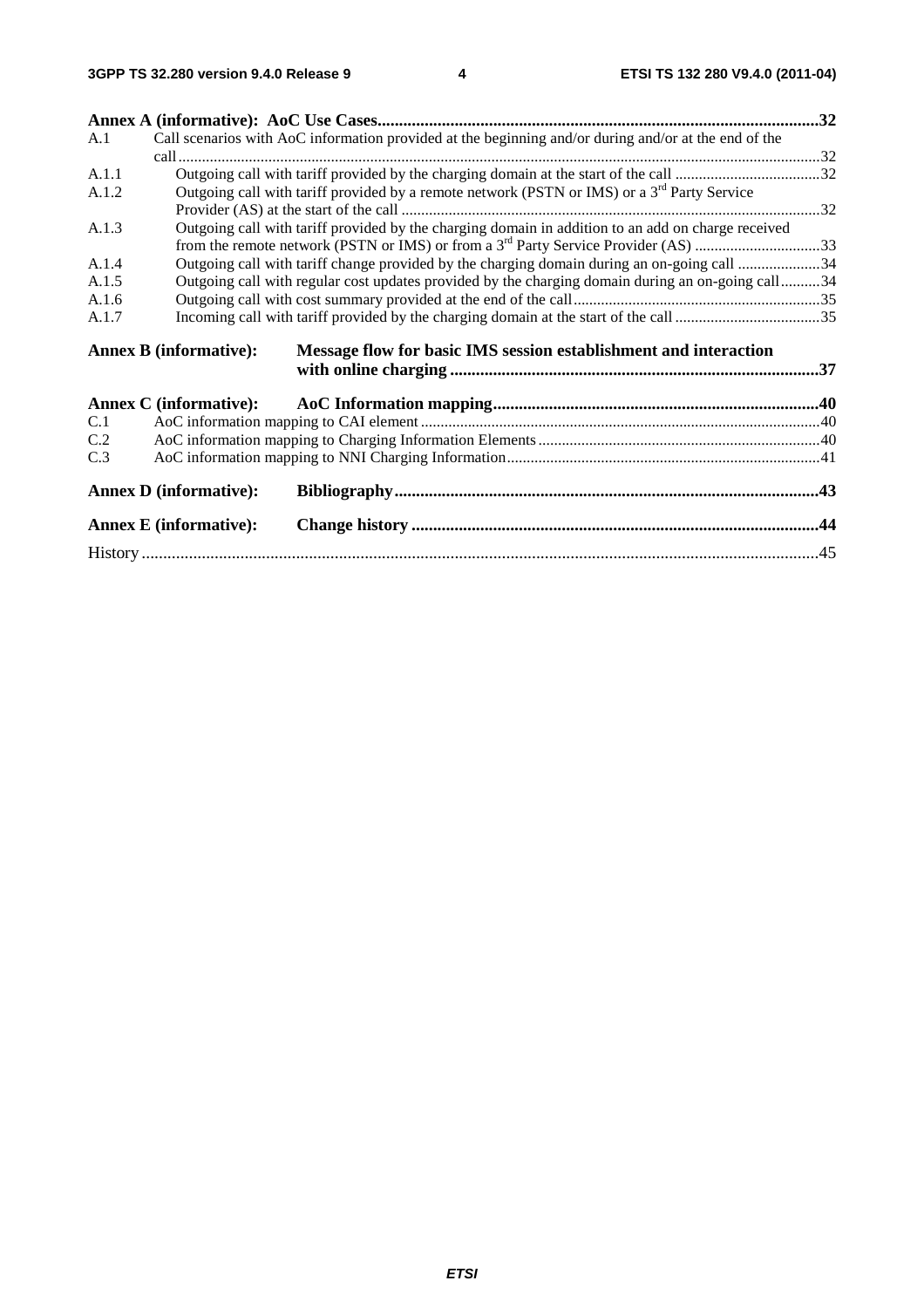# Foreword

This Technical Specification has been produced by the 3<sup>rd</sup> Generation Partnership Project (3GPP).

The contents of the present document are subject to continuing work within the TSG and may change following formal TSG approval. Should the TSG modify the contents of the present document, it will be re-released by the TSG with an identifying change of release date and an increase in version number as follows:

Version x.y.z

where:

- x the first digit:
	- 1 presented to TSG for information;
	- 2 presented to TSG for approval;
	- 3 or greater indicates TSG approved document under change control.
- y the second digit is incremented for all changes of substance, i.e. technical enhancements, corrections, updates, etc.
- z the third digit is incremented when editorial only changes have been incorporated in the document.

# Introduction

This clause is optional. If it exists, it is always the second unnumbered clause.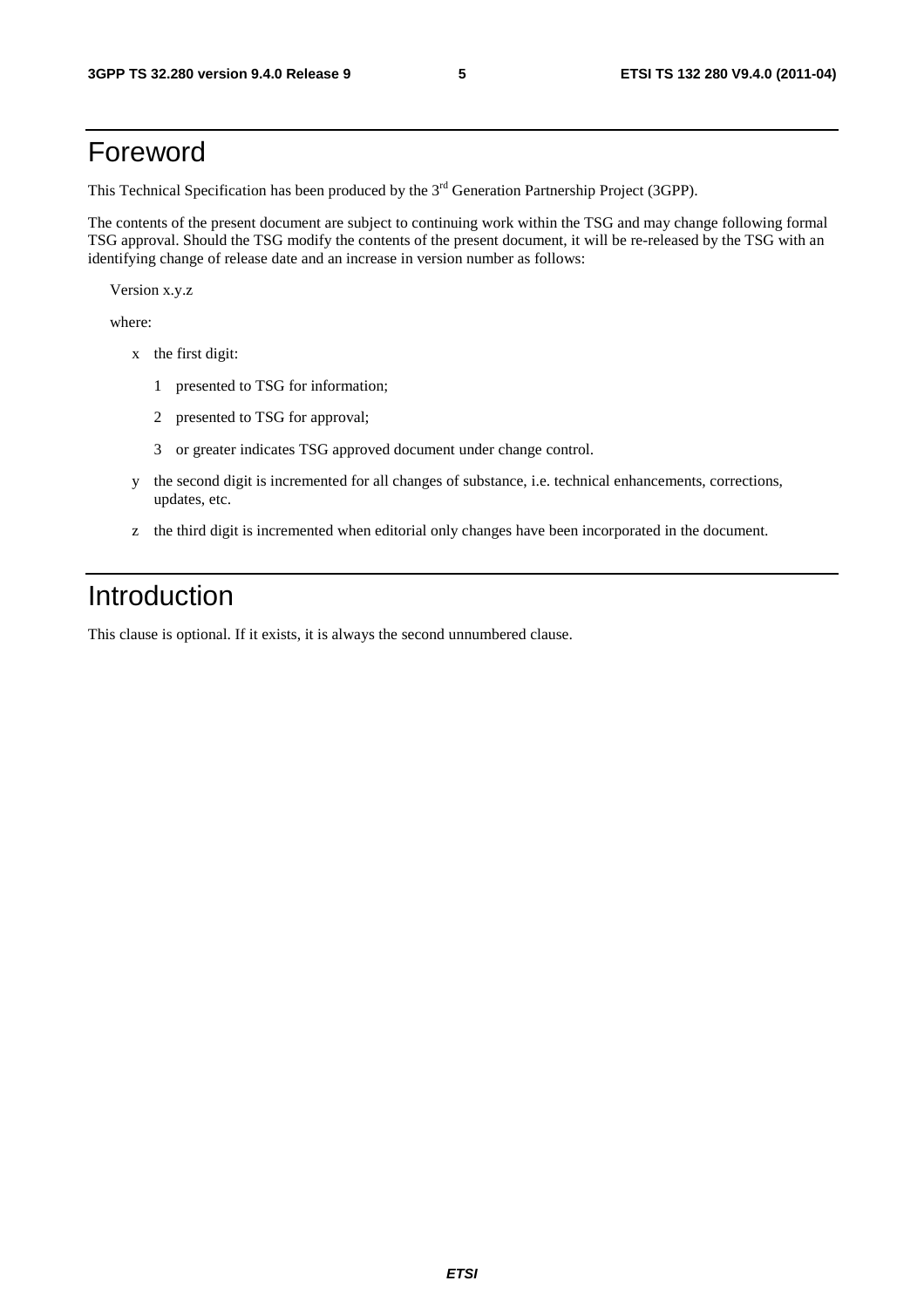# 1 Scope

The present document specifies the AoC framework for relevant events, sessions, and services. The 3GPP umbrella charging architecture and principles are defined in 3GPP TS 32.240 [1].

The AoC framework detailed herein provides for both offline and online charging models. It specifies the following:

- The AoC architecture.
- The common principles that govern AoC.
- The AoC function that enables the IMS AoC framework.
- Exemplary message flows.
- AoC interface data description.

All terms, definitions and abbreviations used in the present document, that are common across 3GPP TSs, are defined in the 3GPP Vocabulary, TR 21.905 [100]. Those that are common across charging management in 3GPP network, services or subsystems are provided in the umbrella document TS 32.240 [1] and may be copied into clause 3 of the present document for ease of reading. Finally, those items that are specific to the present document are defined exclusively in the present document.

Requirements that govern the AoC work are specified in 3GPP TS 22.115 [101].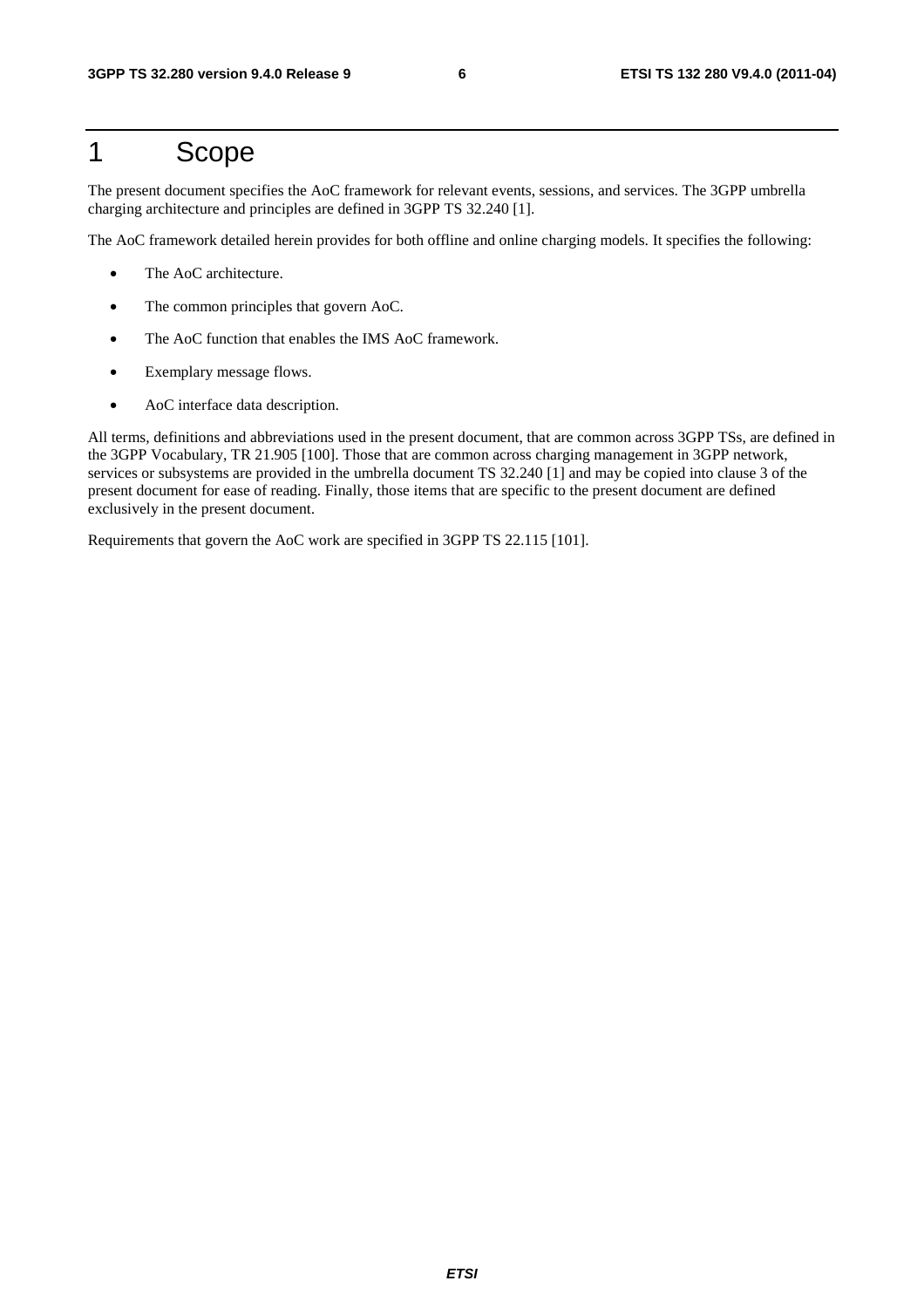# 2 References

The following documents contain provisions which, through reference in this text, constitute provisions of the present document.

- References are either specific (identified by date of publication, edition number, version number, etc.) or non-specific.
- For a specific reference, subsequent revisions do not apply.
- For a non-specific reference, the latest version applies. In the case of a reference to a 3GPP document (including a GSM document), a non-specific reference implicitly refers to the latest version of that document *in the same Release as the present document*.

| $[1]$             | 3GPP TS 32.240: "Telecommunication management; Charging management; Charging<br>Architecture and Principles".                     |
|-------------------|-----------------------------------------------------------------------------------------------------------------------------------|
| $[2] - [19]$      | Void                                                                                                                              |
| $[20]$            | 3GPP TS 32.260: "Telecommunication management; Charging management; IP Multimedia<br>Subsystem (IMS) charging".                   |
| $[21]$            | 3GPP TS 32.275: "Telecommunication management; Charging management; MultiMedia<br>Telephony (MMTel) charging.                     |
| $[22] - [49]$     | Void                                                                                                                              |
| $[50]$            | 3GPP TS 32.299: "Telecommunication management; Charging management; Diameter charging<br>application".                            |
| $[51]$            | 3GPP TS 32.298: "Telecommunication management; Charging management; Charging Data<br>Record (CDR) parameter description".         |
| $[52]$            | Void                                                                                                                              |
| $[53]$            | 3GPP TS 32.296: "Telecommunication management; Charging management; Online Charging<br>System (OCS) applications and interfaces". |
| $[54] - [99]$     | Void                                                                                                                              |
| $[100]$           | 3GPP TR 21.905: "Vocabulary for 3GPP Specifications".                                                                             |
| $[101]$           | 3GPP TS 22.115 "Service aspects; Charging and billing".                                                                           |
| $[102]$ - $[199]$ | Void.                                                                                                                             |
| $[200]$ - $[202]$ | Void.                                                                                                                             |
| $[203]$           | 3GPP TS 22.024: "Description of Charge Advice Information (CAI)".                                                                 |
| $[204]$           | 3GPP TS 22.086: "Advice of Charge (AoC) supplementary services - Stage 1".                                                        |
| $[205]$           | 3GPP TS 23.086: "AoC Supplementary Service, Stage 2".                                                                             |
| $[206]$           | 3GPP TS 24.086: "AoC Supplementary Service, Stage 3".                                                                             |
| [207]             | 3GPP TS 23.078: "Customized Applications for Mobile network Enhanced Logic (CAMEL);<br>Stage 2".                                  |
| $[208]$           | 3GPP TS 24.647: "Advice Of Charge (AOC) using IP Multimedia (IM) Core; Network (CN)<br>subsystem".                                |
| $[209]$           | 3GPP TS 29.658: "SIP Transfer of IP Multimedia Service Tariff Information; Protocol<br>specification".                            |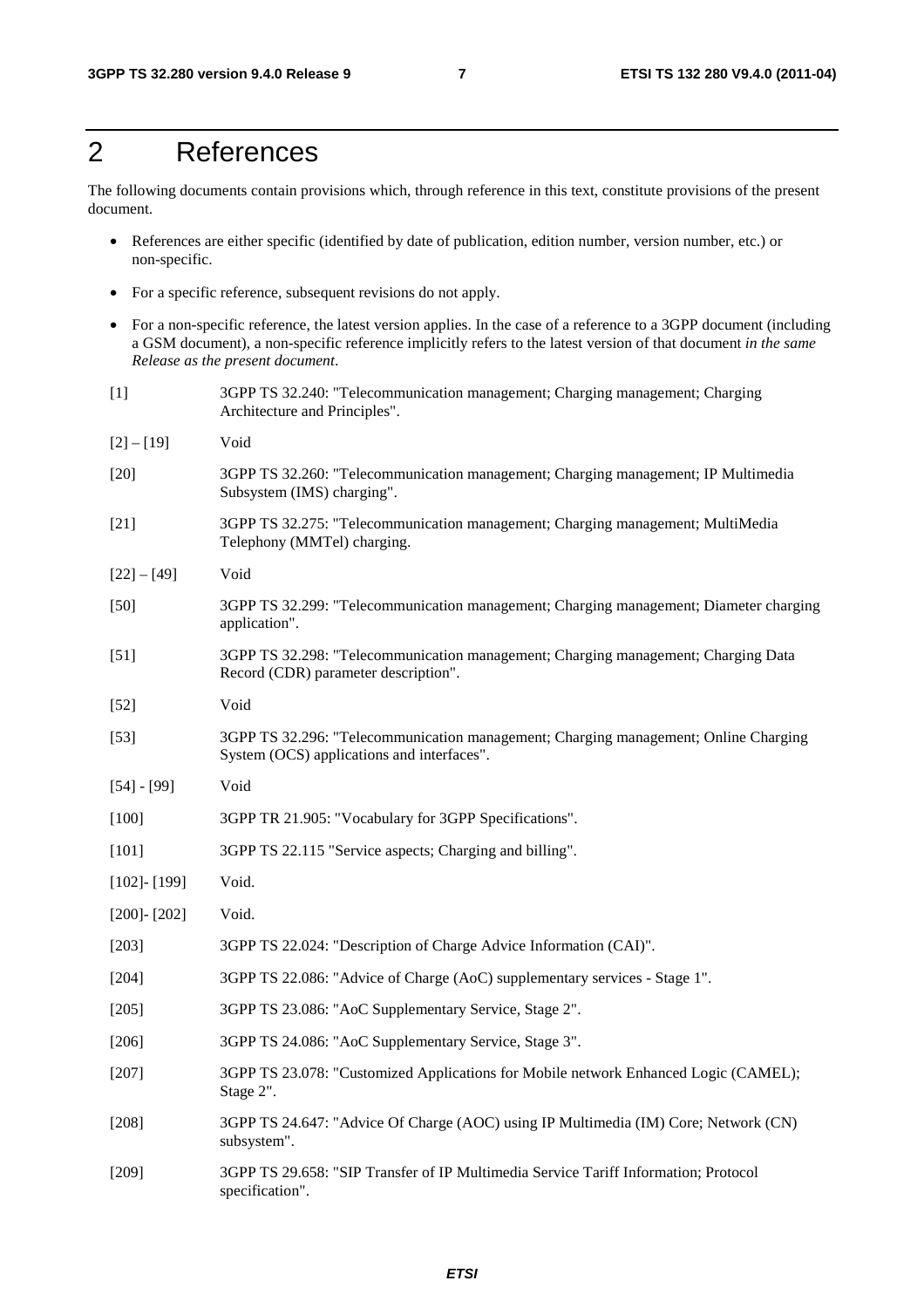- [210] 3GPP TS 24.229: " IP multimedia call control protocol based on Session Initiation Protocol (SIP) and Session Description Protocol (SDP); Stage 3".
- [211] 3GPP TS 29.364: "IP Multimedia Subsystem (IMS) Application Server (AS) service data descriptions for AS interoperability".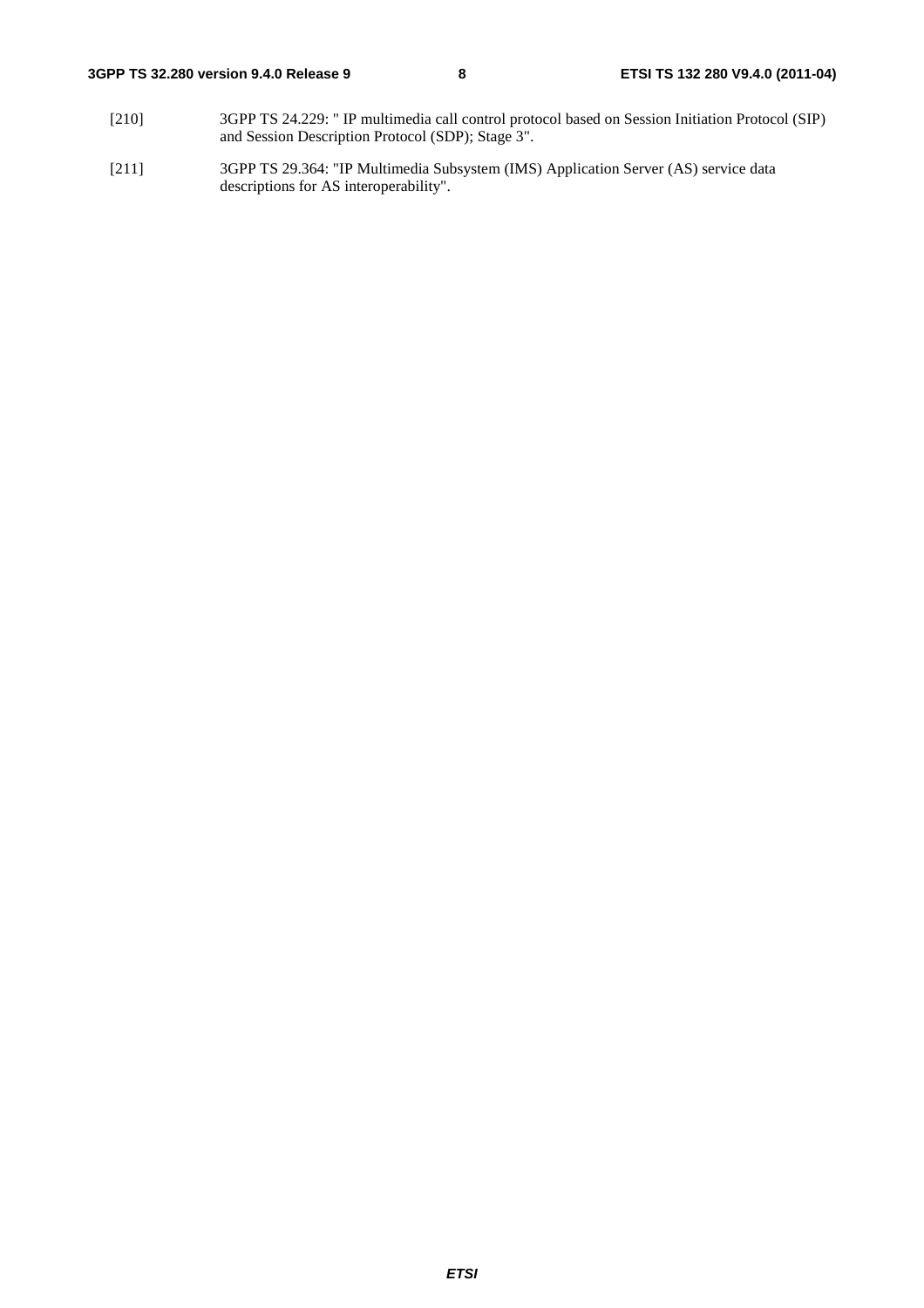# 3 Definitions, symbols and abbreviations

### 3.1 Definitions

For the purposes of the present document, the terms and definitions given in TR 21.905 [100] and the following apply. A term defined in the present document takes precedence over the definition of the same term, if any, in TR 21.905 [100].

**Advice of Charge (AoC):** The Advice of Charge (AoC) supplementary service provides AoC Information to the served user for information (AoCI) or for charging (AoCC) related to a corresponding event, session or usage of a service. The AoC service may be delivered prior to, during or after the service delivery.

**AoC for Information (AoCI):** An AoC supplementary service where the provided information is non-binding. I.e. the provided information is an estimation of the service cost and/or tariff. The provided information and the actual charges may differ.

**AoC for Charging (AoCC):** An AoC supplementary service where the provided information is binding. I.e. the provided information must correspond to the actual charges.

**AoC at communication set-up time (AOC-S):** An AoC supplementary service provided at communication establishment and/or at tariff switch time. The provided information includes Tariff Information for the requested service.

**AoC during the communication (AOC-D):** An AoC supplementary service provided during the communication at predefined triggering conditions. The provided information includes accumulated Cost Information for the ongoing usage.

**AoC at the end of communication (AOC-E):** An AoC supplementary service provided when the communication is released. The provided information includes the total accumulated cost.

**Charge Advice information (CAI):** CAI elements as described in TS 22.024 [203].

**Tariff:** set of parameters defining the applied charges for the use of a particular bearer / session / service.

**Cost:** monetary amount that a user has to pay for the use of a particular bearer / session / service

**Add-on charge:** additional charge on top of the current tariff. An add-on charge can either be metered in non-monetary units (e.g. meter pulse) or in monetary-units (e.g. currency).

**Auxiliary Advice of Charge Function (AACF):** An AACF provides Tariff and/or Cost Information for the requested service. The AACF resides outside of the local AoC Function and the Charging Domain.

Note: In this release, the AACF is considered as CDP for AoCI purpose. CDP is defined in TS29.658 [209]. The terms AACF and CDP may change in the future as a result of possible addition of charging capabilities.

**Charge Determination Point (CDP)**: Defined in ETSI ES 201.296.

Editor"s note: Terminology needs to be clarified and aligned with 3GPP TS 22.115 [101] and TS 29.658 [209].

Editor"s note: Terminology used in message flows should be aligned with definitions used above.

### 3.2 Symbols

For the purposes of the present document, the following symbols apply:

Symbol format

| - Bi  | Reference point for the CDR file transfer from the IMS CGF to the BD. |
|-------|-----------------------------------------------------------------------|
| - ISC | ISC interface between the S-CSCF and the IMS-GWF                      |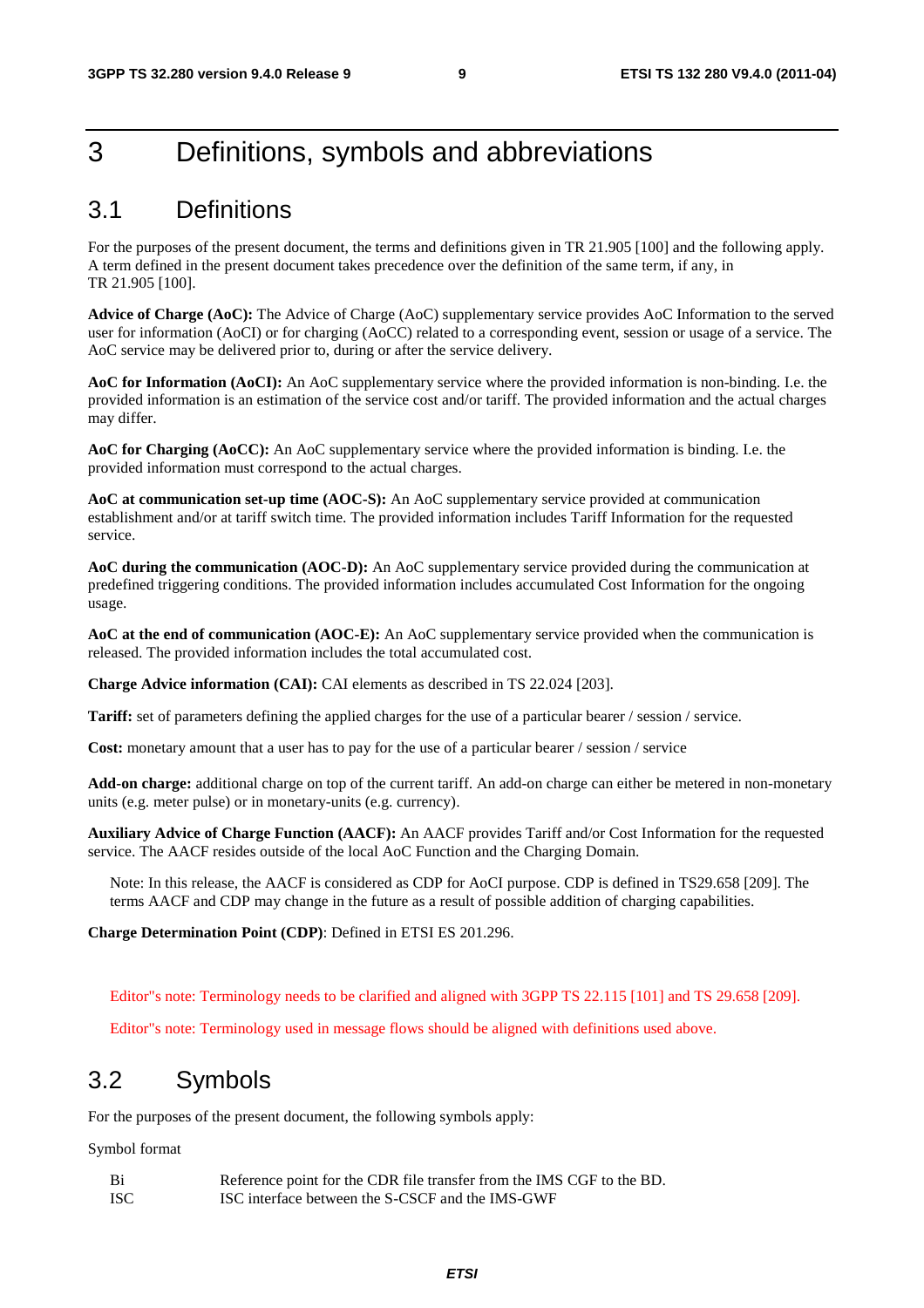| Rf             | Offline Charging Reference Point between an IMS Network Entity or an AS and the CDF      |
|----------------|------------------------------------------------------------------------------------------|
| R <sub>0</sub> | Online Charging Reference Point between an AS, MRFC or the IMS-GWF and the OCS           |
| $<$ 24.647>    | Reference point between UE and P-CSCF as defined in TS 24.647 [208]                      |
| $<$ 29.658>    | Reference point between IBCF/MGCF and the external network as defined in TS 29.658 [209] |

# 3.3 Abbreviations

For the purposes of the present document, the abbreviations given in TR 21.905 [100] and the following apply. An abbreviation defined in the present document takes precedence over the definition of the same abbreviation, if any, in TR 21.905 [100].

| AACF             | <b>Auxiliary AoC Function</b>                                           |
|------------------|-------------------------------------------------------------------------|
| <b>ACF</b>       | AoC Function                                                            |
| A <sub>0</sub> C | Advice of Charge                                                        |
| $AoC-S$          | AoC at communication Set-up time                                        |
| AoC-D            | AoC During the communication                                            |
| $AoC-E$          | AoC at the End of the communication                                     |
| AoCI             | AoC for Information                                                     |
| AoCC             | AoC for Charging                                                        |
| <b>CAI</b>       | Charge Advice Information                                               |
| <b>CCF</b>       | <b>Charging Collection Function</b>                                     |
| <b>CCR</b>       | <b>Credit Control Request</b>                                           |
| <b>CDF</b>       | <b>Charging Data Function</b>                                           |
| <b>CDP</b>       | <b>Charging Determination Point</b>                                     |
| CGF              | <b>Charging Gateway Function</b>                                        |
| <b>CPC</b>       | <b>Calling Party Category</b>                                           |
| <b>CSCF</b>      | Call Session Control Function (I-Interrogating; P-Proxy; and S-Serving) |
| <b>ECUR</b>      | Event Charging with Unit Reservation                                    |
| <b>HSS</b>       | Home Subscriber Server                                                  |
| <b>IBCF</b>      | <b>Interconnection Border Control Function</b>                          |
| <b>IEC</b>       | <b>Immediate Event Charging</b>                                         |
| <b>IMS-GWF</b>   | <b>IMS</b> Gateway Function                                             |
| <b>ISC</b>       | <b>IMS</b> Service Control                                              |
| <b>MGCF</b>      | Media Gateway Control Function                                          |
| <b>OCS</b>       | <b>Online Charging System</b>                                           |
| <b>OFCS</b>      | <b>Offline Charging System</b>                                          |
| <b>RTTI</b>      | Realtime Transfer of Tariff Information                                 |
| <b>SCUR</b>      | Session Charging with Unit Reservation                                  |
| UE               | User Equipment                                                          |
| UNI              | User to Network Interface                                               |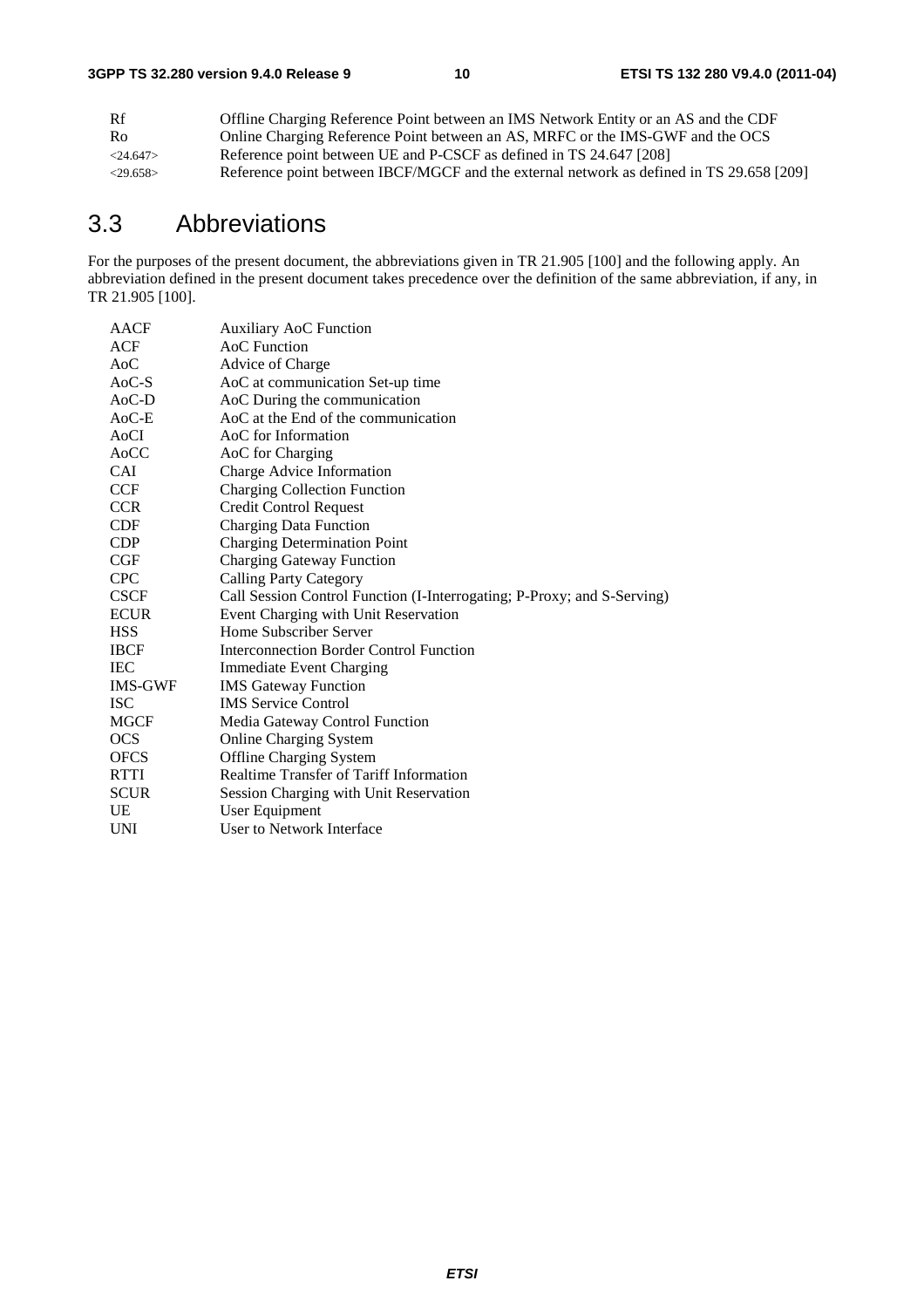# 4 Architecture Considerations

Editor"s note: This chapter should consider the Advice of Charge (AoC) requirement described in TS 22.115.

### 4.1 High level AoC aspects

Advice of Charge (AoC) is a user-specific supplementary service which provides AoC information to the UE in realtime. It contains cost and/or tariff for the requested service, which may be provided either in monetary format (e.g. 0,10  $\epsilon$ ) or non-monetary format (e.g. 10 charging units).

Depending on the AoC service obligatory type (AoCI or AoCC), the provided information is either non-binding or binding. AoCI provides an estimation of the service cost and/or tariff which may deviate from the actual charges. In contrast to AoCI, AoCC is binding and must correspond to the actual charges (e.g. corresponding bill position or amount which is deducted from the prepaid account).

The AoC service type depends on the following triggering events: AoC-S occurs at communication establishment and/or at tariff switch time. AoC-D is sent to the user during the communication, depending on predefined triggering conditions (e.g. to provide accumulated cost for the ongoing usage every 5 seconds). AoC-E provides the total accumulated cost of the service when the communication is released.

Any combination of the AoC service obligatory type and the service type may co-exist.

Online Charging and Offline Charging and AoC services are mutually independent from the end user perspective.

 The AoC Information may be based on Tariff Information from a local charging system, e.g. from an Online Charging System (OCS). Additionally, Tariff or Cost Information may be received from an external network or service provider in real time according to the Real time Transfer of Tariff Information protocol defined in TS 29.658 [209]. This situation can occur in case of interconnection scenarios or 3rd party services like Service 0900. Depending on the local charging system indication, it may be decided whether external Tariff Information is either rejected or processed to create the AoC Information.

The selection of tariffs can be conditioned on any parameter defined in the charging information requirements mentioned in 3GPP TS 22.115 [101]. The selection of tariffs may also be dependent upon and not limited to the Calling Party Category (CPC) defined in 3GPP TS 24.229 [210], the user balances, consumed resource prior or within the session, discounts, benefits or any other commercial agreement that the user is engaged with the service provider.

AoC-related subscription status and user profiles are stored in the HSS. The AoC-related user profiles contain the following information:

- AoC service obligatory type (AoCI or AoCC)
- AoC service type (any combination of AoC-S, AoC-D, and AoC-E),
- AoC configuration and preferences

Details are described in 6.4..

### 4.2. AoC in GSM network architecture

The CAMEL feature (Customised Applications for Mobile network Enhanced Logic) is described in TS 22.078.

The Charge Advice Information (CAI) is described in TS 22.024, TS 22.086, TS 23.086 and TS 24.086.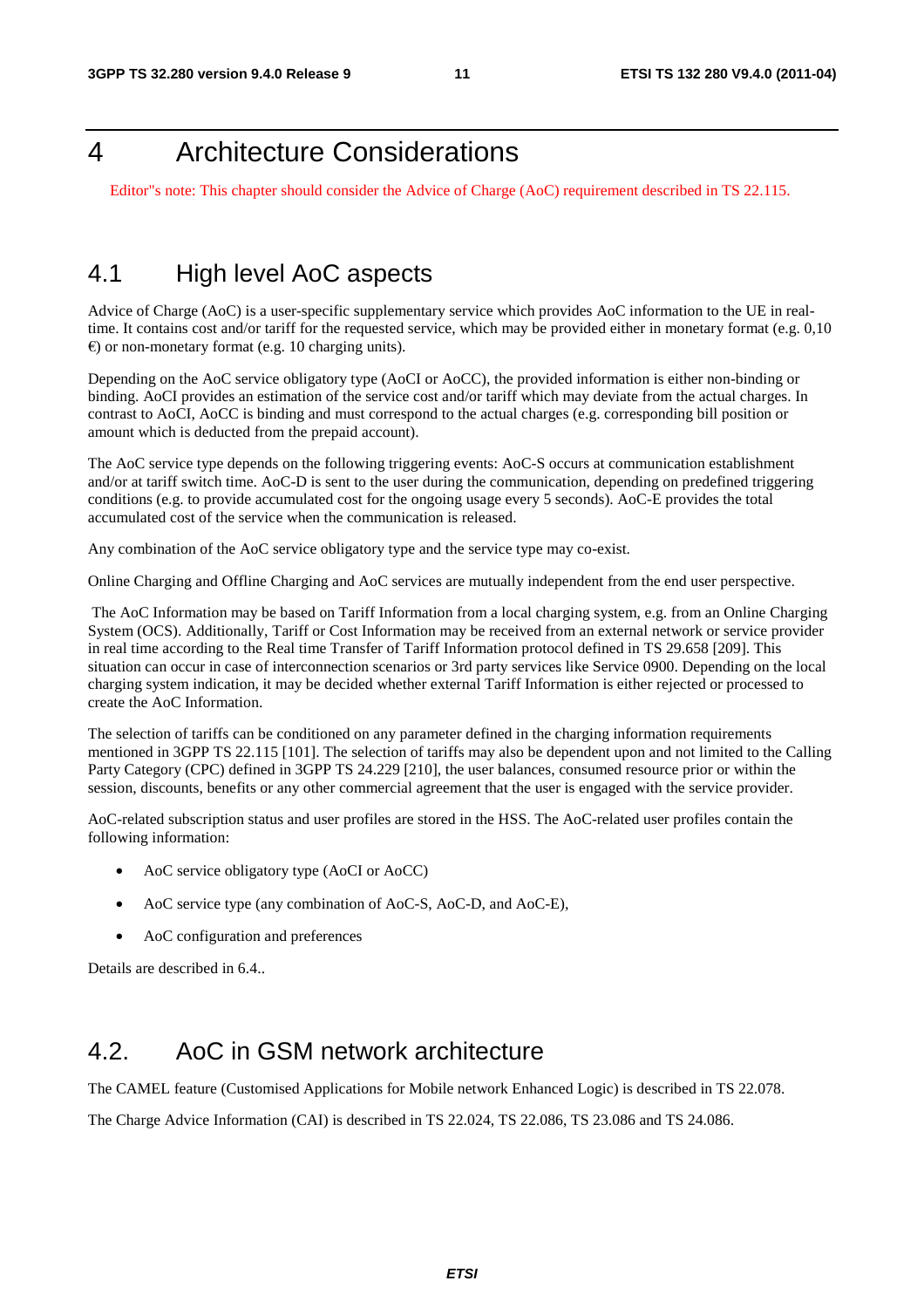### 4.3. AoC in IP Multimedia Subsystem (IMS) architecture

The IMS Charging Architecture is described in TS 32.260 [20]. Figure 4.3.1 shows the specific part of the IMS charging architecture that handles AoC.





Figure 4.3.1 shows functional entities that are not directly involved in AoC, but completes the picture with affected interfaces. TS 24.647 [208] specifies the AoC information transferred to the UE via involved IMS functional entities. TS 29.658 [209] specifies the procedures for the realtime transfer of charging information in interconnection scenarios.

The AoC Function (ACF) requests the AoC-related subscription and formatting parameters from the HSS via Sh. Additionally, filter criteria for ACF triggering may also be retrieved from the HSS by a CSCF via Cx.

The AoC Function obtains tariff information from the charging domain via Ro or the AoC function may have local Tariff information available (see section 4.3.1.1). See the AoC interfaces for details.

Note: The AoC function may be unified with the IMS-GW function in online charging.

Editor"s note: The relationship between IMS-GWF and AoC Function in IMS offline charging is FFS.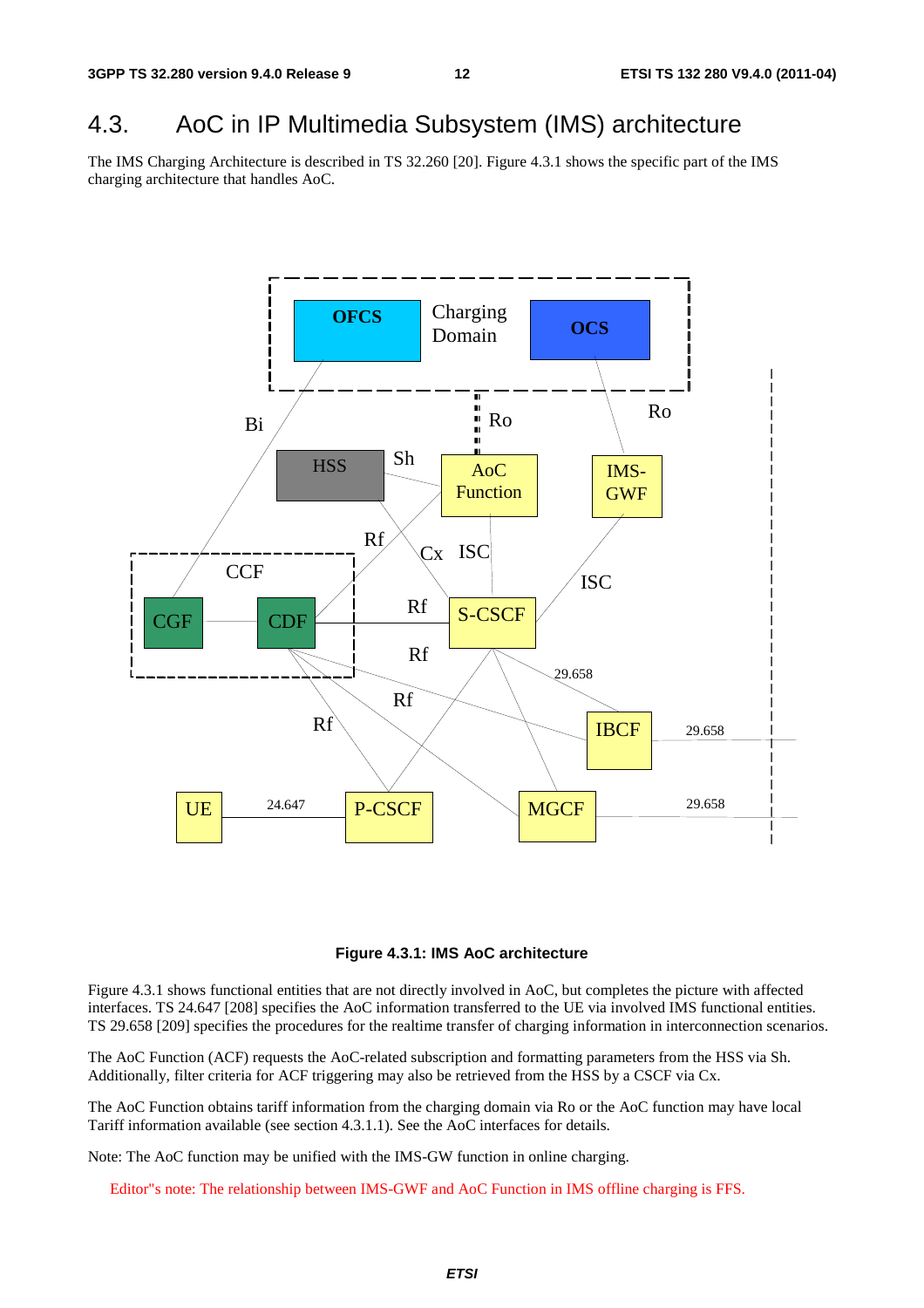### 4.3.1 AoC Functional entities

#### 4.3.1.1 AoC Function

The AoC Function is a logical functional entity that provides AoC information. It includes the following functions:

- Receive and or obtain cost / tariff data from various sources:
	- o Charging domain
	- o External tariff received from an AACF in real time (TS 29.658 [209])
	- o Localy configured data (valid only for AoCI service)
- AoC data determination reworks and arbitrates how to combine the incoming tariff  $\ell$  cost sources. Note: This must be done through consultation with the charging domain in the AoCC service and can be done locally at the AoC function for AoCI service
- Transform the AoC data into the corresponding output message format for presentation.

Note: In this release, the ACF is considered as CGP for AoCI purpose. The CGP is defined in TS29.658 [209]. The terms ACF and CGP may change in the future as a result of possible addition of charging capabilities.

Note: External tariff received in real time (according to TS 29.658 [209]) is not supported for AoCC service in this release.

### 4.3.2 AoC interfaces

AoC has the following interfaces:

Sh – for obtaining AoC-related subscription and formatting parameters from the HSS.

ISC – for receiving RTTI from Auxiliary AoC Function and for providing the AoC information to the UE. Ro / Re – for obtaining tariff and cost information; Ro MUST be used for providing AoCC service and may be used for AoCI services.

Editor"s note: New tariff information format may be needed for interaction with the IMS-GW and are ffs.

Auxiliary AoC functionality (AACF) can be embodied in external nodes such as:

- Application Server
- Charging Determination Point (CDP) in a PSTN network
- SIP node in another IMS domain

Figure 4.3.2.1 shows possible locations of Auxiliary AoC Functional nodes interacting with IMS AoC Function.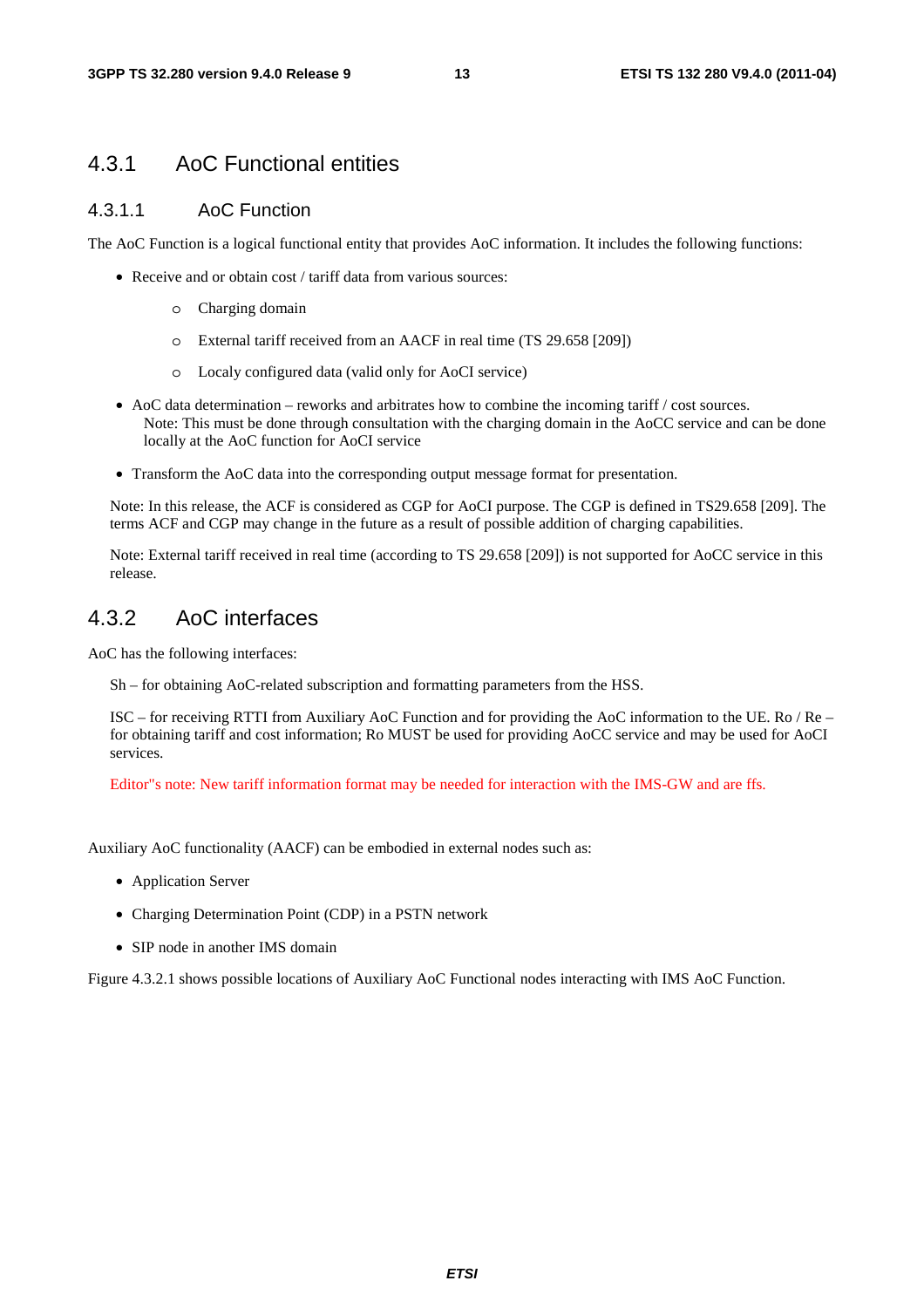

#### **Figure 4.3.2.1: Logical AoC architecture with Auxiliary AoC Function**

Editor"s note: New interfaces needed or impacted existing interfaces are ffs.

### 4.3.3 AoC interworking with other features

#### 4.3.3.1 AoC and offline charging

For scenarios where the ACF is interworking with the offline charging feature and the service obligatory type is AoCI estimating cost and/or tariff information may be performed using any of the following methods:

- Local determination using offline synchronization of tariff information The AoC function may synchronize out of band the tariff information from the charging domain. In this case, the AoC function will need to have an independent rating function.
- Interactively via the OFCS through Ro AoC function may obtain the tariff information interactively from the OFCS.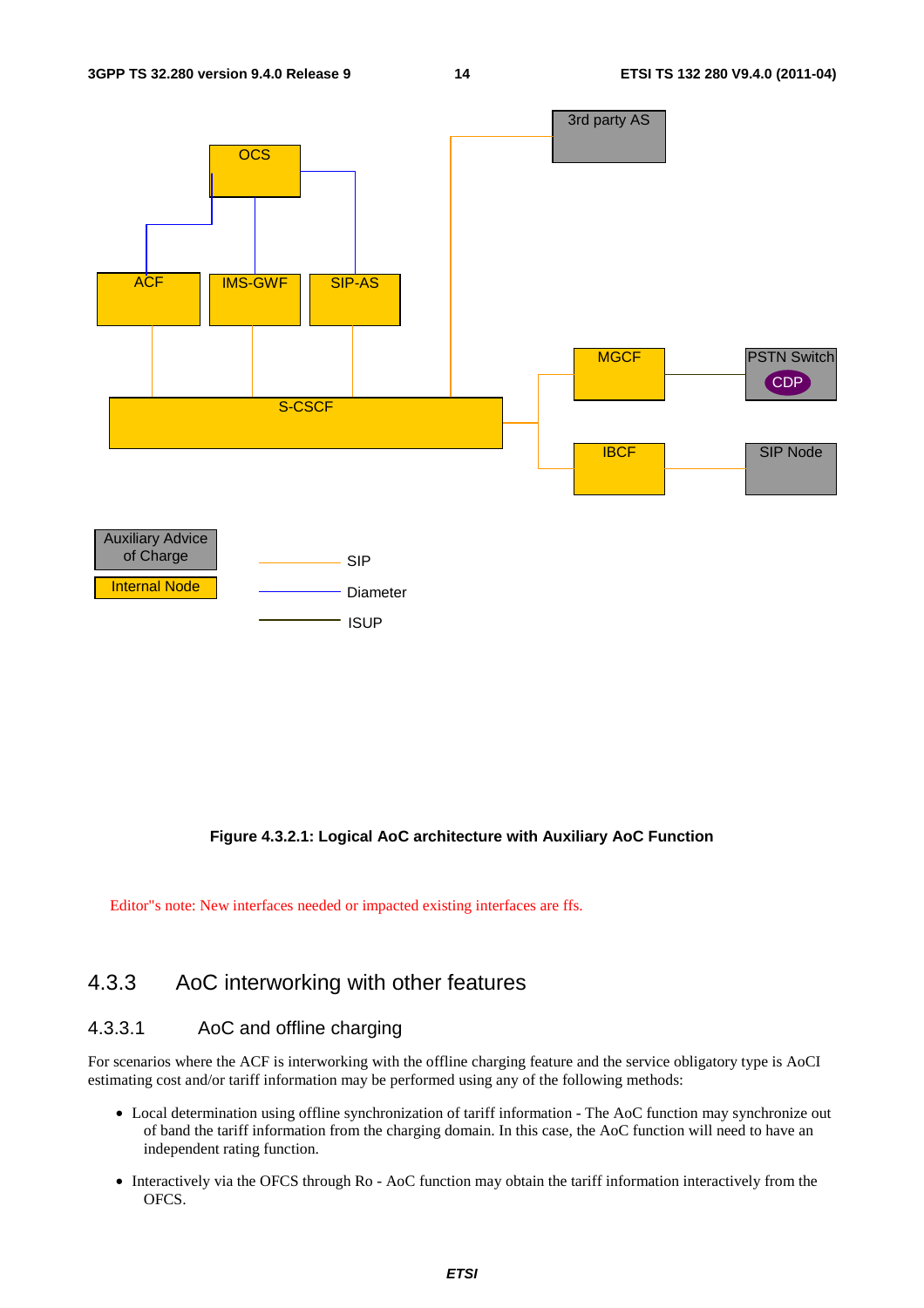• Interactively via the OCS through Ro - Offline subscribers can be perceived as online subscribers with unlimited balance (or very high balance that practically implies that). This approach enables the ACF to have unified flow of messages for offline and online subscribers in providing AoC information.

For scenarios where the ACF is interworking with the offline charging feature and the service obligatory type is AoCC determing cost and/or tariff information must be via the OCS through Ro.

**NOTE:** Offline Charging (Rf) messages generated by the ACF for AoC-related supplementary service CDRs are FFS.

#### 4.3.3.2 AoC and online charging

For scenarios where the ACF is interworking with the online charging feature and the service obligatory type is AoCI estimating cost and/or tariff information may be performed using any of the following methods:

- Local determination using offline synchronization of tariff information The AoC function may synchronize out of band the tariff information from the charging domain. In this case, the AoC function will need to have an independent rating function.
- Interactively via the OCS through Ro.

For scenarios where the ACF is interworking with the online charging feature and the service obligatory type is AoCC, determing cost and/or tariff information must be via the OCS through Ro.

Note: The OCS has a rating function, performs correlations and calculates the costs. The OCS is responsible to determine the final cost of the service. Hence the OCS results MUST be used for AoCC service (obtained through Ro).

For calculating the actual cost when the tariff / charge is determined by 3rd party, the OCS needs to obtain the 3rd party tariff / add-on charge in real time. The AoC function is responsible for obtaining the tariff / charge information and translating it into the appropriate CCR in the Ro. The OCS may take further considerations as of the actual cost (e.g. add on charges, discounts).

Note: Therefore it is highly recommended that the AoC function and the IMS-GW functions will be unified at least for the online subscriptions.

#### 4.3.3.3 AoC and Realtime Transfer of Tariff Information

The AoC service shall receive the tariff or cost provided in real time by the external network or service provider (e.g. interconnection scenarios or 3rd party services), according to TS 29.658 [209]. The AoC information provided to the UE may take the provided information into consideration.

Note: This feature is valid only for AoCI service in this release.

Editor"s note: Should be synchronized with chapter 5.4.1. The whole close might be restructured else in the complete document.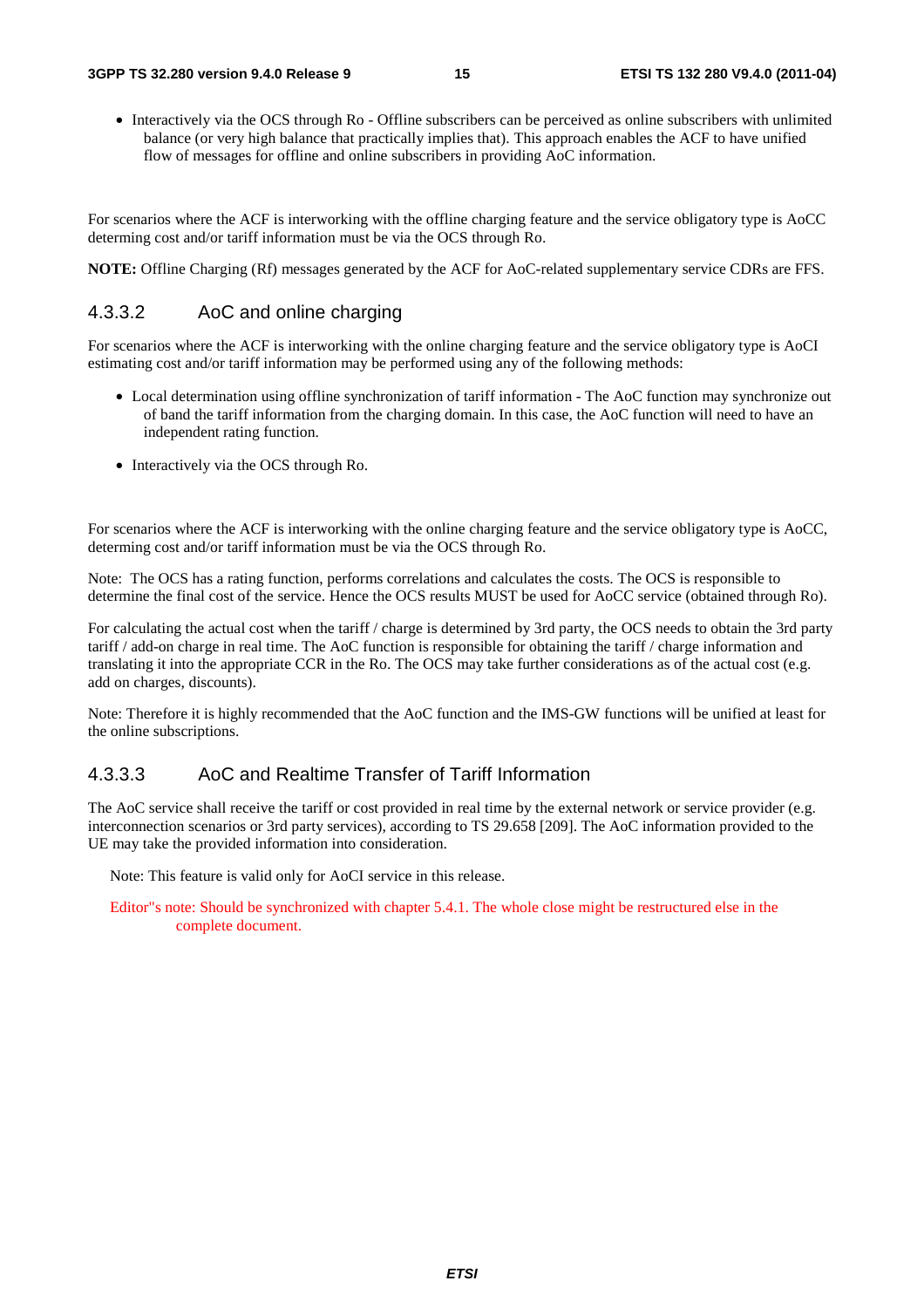# 5 AoC Principles and Flows

### 5.1 Common Charge Advice Principles

Editor"s note: This subclause should contain the comparison of GSM-AoC and Inter-connect-AoC.

### 5.2 AoC in GSM networks (CAI description)

The Charge Advice Information (CAI) is described in TS 22.024, TS 22.086, TS 23.086 and TS 24.086.

### 5.3 AoC in IMS

#### 5.3.1 Basic Principles and definitions

AoC uses the Diameter Credit Control application that is specified in 3GPP TS 32.299 [50].

AoC information can be provided in two cases:

- AoC Enquiry An independent request with no credit control implications
- CCR In conjunction with the credit control requests IEC, ECUR, SCUR

In the ECUR & SCUR, the Advise of charge is supported as part of the *CC-Request-Type*(s) INITIAL\_REQUEST, UPDATE\_REQUEST and TERMINATION\_REQUEST.

Both stage 2 and stage 3 mechanisms for the three cases for online charging are detailed in TS 32.299 [50].

### 5.3.2 Message Flows and Types for Offline Charging

The message flows in this chapter are based on the signalling flows specified in TS 24.647 [208].

The basic IMS session establishment for a user registered to AoC service(s) is depicted in the annex B. This basic callflow will help describing in the future the message flows for AoC-S, AoC-D, AoC-E and also including cases where information are received from RTTI messages.

NOTE: The detailed AoC call-flows are FFS.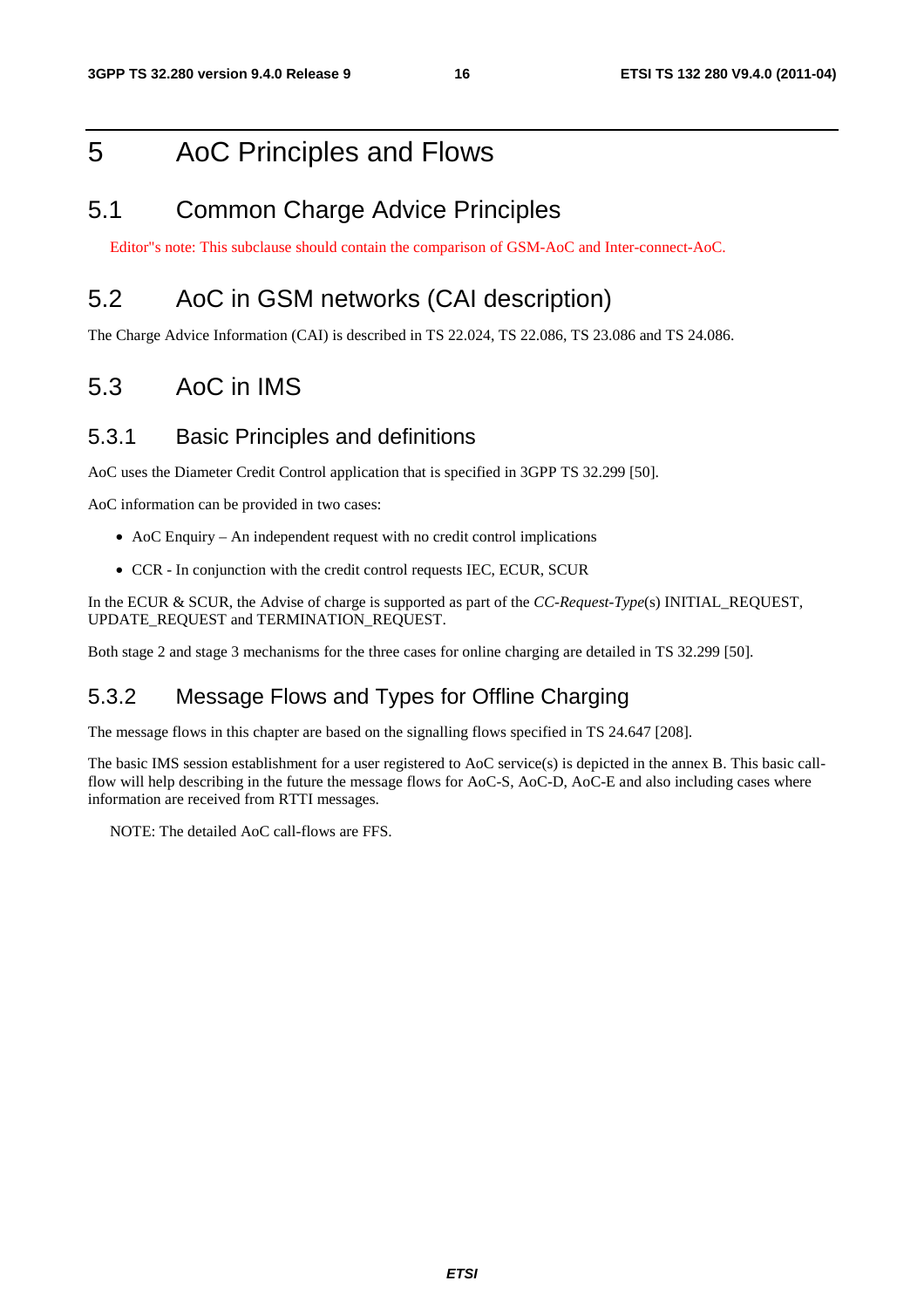### 5.3.2.1 Successful Session Establishment: AoC-S with AoC information in reliable 1xx response (originating side)

The following figure 5.3.2.1.1 shows the transactions for the successful delivery of the AoC information in 1xx response to the originating subscriber during session establishment originated by a UE.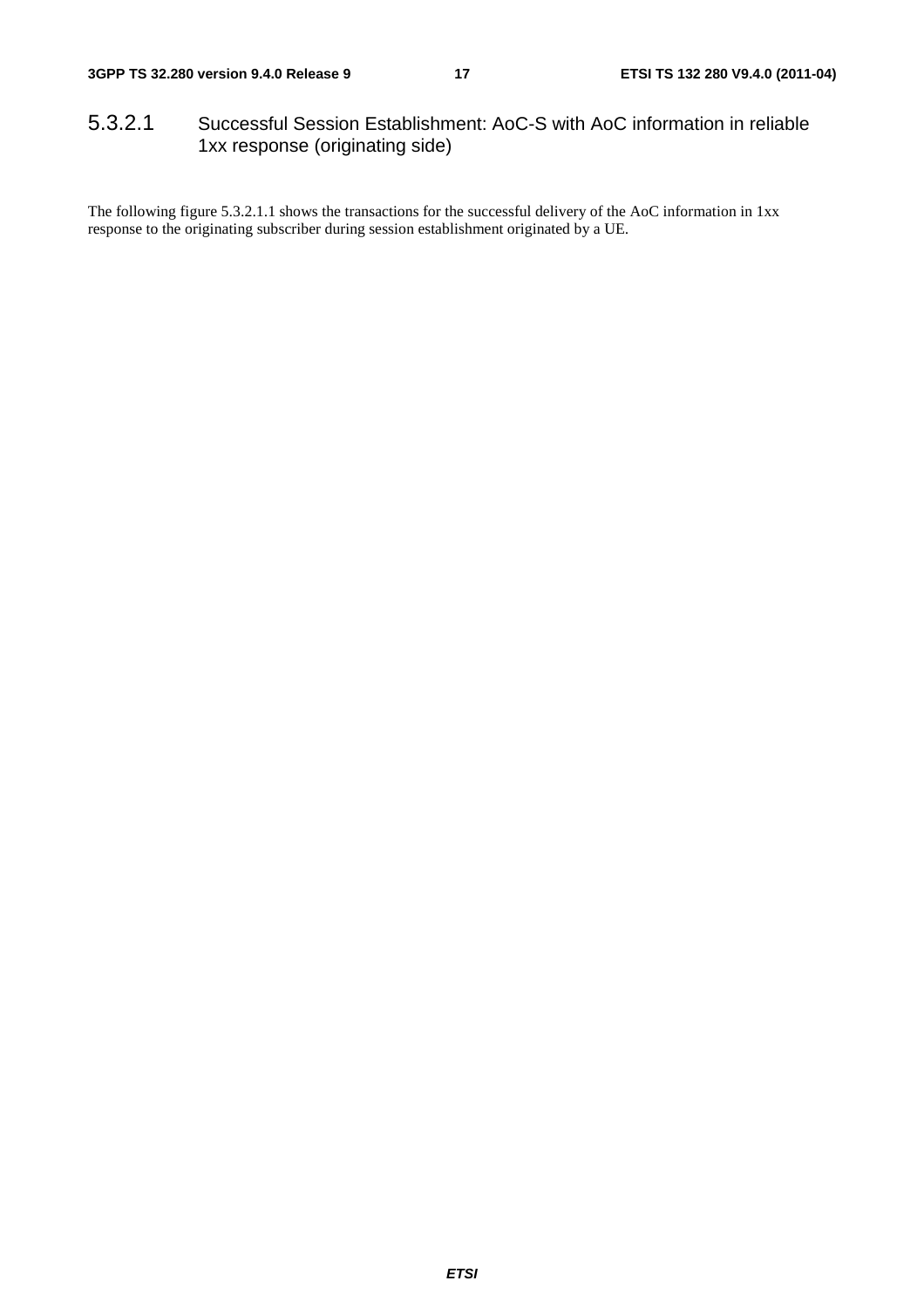

#### **Figure 5.3.2.1.1 : Message Sequence Chart for Session Establishment (1xx Response) with AoC-S**

*ETSI*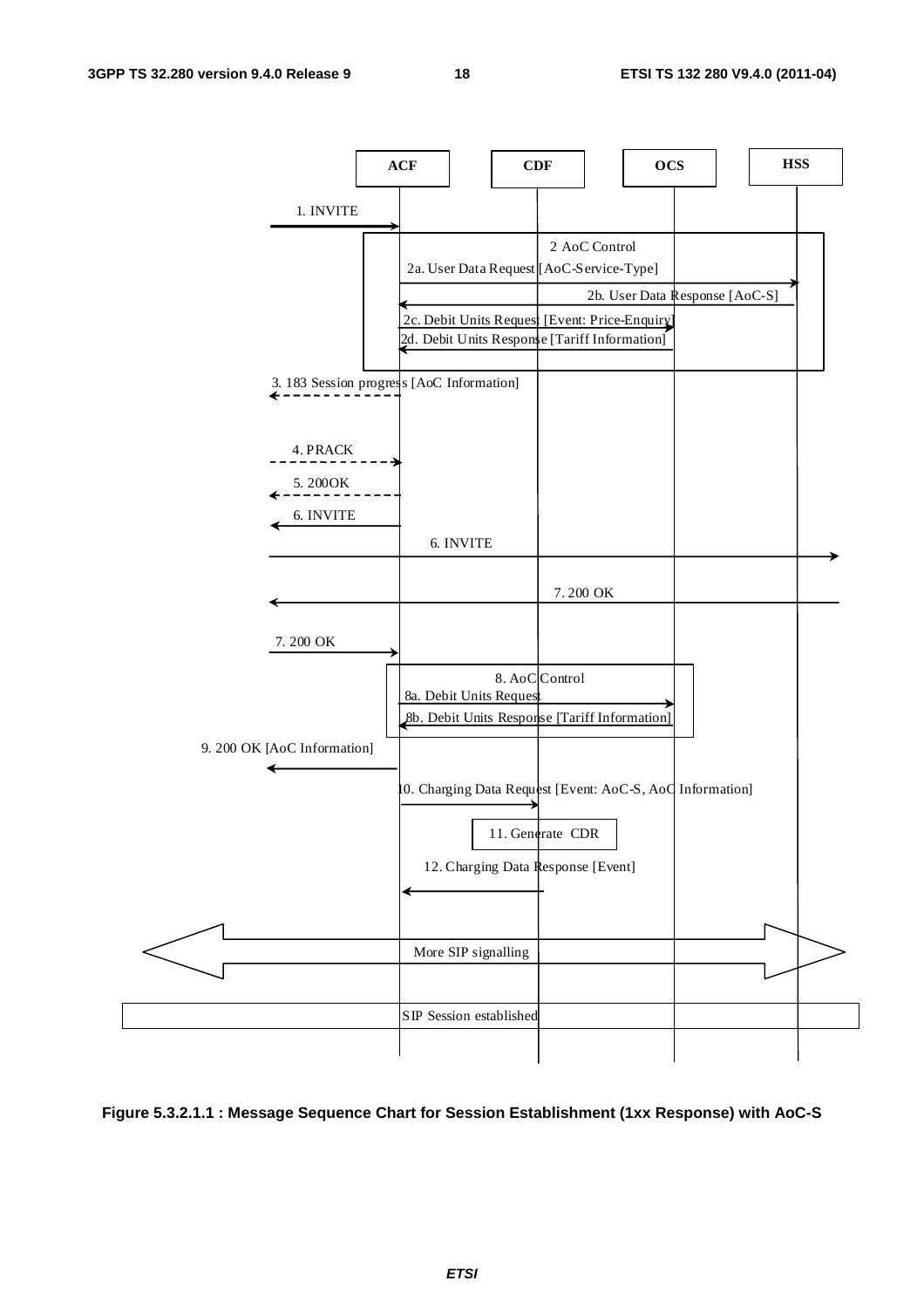- 1) An initial SIP Invite Request is received in the S-CSCF. This request is forwarded to the AoC Function.
- 2) The AoC Function received the AoC Type = [AoC-S] and queries the OCS for Tariff Information.
- 3) The AoC-S information is included in SIP 183 response.
- 4) The UE acknowledges the SIP 183 with PRACK.
- 5) AoC Function responses with SIP 200OK.
- 6) The SIP Invite Request is received in the S-CSCF and forwards this request.
- 7) The S-CSCF receives the SIP 200 OK response and forwards this response.
- 8) The AoC Function queries the OCS and maps the Tariff Information into the AoC Information for further proceeding.
- 9) The ACF inserts the AoC-S information in the SIP 200 OK response, and the S-CSCF forwards it towards UE
- 10) The ACF sends a Charging Data Request with AoC service type and AoC Information indicating EVENT\_RECORD to the CDF.
- 11) The CDF generates the ACF-CDR to record the AoC service type and AoC Information.
- 12) The CDF acknowledges the reception of the Charging Data Response.

#### 5.3.2.2 Mid-session procedure: AoC-S with AoC information in an INFO request

The following figure 5.3.2.2.1 shows the transactions for the successful delivery of the AoC information to the originating subscriber when a tariff change is detected by AoC Function.

Note: This case is relevant when AoC-S is activated.



**Figure 5.3.2.2.1 : Message Sequence Chart for mid-session procedure with AoC-S**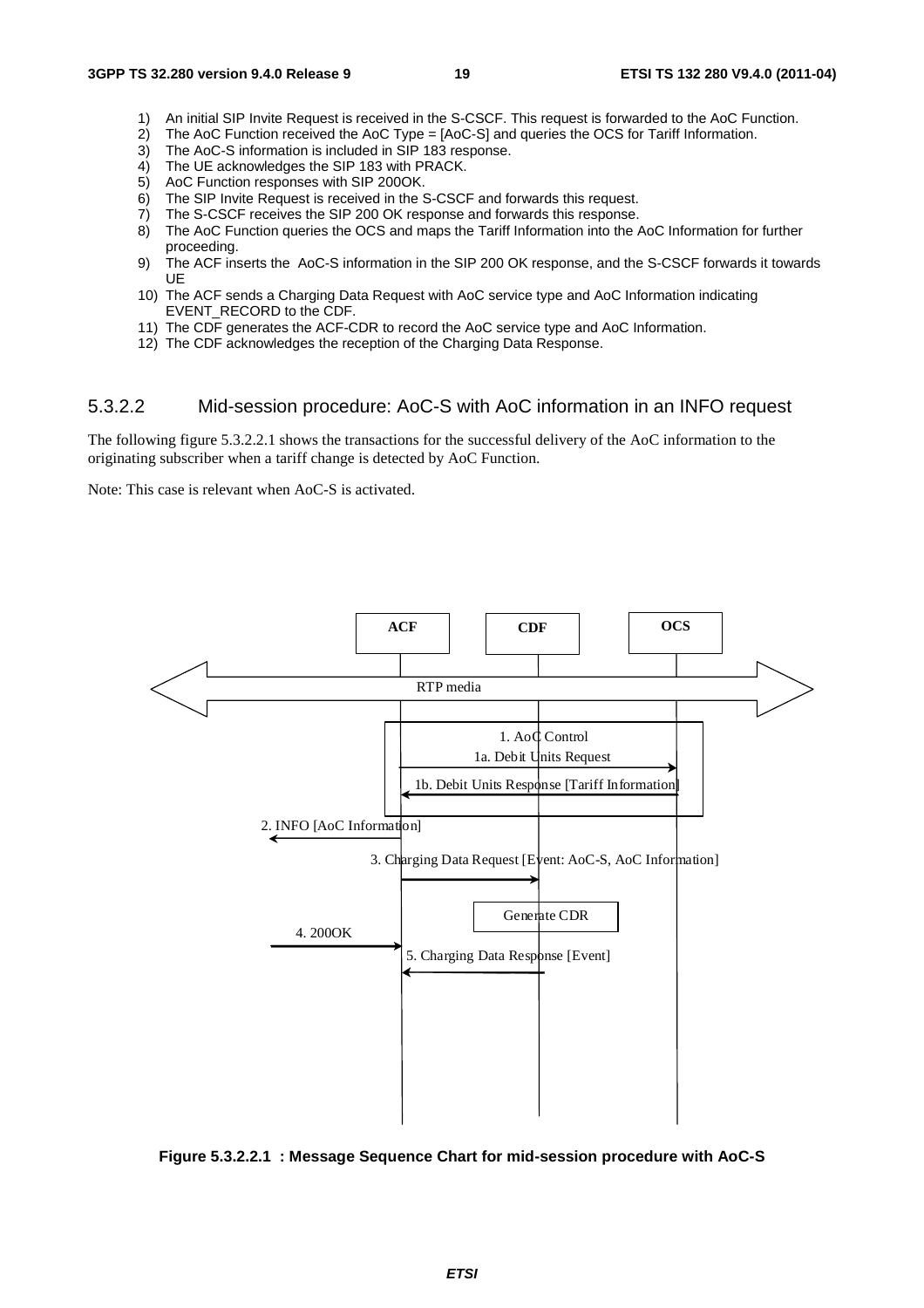- 1) The AoC Function detects that tariff is changed and queries the OCS for Tariff Information.
- 2) SIP INFO request is send with AoC-S information.
- 3) The ACF sends a Charging Data Request with AoC service type and AoC Information indicating EVENT\_RECORD to the CDF.
- 4) SIP 200OK is received.
- 5) The CDF acknowledges the reception of the Charging Data Response and generates the ACF-CDR.

### 5.3.2.3 Session Release: AoC-E – Originating Party Clears

The following figure 5.3.2.3.1 shows the transactions for the successful delivery of the AoC information to the originating subscriber when session is released by originating party.

Note: This case is relevant also when AoC-D is activated.



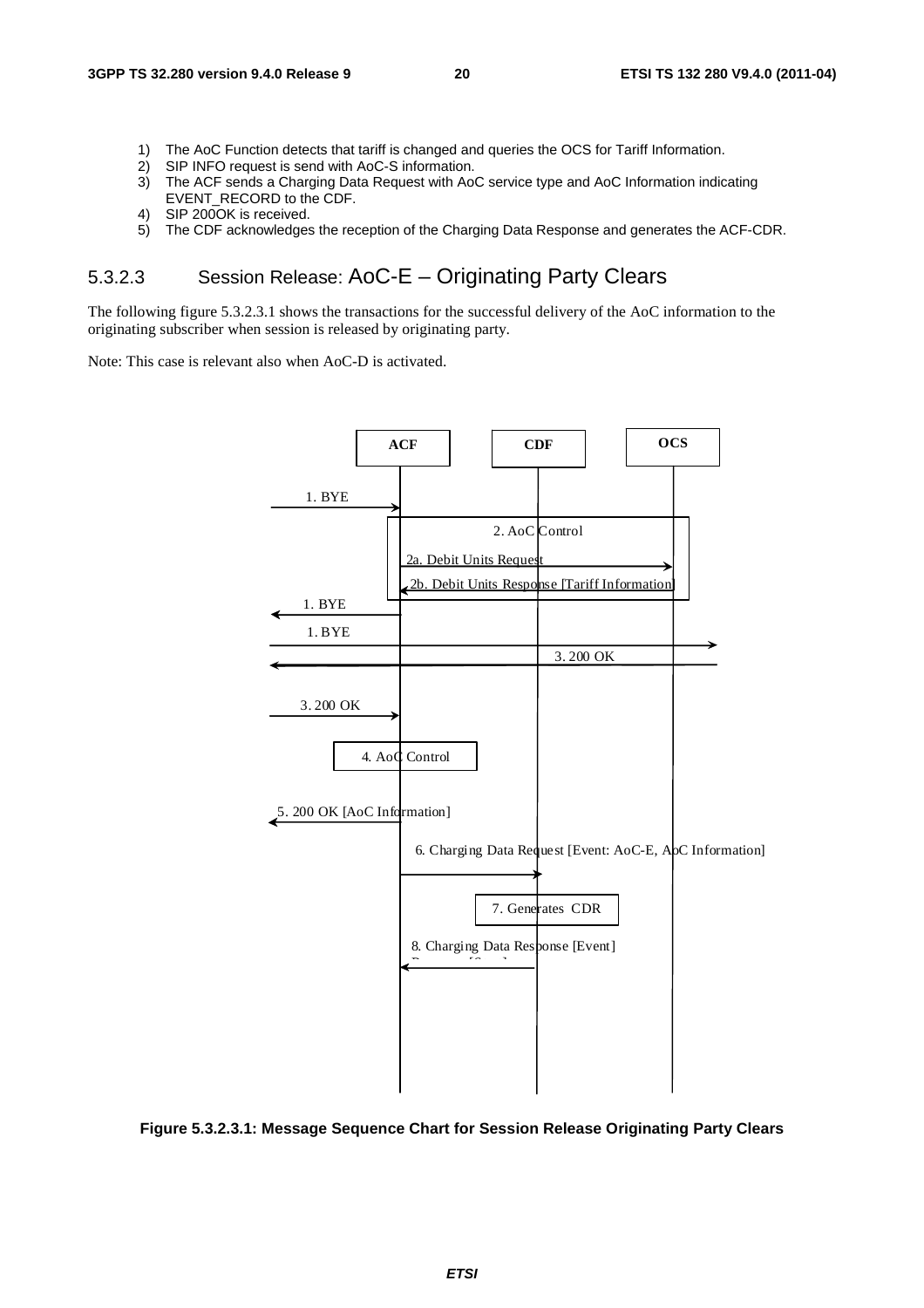- 1) A SIP session is released by sending a SIP BYE message. The S-CSCF forwards this message to the ACF and forwards this request.
- 2) The AoC Function received the AoC Type = [AoC-E] and queries the OCS for Tariff Information.<br>3) The S-CSCF receives the 200 OK response and forwards this response.
- The S-CSCF receives the 200 OK response and forwards this response.
- 4) The AoC Function maps the Tariff Information into the AoC Information for further proceeding.
- 5) The ACF inserts the AoC-S information in the SIP 200 OK response, and the S-CSCF forwards it towards UE
- 6) The ACF sends a Charging Data Request with AoC service type and AoC Information indicating EVENT\_RECORD to the CDF.
- 7) The CDF generates the ACF-CDR to record the AoC service type and AoC Information.
- 8) The CDF acknowledges the reception of the Charging Data Response.

### 5.3.2.4 Session Release: AoC-E – Terminating party clears

The following figure 5.3.2.4.1 shows the transactions for the successful delivery of the AoC information to the originating subscriber when session is released by terminating party.

Note: This case is relevant also when AoC-D is activated.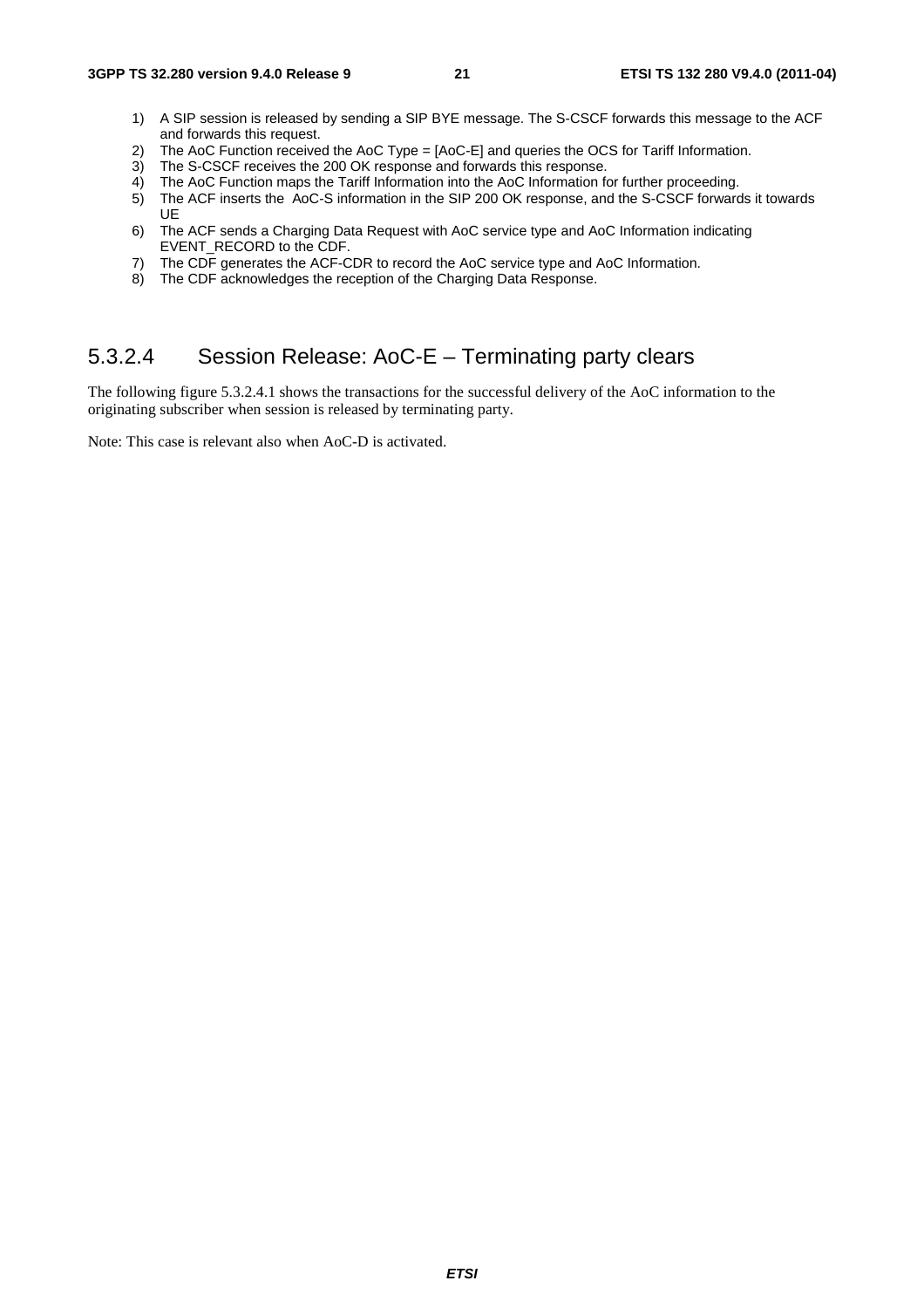

**Figure 5.3.2.4.1: Message Sequence Chart for Session Release Terminating Party Clears**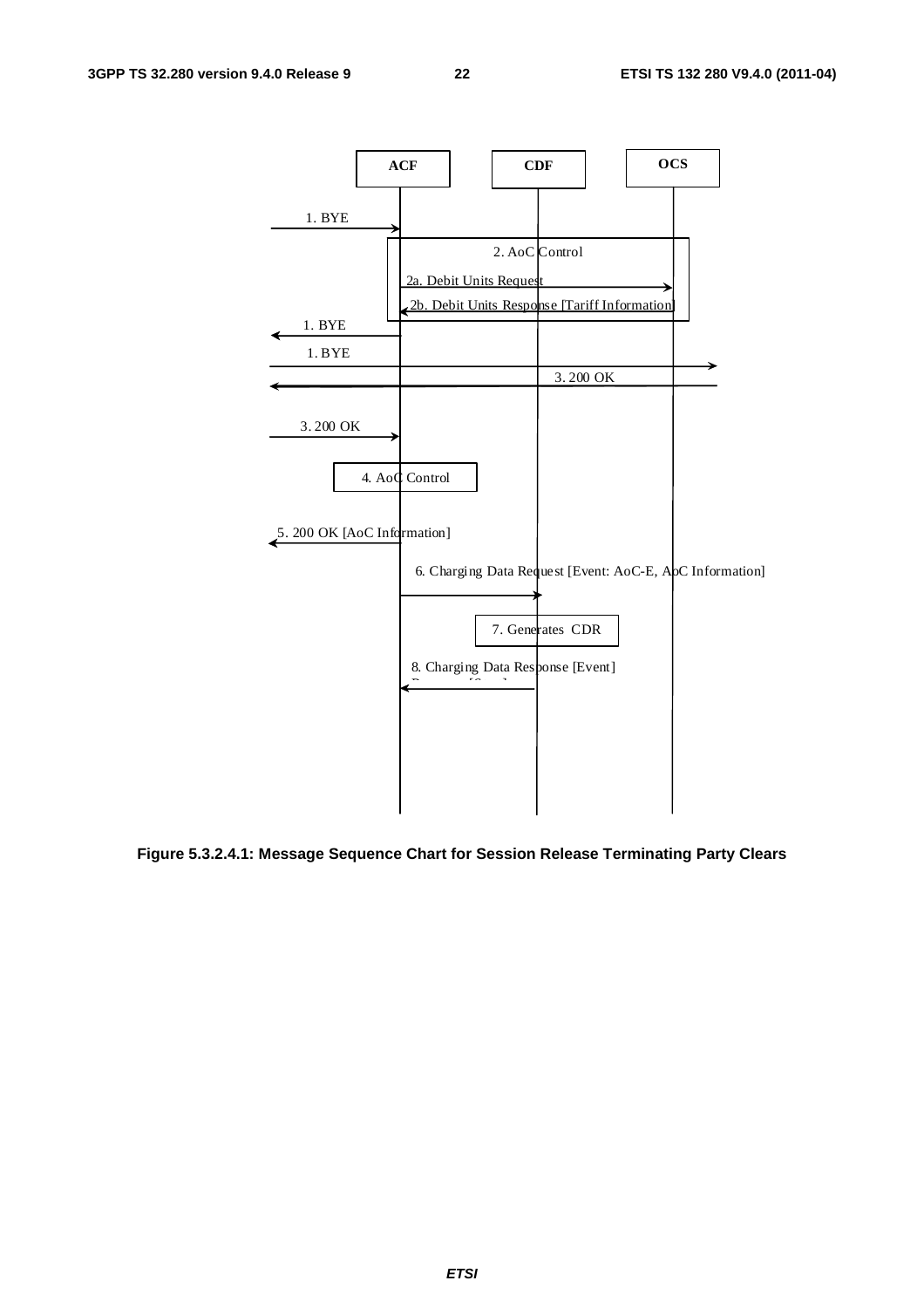- 1) A SIP session is released by sending a SIP BYE message. The S-CSCF forwards this message to the AoC Function.
- 2) The AoC Function queries the OCS and converts the Tariff Information to AoC Information for AoC-E.<br>3) Upon receiving the BYE message, the AoC Function forwards the SIP BYE request to the UE, AoC
- 3) Upon receiving the BYE message, the AoC Function forwards the SIP BYE request to the UE. AoC information is included.
- 4) The ACF sends a Charging Data Request with AoC service type and AoC Information indicating EVENT\_RECORD to the CDF.
- 5) The CDF generates the ACF-CDR to record the AoC service type and AoC Information.
- 6) The CDF acknowledges the reception of the Charging Data Response.
- 7) The final answer to the BYE message is forwarded

### 5.4 AoC in Inter-connected

#### 5.4.1 Principles

Editor"s note: This chapter should consider the description for SIP transfer of Charging Information (chapter 4) of TS 29.658 [209].

#### 5.4.2 Scenarios

Editor"s note: This chapter should consider the AoC in Interconnection scenarios (Annex ZB) of TS 24.647 [208].

### 5.4.3 Message flows

Editor"s note: This chapter should consider the description for Signalling Flows (Annex A) of TS 29.658 [209].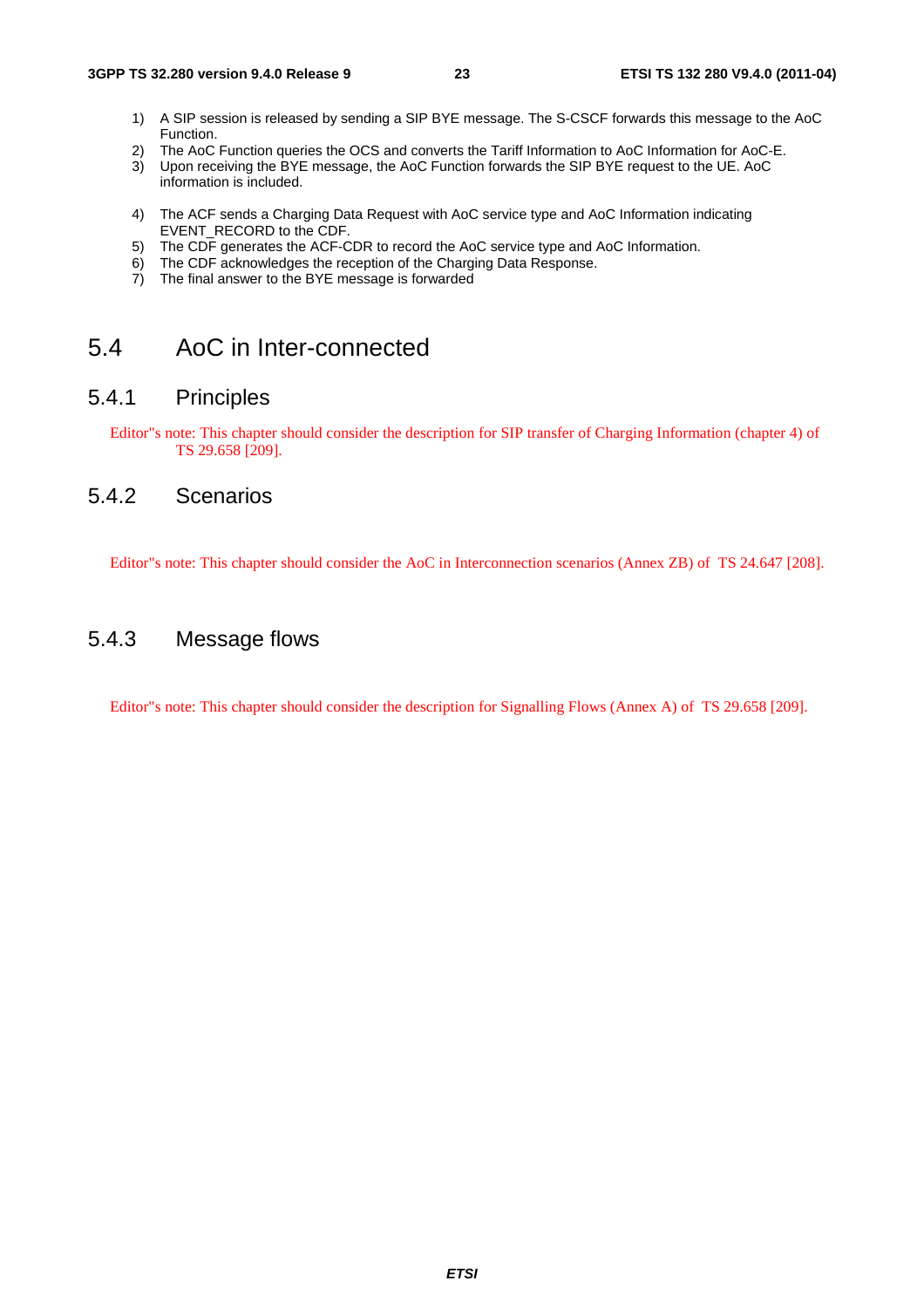# 6 Definition of AoC Information

The following chapters describe an overall AoC Information model that enables the modelling of the various data flowing to and from the AoC Function (ACF). The model is followed by a data structure to be used in the Ro and the Rf reference points. Suggested data mapping to the model is provided in the informative Annex B.

# 6.1 AoC Information model principles

The AoC Information model is a logical representation of the AoC data internal to the AoC Function (ACF).

The AoC Information model has to adhere to the following principles:

- CAI element mapping ability The model shall allow the mapping of CAI elements into AoC tariff (according to TS 22.024 [203]).
- UE AoC data mapping ability The AoC information model shall allow the mapping of AoC into UE format (according to TS 24.647 [208])
- NNI data mapping ability Be able to map incoming real time tariff information (RTTI) (according to TS 29.658 [209]) into the AoC information model
- Diameter protocol data mapping ability The ability to map Diameter based requests / responses (in TS 32.299 [50]) to the AoC information model. i.e.:
	- o Input: Service Identifier The model shall allow the Charging Domain selecting tariffs based on the Service-Identifier for Offline and Online Charging.
	- o Input: Service Units The model shall allow representing tariffs based on all Requested-Service-Units for Online Charging
	- o Output: Cost Information The model shall allow representing determined charges by the Charging Domain in Cost information for Offline and Online Charging.
	- o Output: Ro data mapping ability Be able to map information by the Charging Domain into the AoC information model.
- Inter Operator Tariff schemes support The AoC Information model shall support inter operators tariffs (based on TS 22.115 [101]); i.e. absolute add on charges and relative add on charges.
- AoC types accommodate all AoC service types and AoC service obligatory type data.

### 6.2 AoC Information model

The Aoc Information heading denotes the AoC obligatory type.

AoC Information comprises of two parts:

- the Cost Information e.g. AoC related accumulated and/or incremental cost;
- the Tariff Information for the requested service to be applied onward. A tariff switch time can occur. The tariff in effect after the switch time can be added to the model.

The following figure depicts the AoC Information model.

The Tariff Information contains the current Tariff and may optionally denote the anticipated Tariff after a Tariff Switch Time.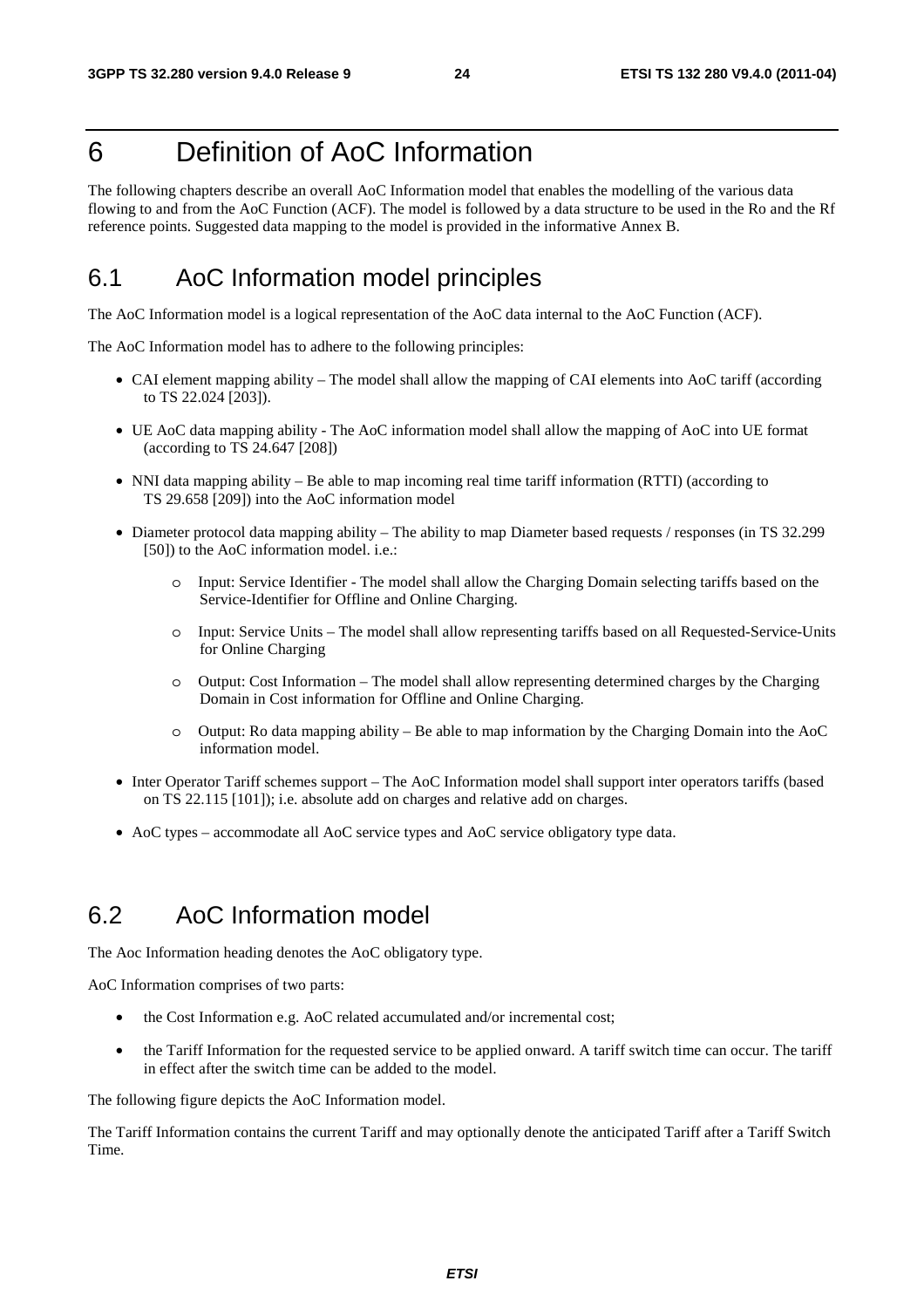The Tariff Information may be related to a tariff given by a  $3<sup>rd</sup>$  party provider. The Tariff may add additional tariff, change currency or place a markup (or discount) on top of the  $3<sup>rd</sup>$  party provider Tariff. Thus Tariff Information can be chained numerous of times, based on the business value chain.

Each Tariff defines a Currency Code for monetary tariffs or none when the tariff is metered in non monetary units.

A Tariff may be defined by using multi dimensional rating elements. Each dimension is identified through the Unit Type. Any combination of rating elements can be provided. If a tariff is a markup on top of a  $3<sup>rd</sup>$  part provider tariff no rating elements are provided in the tariff information model.

Each rating element is comprised of the Unit Type that describes the units to be measured, the number of units (Unit Value), what is the cost (Cost Value) associated of consuming this number of units and for how many units this rate is applicable (Unit Threshold). Chaining rating elements of the same dimension is possible, as long as a Unit Threshold is provide. The last rating element in the chain may be provided without a Unit Threshold. A rating element without a Unit Threshold denotes that the rate is applicable as long as the Tariff is in effect.



**Figure 6.2.1: AoC Information model**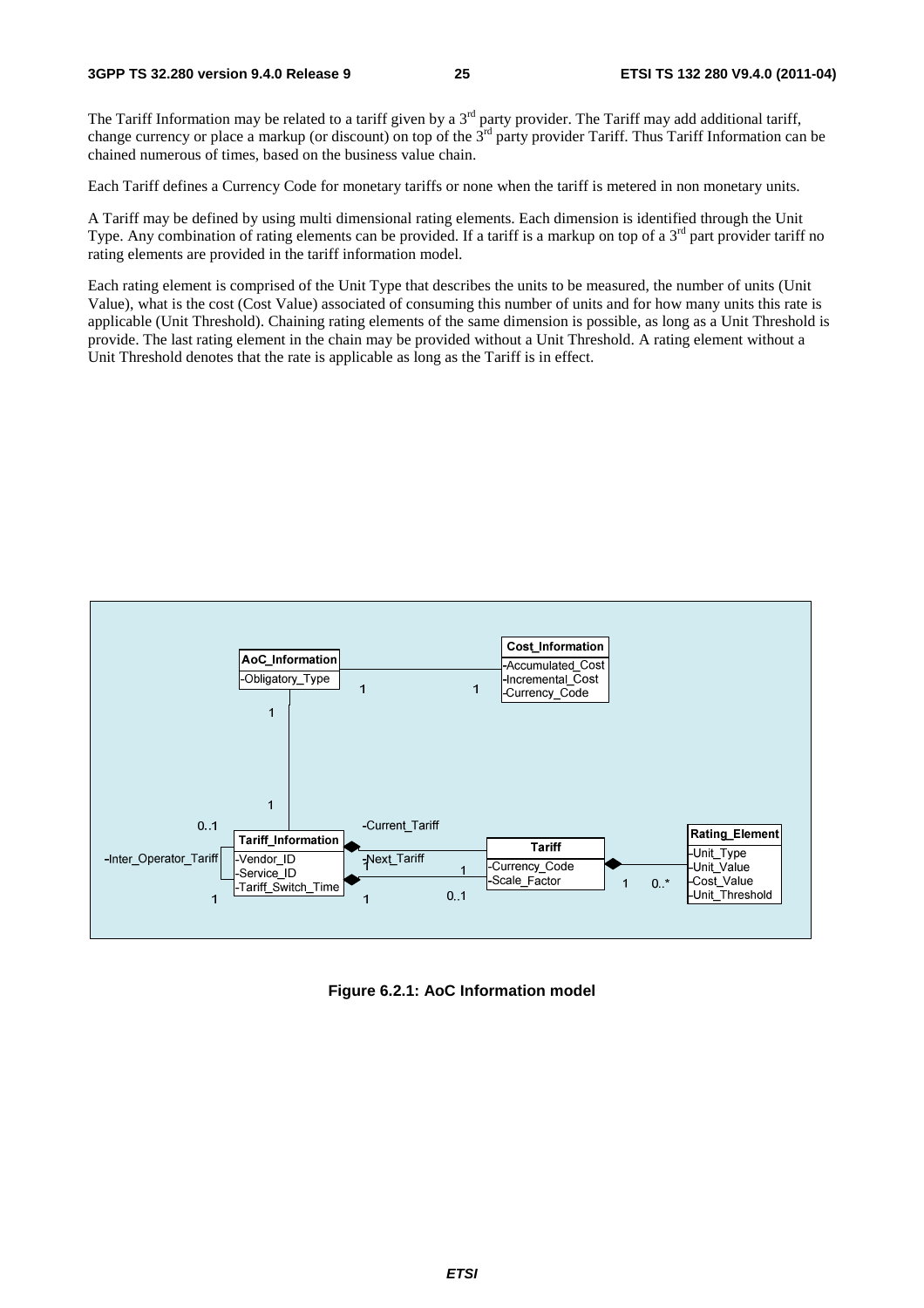### 6.3 AoC data definition

#### 6.3.1 Diameter message contents

#### 6.3.1.1 Summary of AoC Message Formats

The AoC Service uses the Credit-Control-Request (CCR) and Credit-Control-Answer (CCA) messages defined in TS 32.299 [50]. AoC service can be used in a request type price enquiry or complementary to regular CCR as described in clause 5.3.1.

Editor"s note: The request type must be extended or add a new AoC specific request type.

#### Editor"s note: Add a description on how AoC is used together with CCR. Add description on how ACF can request tariff and or cost information (i.e a possible new AoC request type)

The following table describes the use of these messages for AoC.

#### **Table 6.3.1.1-1: AoC Messages Reference Table**

| <b>Command-Name</b>                |      | Source Destination Abbreviation |
|------------------------------------|------|---------------------------------|
| Credit-Control-Request ACF         | OCS. | CCR                             |
| <b>Credit-Control-Answer   OCS</b> | ACF  | CCA                             |

#### 6.3.1.2 Structure for the Credit Control Message Formats

This clause describes the AVPs used in the credit control messages.

#### 6.3.1.2.1 Credit-Control-Request Message

Table 6.3.1.2.1-1 illustrates the basic structure of a Diameter CCR message from the ACF as used for AoC service.

| Table 6.3.1.2.1-1: Credit-Control-Request (CCR) Message Contents |  |  |
|------------------------------------------------------------------|--|--|
|------------------------------------------------------------------|--|--|

| <b>AVP</b>               | Category       | <b>Description</b>                                                            |  |  |
|--------------------------|----------------|-------------------------------------------------------------------------------|--|--|
| Session-Id               | м              | Described in TS 32.299 [50]                                                   |  |  |
| Origin-Host              | M              | Described in TS 32.299 [50]                                                   |  |  |
| Origin-Realm             | M              | Described in TS 32.299 [50]                                                   |  |  |
| Destination-Realm        | м              | Described in TS 32.299 [50]                                                   |  |  |
| Auth-Application-Id      | M              | Described in TS 32.299 [50]                                                   |  |  |
| Service-Context-Id       | M              | Described in TS 32.299 [50]                                                   |  |  |
| CC-Request-Type          | M              | Described in TS 32.299 [50].                                                  |  |  |
| <b>CC-Request-Number</b> | M              | Described in TS 32.299 [50]                                                   |  |  |
| Destination-Host         | O <sub>C</sub> | Described in TS 32.299 [50]                                                   |  |  |
| User-Name                | Oм             | The field contains the Private User Identity [xxx]                            |  |  |
| Origin-State-Id          | O <sub>C</sub> | Described in TS 32.299 [50]                                                   |  |  |
| Event-Timestamp          | O <sub>C</sub> | Described in TS 32.299 [50]                                                   |  |  |
| Subscription-Id          | $O_M$          | This field contains the identification of the subscriber (i.e. MSISDN or SIP- |  |  |
|                          |                | URI) that uses the requested service.                                         |  |  |
| User-Equipment-Info      | O <sub>C</sub> | Described in TS 32.299 [50]                                                   |  |  |
| Termination-Cause        | O <sub>C</sub> | Described in TS 32.299 [50]                                                   |  |  |
| Requested-Action         | O <sub>C</sub> | Described in TS 32.299 [50]                                                   |  |  |
| AoC-Request-Type         | O <sub>C</sub> | This field denotes if AoC Information is requested and what type of           |  |  |
|                          |                | information is needed.                                                        |  |  |
| Multiple-Services-       | $O_M$          | Described in TS 32.299 [50], only used if AoC services is used together with  |  |  |
| Indicator                |                | an online charging session.                                                   |  |  |
| Multiple-Services-Credit | O <sub>C</sub> | Described in TS 32.299 [50], only used if AoC services is used together with  |  |  |
| Control                  |                | an online charging session.                                                   |  |  |
| Route-Record             | O <sub>C</sub> | Described in TS 32.299 [50]                                                   |  |  |
| <b>AVP</b>               | O <sub>C</sub> | Described in TS 32.299 [50]                                                   |  |  |
| Service-Information      | $O_{M}$        | Described in clause 6.3.2                                                     |  |  |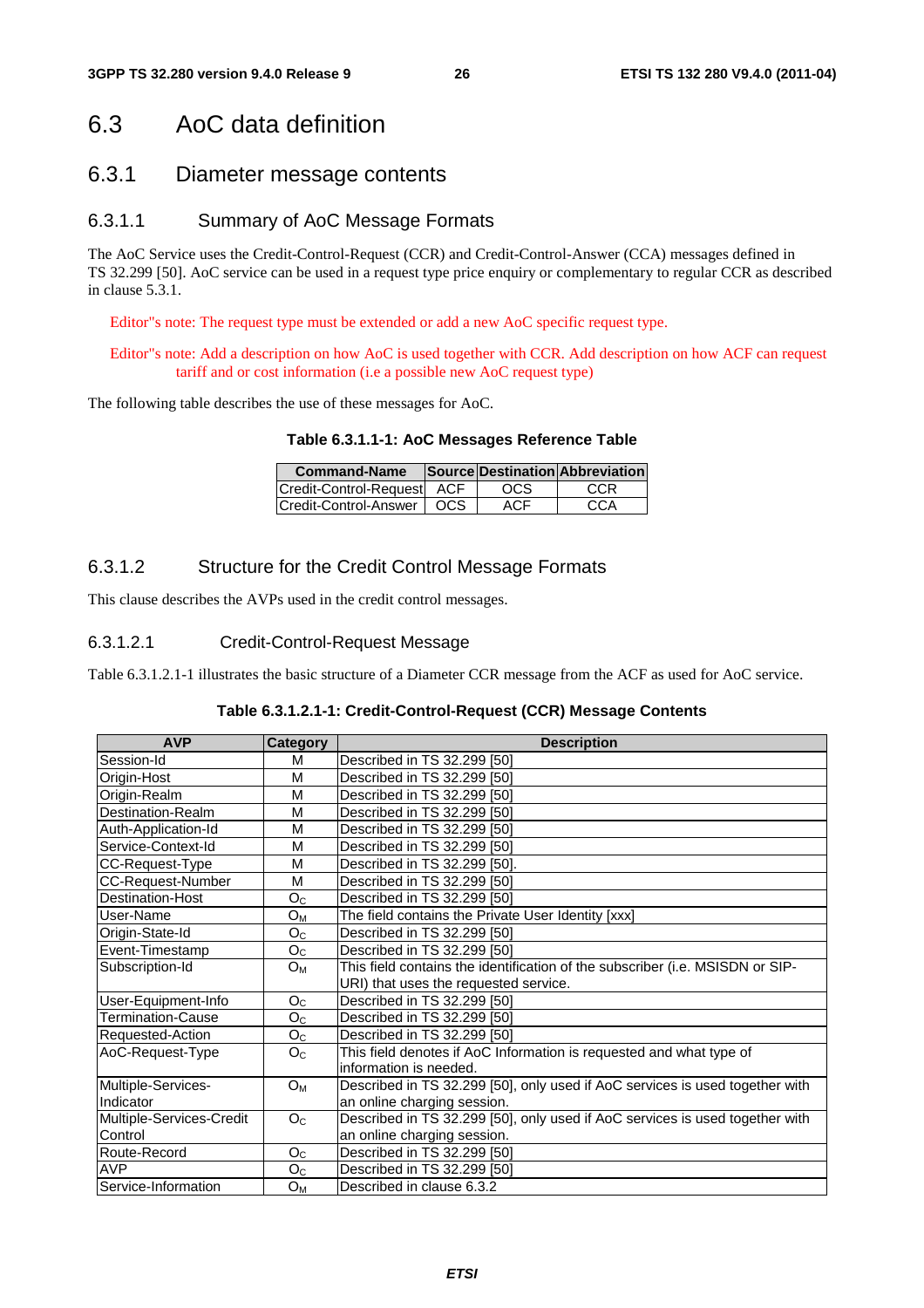The full description of the AVPs is specified in TS 32.299 [50].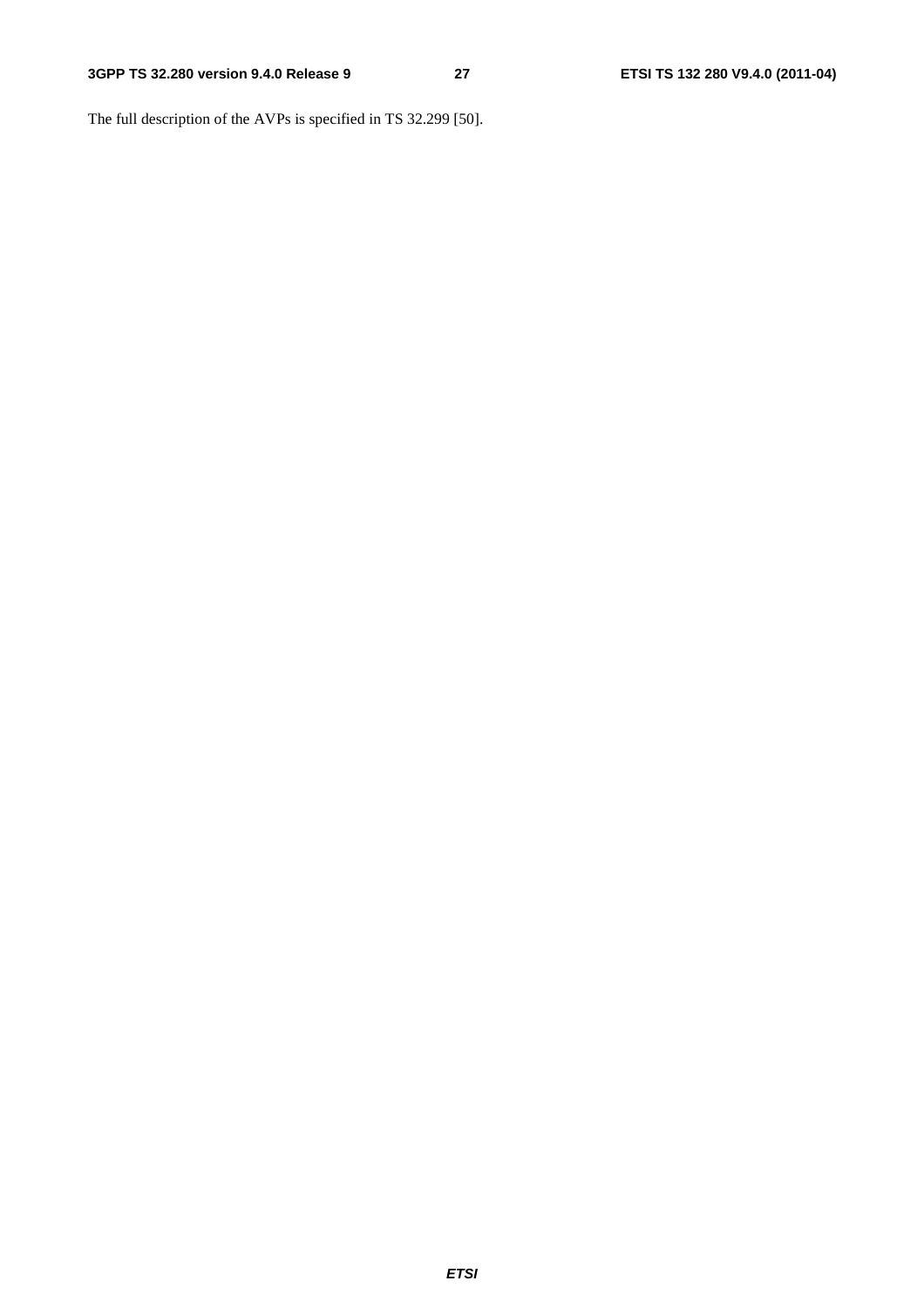#### 6.3.1.2.2 Credit-Control-Answer Message

The following table illustrates the basic structure of a DCCA message as used for the ACF. This message is always used by the OCS as specified below, independent of the receiving ACF and the CCR request type that is being replied to. Service-Information is used to send back the AoC-Information.

| <b>AVP</b>                       | Category       | <b>Description</b>          |
|----------------------------------|----------------|-----------------------------|
| Session-Id                       | М              | Described in TS 32,299 [50] |
| Result-Code                      | М              | Described in TS 32.299 [50] |
| Origin-Host                      | М              | Described in TS 32,299 [50] |
| Origin-Realm                     | М              | Described in TS 32.299 [50] |
| Auth-Application-Id              | М              | Described in TS 32,299 [50] |
| CC-Request-Type                  | М              | Described in TS 32,299 [50] |
| <b>CC-Request-Number</b>         | М              | Described in TS 32.299 [50] |
| Multiple-Services-Credit-Control | O <sub>C</sub> | Described in TS 32,299 [50] |
| <b>CC-Session-Failover</b>       | O <sub>C</sub> | Described in TS 32.299 [50] |
| Credit-Control-Failure-Handling  | $O_{C}$        | Described in TS 32,299 [50] |
| Redirect-Host                    | O <sub>C</sub> | Described in TS 32.299 [50] |
| Redirect-Host-Usage              | O <sub>C</sub> | Described in TS 32,299 [50] |
| Redirect-Max-Cache-Time          | O <sub>C</sub> | Described in TS 32.299 [50] |
| Failed-AVP                       | O <sub>c</sub> | Described in TS 32.299 [50] |
| Route-Record                     | O <sub>C</sub> | Described in TS 32.299 [50] |
| Service-Information              | $O_M$          | Described in TS 32,299 [50] |
| AVP                              | O <sub>c</sub> | Described in TS 32.299 [50] |

**Table 6.3.1.2.2-1: Credit-Control-Answer (CCA) Message Contents** 

### 6.3.2 Definition of Service-Information

| <b>Field</b>              | <b>Category</b> | <b>Description</b>                                                   |
|---------------------------|-----------------|----------------------------------------------------------------------|
| Service-Information       | $O_c$           | This is a structured field and holds the 3GPP specific parameter for |
|                           |                 | AoC service.                                                         |
| <b>IMS-Information</b>    | Oc              | Described in TS 32.260 [20]                                          |
| Inter-Operator-Identifier | O <sub>C</sub>  | Described in TS 32.260 [20]                                          |
| Service-Id                | Oc              | Used to identify the third party service                             |
| AoC-Information           | Oc.             | Described in clause 6.3.3                                            |

**Table 6.3.2.1-1: Service-Information structure** 

### 6.3.3 Definition of AoC information

The AoC Information parameter used for AoC is provided in the Service Information parameter.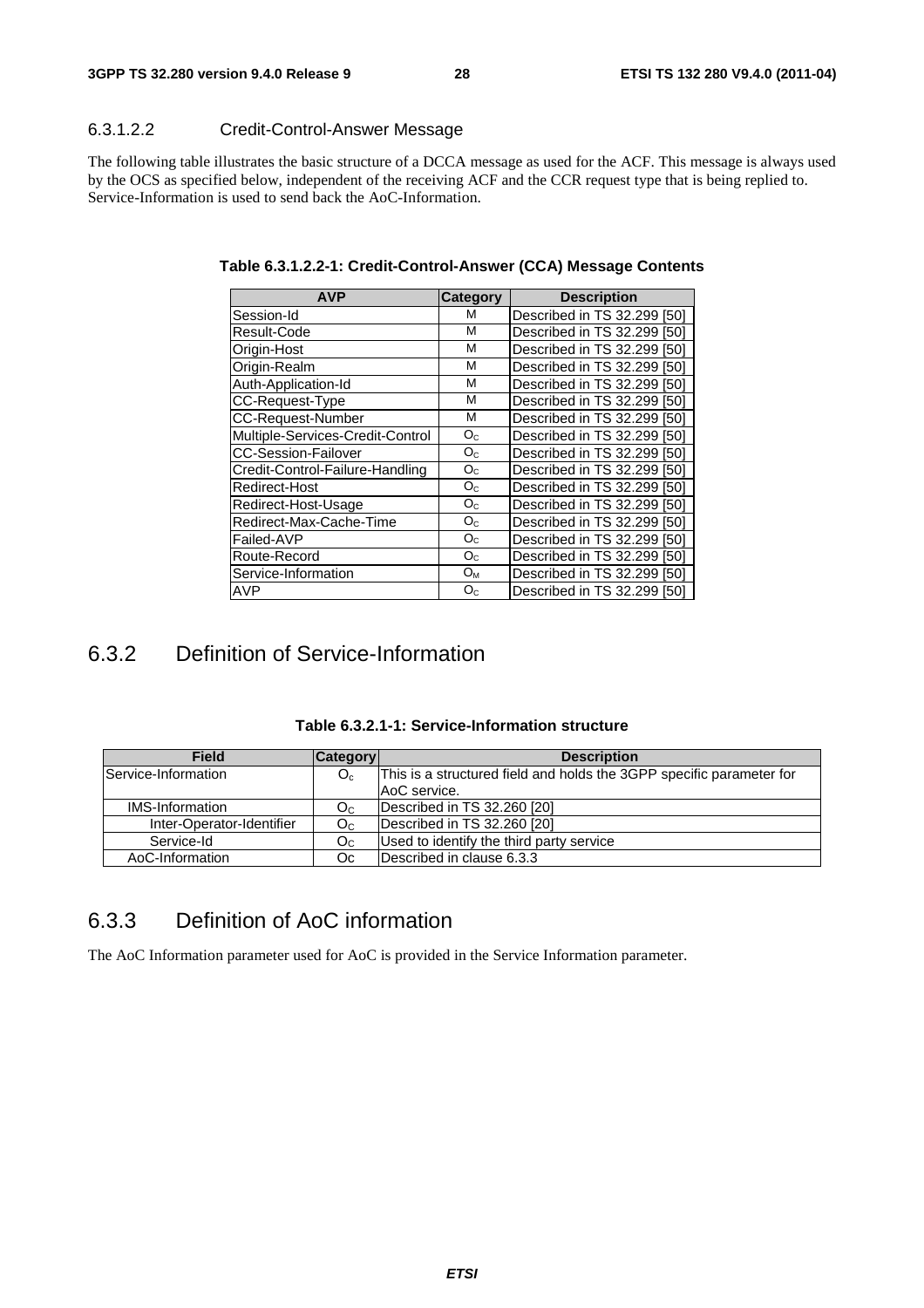#### 6.3.3.1 AoC information assignment for Service Information

The components in the Service Information that are use for AoC can be found in Table 6.3.2.1-1.

|  | Table 6.3.3.1-1: AoC Information structure |  |
|--|--------------------------------------------|--|
|--|--------------------------------------------|--|

| <b>Field</b>                 | Category       | <b>Description</b>                                                                                                                                           |
|------------------------------|----------------|--------------------------------------------------------------------------------------------------------------------------------------------------------------|
| AoC Information              | O <sub>c</sub> | This is a structured field and holds the 3GPP specific parameter for<br>AoC service.                                                                         |
| Tariff-Information           | $O_c$          | This is a structured field and holds the Tariff specific parameters. The<br>details are defined in subclause 6.3.2.2. It can chain inter operator<br>tariff. |
| AoC-Cost-Information         | O <sub>C</sub> | This is a structured field and holds the AoC cost specific parameters.<br>The details are defined in subclause 6.3.2.3.                                      |
| AoC-Subscription-Information | O <sub>C</sub> | Used by the AoC functions to inform the OCS about the AoC<br>Subscription and Formatting parameters received from the HSS.                                   |

#### 6.3.3.2 Definition of the Tariff-Information

Tariff information is provided within the AoC Information.

The detailed structure of the Tariff Information can be found in the table 6.3.2.2-1.

#### **Table 6.3.3.2-1: Tariff Information**

| <b>Field</b>              | Category | <b>Description</b>                                                |
|---------------------------|----------|-------------------------------------------------------------------|
| <b>Tariff-Information</b> | $O_c$    | This is a grouped field with one of many tariffs                  |
| Current-Tariff            | M        | Tariff as defined in table 6.3.2.2-2 for the current time period. |
| Tariff-Time-Change        | Оc       | The tariffs switch time.                                          |
| Next-Tariff               | Oc.      | Tariff as defined in table 6.3.2.2-2 for the next time period.    |

The detailed structure of a Tariff can be found in the table 6.3.2.2-2.

#### **Table 6.3.3.2-2: Tariff**

| <b>Field</b>         | <b>Category</b> | <b>Description</b>                                                   |
|----------------------|-----------------|----------------------------------------------------------------------|
| <b>Tariff</b>        | Oc.             | This is a grouped field with one of many tariffs                     |
| Currency Code        | Oc.             | Omited if non-monetary units is used                                 |
| Scale Factor         | Oc.             | A scaling factor on the whole calculation. Could be used for example |
|                      |                 | between HPLMN and VPLMN.                                             |
| Value_Digits         | $O_{M}$         |                                                                      |
| Exponent             | Oc.             |                                                                      |
| Rate Element         | Oc.             | Group of cost per unit values of unit type.                          |
| Reason-Code          | Oc.             | Indicates a specific charge type e.g. Usage, AddOn Charge, Set-Up-   |
|                      |                 | Charge or Communication-Attempt-Charge                               |
| Unit Type            | O <sub>M</sub>  | The measuring unit; e.g. time, uplink volume, special service units  |
| Unit Value           | $O_{M}$         | The number of consumed units that incur the charge.                  |
| Value_Digits         | O <sub>M</sub>  |                                                                      |
| Exponent             | Oc.             |                                                                      |
| Unit Cost            | $O_{M}$         | The associated cost (in currency code) to be charged per Unit_value  |
| <b>Value Digits</b>  | O <sub>M</sub>  |                                                                      |
| Exponent             | Oc.             |                                                                      |
| Unit Quota Threshold | Oc.             | An upper limit for consumed units where the rate is still valid      |

#### For example:

1. A rate of 20c for each Megabyte (total volume) up to 10 Megabyte will be depicted as Unit type - TOTAL-OCTETS, Unit Value - 1,048,576, Cost – 20 and Unit threshold - 10,485,760.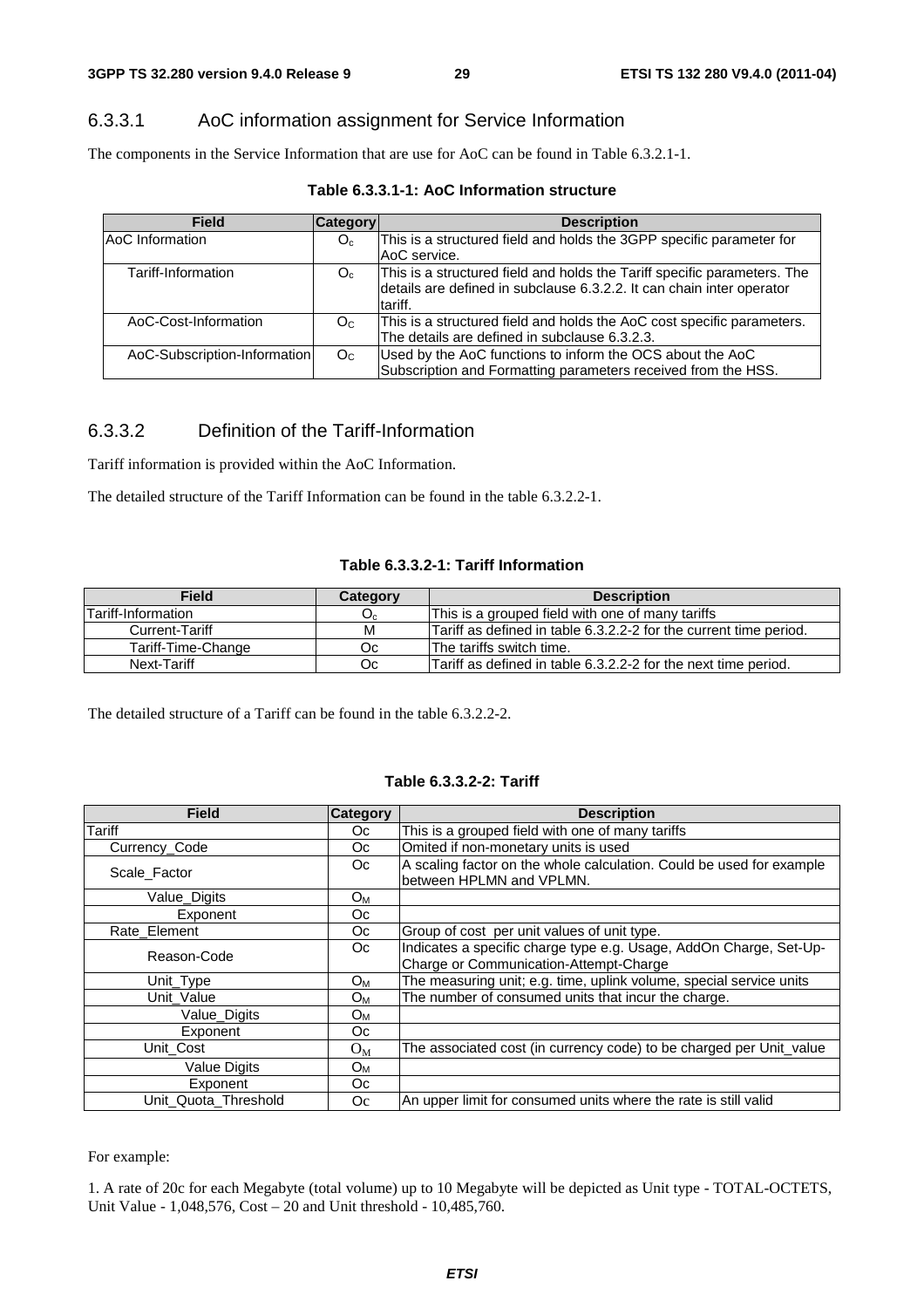2. A rate of 30c per  $60s$ : Cost Value = 30, Unit Value =60 assuming appropriate settings for currency and unit type.

Editor"s note: Consider an alternate example 1.

#### 6.3.3.3 Definition of AoC-Cost-Information

Advice of charge Cost information is provided within the AoC Cost Information. The AoC Cost is only used in CCA.

The detailed structure of the AoC Cost Information can be found in the table 6.3.3.3-1.

| <b>Field</b>     | <b>Category</b> | <b>Description</b>                                     |
|------------------|-----------------|--------------------------------------------------------|
| Accumulated Cost | Оc              | The ammount charged since the beginning of the session |
| Value Digits     | Oм              |                                                        |
| Exponent         | Оc              |                                                        |
| Incremental Cost | Oc.             | The ammount charged since the last report.             |
| Value Digits     | Oм              |                                                        |
| Exponent         | Oc.             |                                                        |
| Currency_Code    | Оc              | Ommited if the ammount is in non-monetary units units  |

#### **Table 6.3.3.3-1: Structure of AoC Cost Information**

### 6.4 AoC subscription and formatting parameters

AoC-related subscription and formatting parameters are stored in the HSS and retrieved via Sh. (see 3GPP TS 29.364 [211]).

There are two sets of parameters retrieved from the HSS:

- Subscription based general parameters pertaining the service registered per subscriber
- Formatting based UE presentation preferences parameters

The subscription parameters are listed in table 6.4.1. The formatting parameters are listed in table 6.4.2.

| <b>Description</b>                                  | <b>Values</b>              |
|-----------------------------------------------------|----------------------------|
| A paired list of AoC Service                        |                            |
| tyoe and AoC Service                                |                            |
| obligatory type                                     |                            |
| Defines the type of AoC                             | $AoC-S$                    |
| information to be provided to                       | $AoC-D$                    |
| the subscriber.                                     | $AoC-E$                    |
|                                                     | None                       |
| Defines whether AoC                                 | AoC for Information (AoCI) |
| information is binding or non                       | AoC for Charging (AoCC)    |
| binding.                                            |                            |
|                                                     |                            |
| Defines the currency preferred<br>by the subscriber | Currency                   |
|                                                     |                            |

#### **Table 6.4.1: AoC Subscription parameters**

| <b>Parameter</b> | <b>Description</b>                                           | <b>Values</b>                                |
|------------------|--------------------------------------------------------------|----------------------------------------------|
| AoC format       | Defines the format of the AoC<br>information sent to the UE. | Monetary Charging Information Element        |
|                  |                                                              | non-Monetary Charging Information<br>Element |
|                  |                                                              | Charge Advice Information (CAI)              |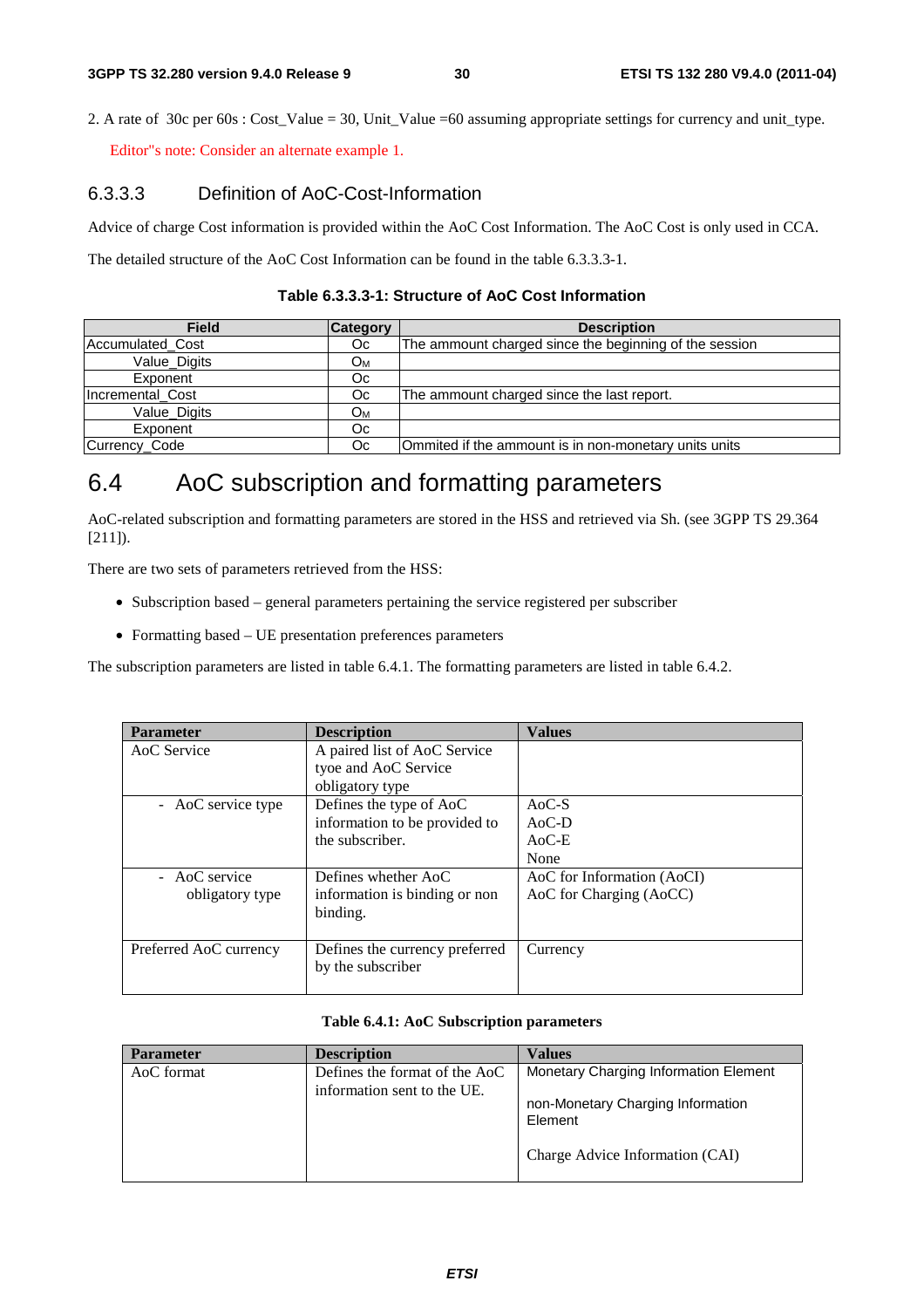#### **Table 6.4.2: AoC formatting parameters**

#### **The following additional rules are applicable for AoC:**

Any combination of AoC service obligatory types and the AoC service types may co-exist.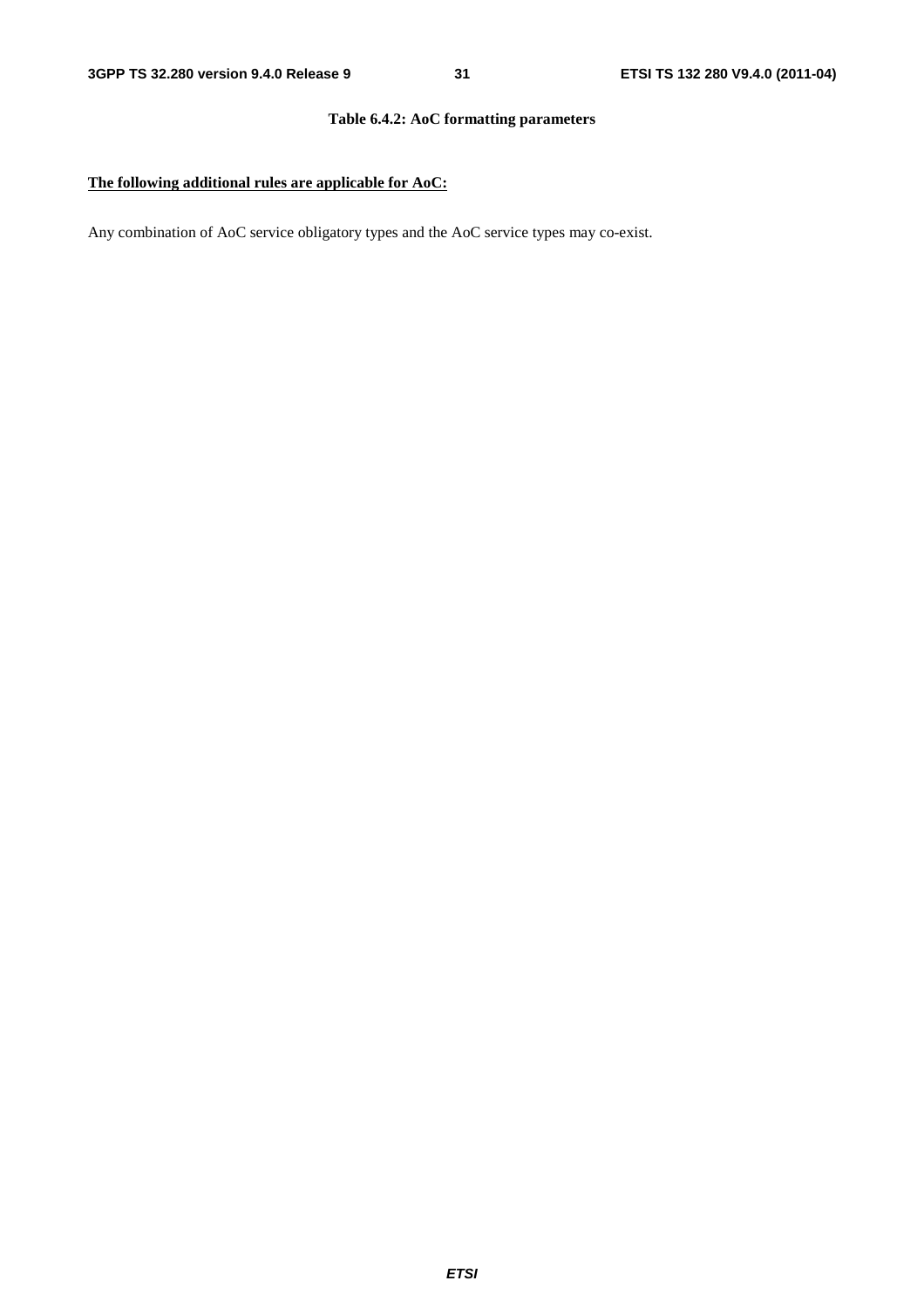# Annex A (informative):

# AoC Use Cases

The following use cases detail a set of call scenarios that employ AoC services. The AoC services used are of type AoC-S, AoC-D and AoC-E. The use cases cover the AoC-S, AoC-D and AoC-E AoC service types and are applicable to either AoCI or AoCC service obligatory types.

### A.1 Call scenarios with AoC information provided at the beginning and/or during and/or at the end of the call

### A.1.1 Outgoing call with tariff provided by the charging domain at the start of the call

| Actors:            | Alan and Brendan are telecoms subscribers. Alan is an IMS subscriber<br>with $AoC$ service(s).                                                                                         |
|--------------------|----------------------------------------------------------------------------------------------------------------------------------------------------------------------------------------|
| Description:       | Tariff information is provided to Alan at the start of the call.                                                                                                                       |
| Preconditions:     | AoC-related subscription status and user profile for Alan are stored in the<br>HSS.                                                                                                    |
| Post conditions:   | Alan is ready to proceed with his call after receiving the tariff information<br>applicable to the call.                                                                               |
| Normal Flow:       | Alan initiates an IMS session to call Brendan<br>$\bullet$<br>The tariff for the call is sent to Alan at the beginning of the call<br>Alan receives the AoC information on his UE<br>٠ |
| Alternative Flows: |                                                                                                                                                                                        |
| Assumptions:       | The charging domain (online or offline) has the tariff for this call.                                                                                                                  |
| Notes and Issues:  |                                                                                                                                                                                        |

### A.1.2 Outgoing call with tariff provided by a remote network (PSTN or IMS) or a 3<sup>rd</sup> Party Service Provider (AS) at the start of the call

| Actors: I        | Alan and Brendan are telecoms subscribers. Alan is an IMS subscriber<br>with AoC service $(s)$ . |
|------------------|--------------------------------------------------------------------------------------------------|
|                  | Description: Tariff information is provided to Alan at the start of the call.                    |
| Preconditions: 1 | AoC-related subscription status and user profile for Alan are stored in the                      |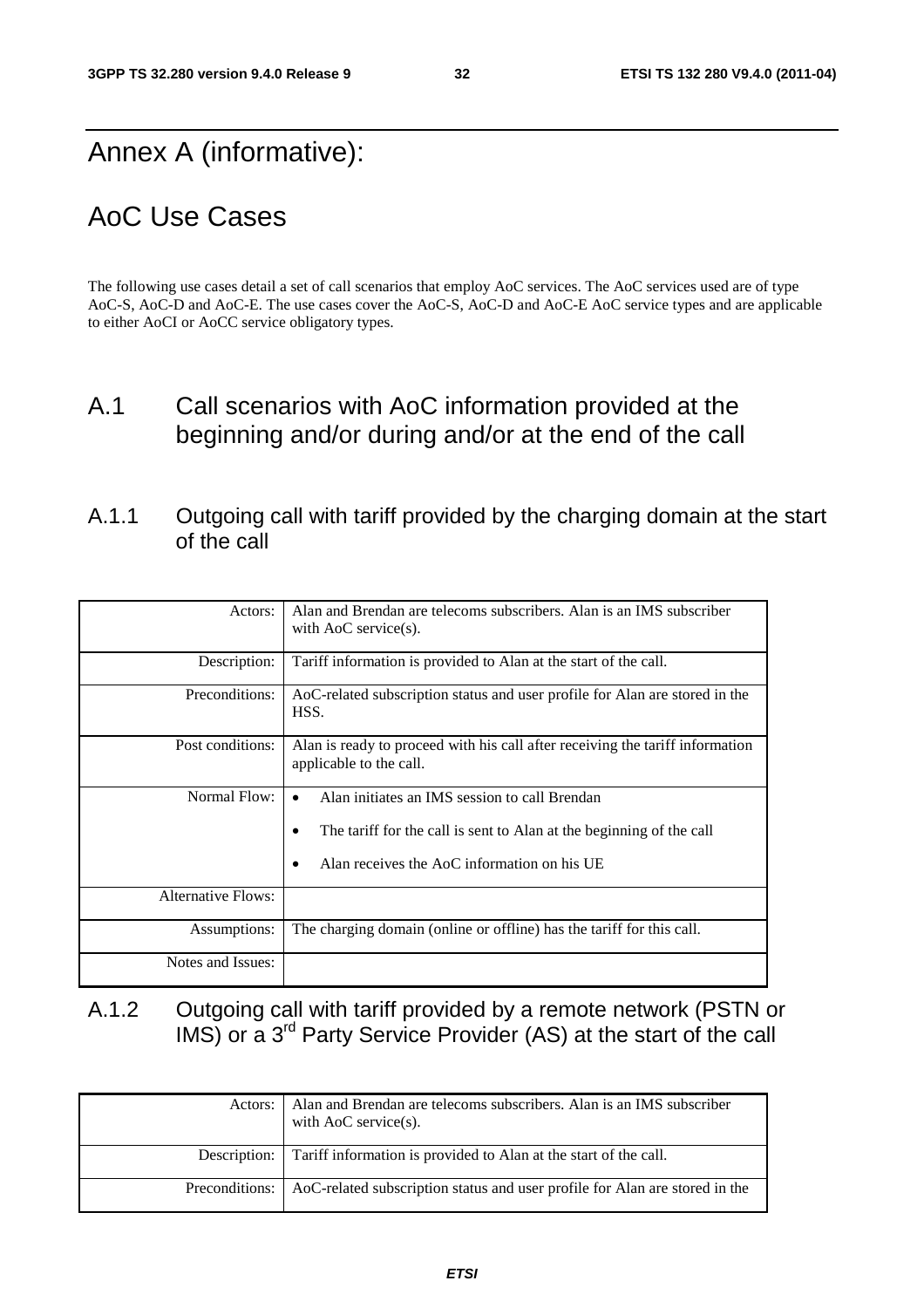|                    | HSS.                                                                                                                                                                                                    |
|--------------------|---------------------------------------------------------------------------------------------------------------------------------------------------------------------------------------------------------|
| Post conditions:   | Alan is ready to proceed with his call after receiving the tariff information<br>applicable (from the remote network or $3rd$ party service provider) to the<br>call.                                   |
| Normal Flow:       | Alan initiates an IMS session to call Brendan<br>The tariff for the call is sent to Alan at the beginning of the call<br>٠<br>Alan receives the AoC information on his UE<br>٠                          |
| Alternative Flows: |                                                                                                                                                                                                         |
| Assumptions:       | The tariff for this call is not available in the charging domain (online or<br>offline). Tariff information can be transferred in real-time from the remote<br>network or $3rd$ party service provider. |
| Notes and Issues:  |                                                                                                                                                                                                         |

### A.1.3 Outgoing call with tariff provided by the charging domain in addition to an add on charge received from the remote network (PSTN or IMS) or from a  $3^{rd}$  Party Service Provider (AS)

| Actors:                   | Alan and Brendan are telecoms subscribers. Alan is an IMS subscriber<br>with AoC service(s).                                                                                       |
|---------------------------|------------------------------------------------------------------------------------------------------------------------------------------------------------------------------------|
| Description:              | Tariff information incorporating an add-on charge from an external source<br>is provided to Alan at the start/during of the call.                                                  |
| Preconditions:            | AoC-related subscription status and user profile for Alan are stored in the<br>HSS.                                                                                                |
| Post conditions:          | Alan is ready to proceed/continue with his call after receiving the tariff<br>information applicable to the call.                                                                  |
| Normal Flow:              | Alan initiates an IMS session to call Brendan<br>The tariff for the call is sent to Alan at the beginning of the call                                                              |
|                           | Alan receives the AoC information on his UE including the add-on<br>charge from the remote network (PSTN or IMS) or from a 3 <sup>rd</sup> party<br>service provider.              |
| <b>Alternative Flows:</b> | An IMS session between Alan and Brendan is proceeding<br>$\bullet$                                                                                                                 |
|                           | The tariff for the call is sent to Alan during the call<br>$\bullet$                                                                                                               |
|                           | Alan receives the AoC information on his UE including the add-on<br>$\bullet$<br>charge from the remote network (PSTN or IMS) or from a $3rd$ party<br>service provider.           |
| Assumptions:              | The charging domain (online or offline) has the tariff for this call. Add-on<br>charges can be transferred in real-time for the remote network or $3rd$ party<br>service provider. |
| Notes and Issues:         |                                                                                                                                                                                    |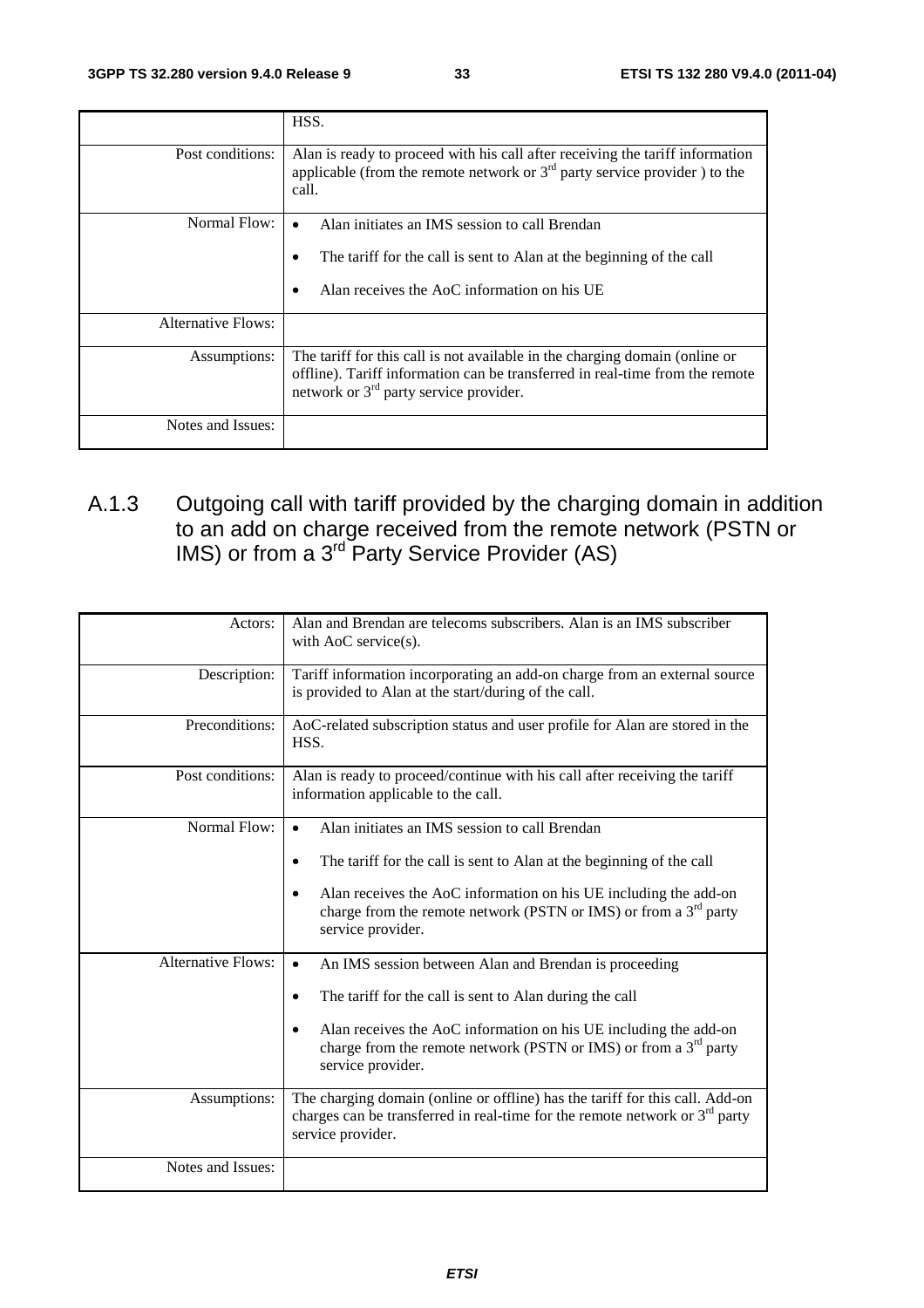### A.1.4 Outgoing call with tariff change provided by the charging domain during an on-going call

| Actors:                   | Alan and Brendan are telecoms subscribers. Alan is an IMS subscriber<br>with $AoC$ service(s).                                                                                                                                    |
|---------------------------|-----------------------------------------------------------------------------------------------------------------------------------------------------------------------------------------------------------------------------------|
| Description:              | Tariff information is provided to Alan when there is a tariff switch during<br>a call.                                                                                                                                            |
| Preconditions:            | AoC-related subscription status and user profile for Alan are stored in the<br>HSS.<br>There is an on-going call between Alan and Brendan.                                                                                        |
| Post conditions:          | Alan is ready to continue his call with Brendan after receiving the updated<br>tariff information that is now applicable to the call.                                                                                             |
| Normal Flow:              | Alan initiates an IMS session to call Brendan.<br>$\bullet$<br>A tariff switch relevant to this call occurs.<br>٠<br>The new tariff for the call is sent to Alan.<br>Alan receives the updated tariff information on his UE.<br>٠ |
| <b>Alternative Flows:</b> |                                                                                                                                                                                                                                   |
| Assumptions:              | The charging domain (online or offline) has the tariff for this call.                                                                                                                                                             |
| Notes and Issues:         |                                                                                                                                                                                                                                   |

### A.1.5 Outgoing call with regular cost updates provided by the charging domain during an on-going call

| Actors:                   | Alan and Brendan are telecoms subscribers. Alan is an IMS subscriber<br>with $AoC$ service(s).                                                                                                                                 |
|---------------------------|--------------------------------------------------------------------------------------------------------------------------------------------------------------------------------------------------------------------------------|
| Description:              | Cost information is provided to Alan at regulated periods during a call.                                                                                                                                                       |
| Preconditions:            | AoC-related subscription status and user profile for Alan are stored in the<br>HSS.<br>There is an on-going call between Alan and Brendan.                                                                                     |
| Post conditions:          | Alan is ready to continue his call with Brendan after receiving the<br>accumulated cost information that is now applicable to the on-going call.                                                                               |
| Normal Flow:              | Alan initiates an IMS session to call Brendan.<br>The duration of the call exceeds a predefined marker.<br>The accumulated cost for the call to date is sent to Alan.<br>Alan receives the updated cost information on his UE. |
| <b>Alternative Flows:</b> |                                                                                                                                                                                                                                |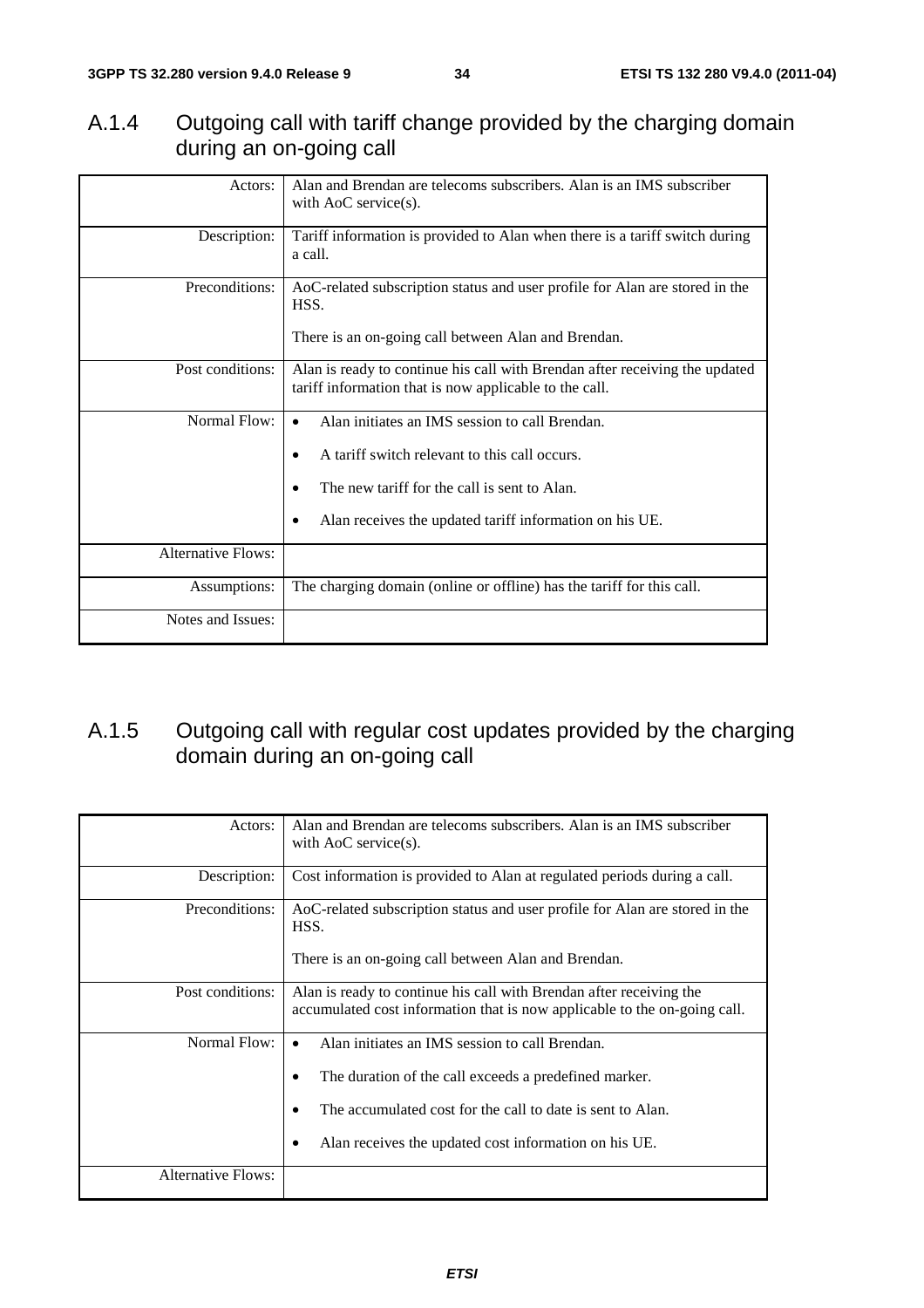| Assumptions:      | The charging domain can determine the accumulated costs for this call in<br>real-time. |
|-------------------|----------------------------------------------------------------------------------------|
| Notes and Issues: |                                                                                        |

# A.1.6 Outgoing call with cost summary provided at the end of the call

| Actors:                   | Alan and Brendan are telecoms subscribers. Alan is an IMS subscriber<br>with $AoC$ service(s).                                                                 |  |  |  |
|---------------------------|----------------------------------------------------------------------------------------------------------------------------------------------------------------|--|--|--|
| Description:              | Cost information is provided to Alan at the end of a call.                                                                                                     |  |  |  |
| Preconditions:            | AoC-related subscription status and user profile for Alan are stored in the<br>HSS.<br>There is an on-going call between Alan and Brendan.                     |  |  |  |
| Post conditions:          | Alan has completed his call with Brendan and receives the accumulated<br>cost information that is now applicable to the preceding call.                        |  |  |  |
| Normal Flow:              | Alan terminates an IMS session for a call to Brendan.<br>The accumulated costs for the call are sent to Alan.<br>Alan receives the cost information on his UE. |  |  |  |
| <b>Alternative Flows:</b> |                                                                                                                                                                |  |  |  |
| Assumptions:              | The charging domain can determine the accumulated costs for this call in<br>real-time.                                                                         |  |  |  |
| Notes and Issues:         |                                                                                                                                                                |  |  |  |

### A.1.7 Incoming call with tariff provided by the charging domain at the start of the call

| Actors:            | Alan and Brendan are telecoms subscribers. Brendan is an IMS subscriber<br>with $AoC$ service(s).                                                                                                 |
|--------------------|---------------------------------------------------------------------------------------------------------------------------------------------------------------------------------------------------|
| Description:       | Tariff information is provided to Brendan at the start of the call.                                                                                                                               |
| Preconditions:     | AoC-related subscription status and user profile for Brendan are stored in<br>the HSS.                                                                                                            |
| Post conditions:   | Brendan is ready to proceed with his call from Alan after receiving the<br>tariff information applicable to the call.                                                                             |
| Normal Flow:       | Alan initiates an IMS session to call Brendan<br>$\bullet$<br>The tariff for the call is sent to Brendan at the beginning of the call<br>٠<br>Brendan receives the AoC information on his UE<br>٠ |
| Alternative Flows: |                                                                                                                                                                                                   |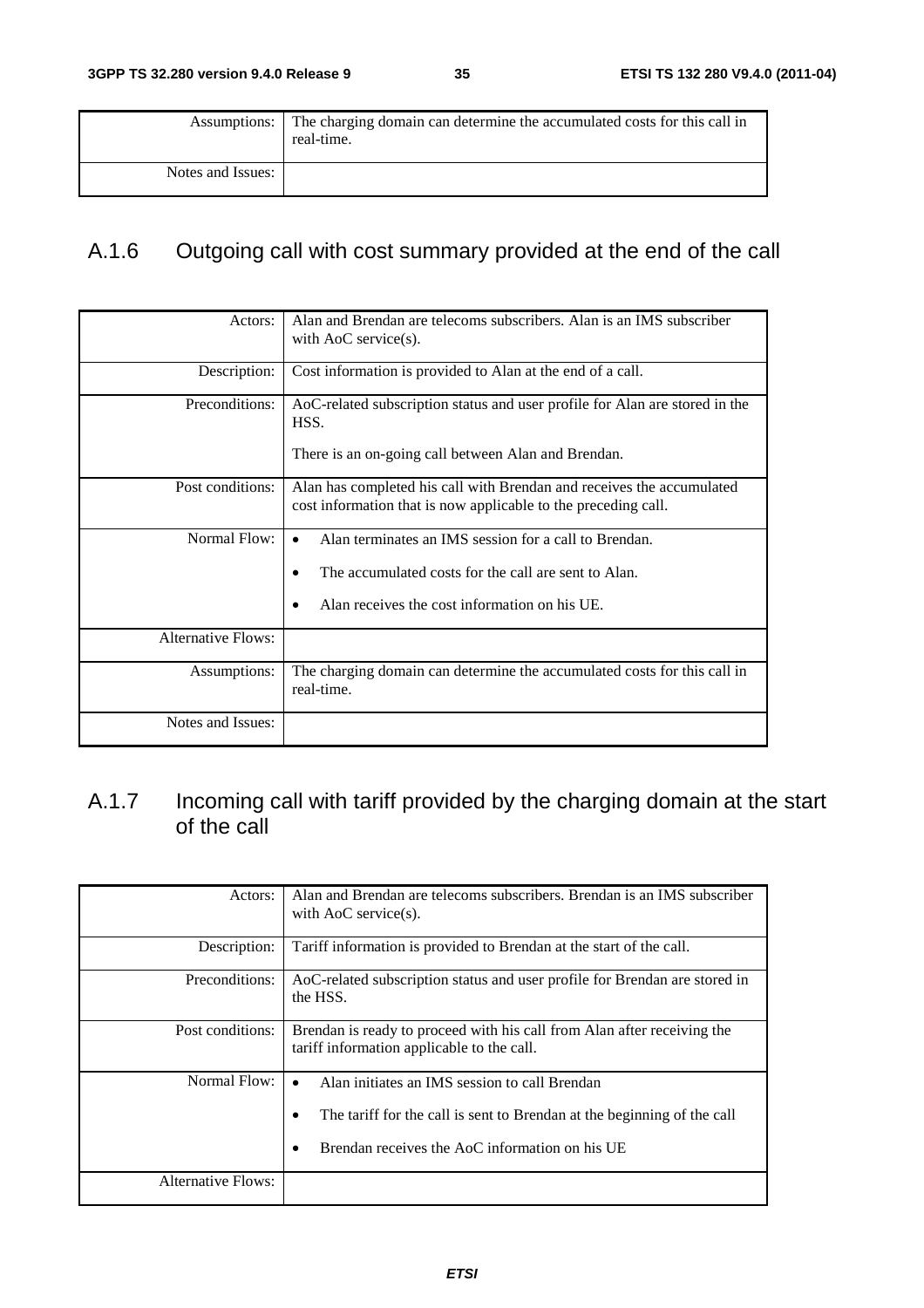|                   | Assumptions: The charging domain (online or offline) has the tariff for this call. There<br>are business rules that determine that Brendan is the charged party for this<br>call. |
|-------------------|-----------------------------------------------------------------------------------------------------------------------------------------------------------------------------------|
| Notes and Issues: |                                                                                                                                                                                   |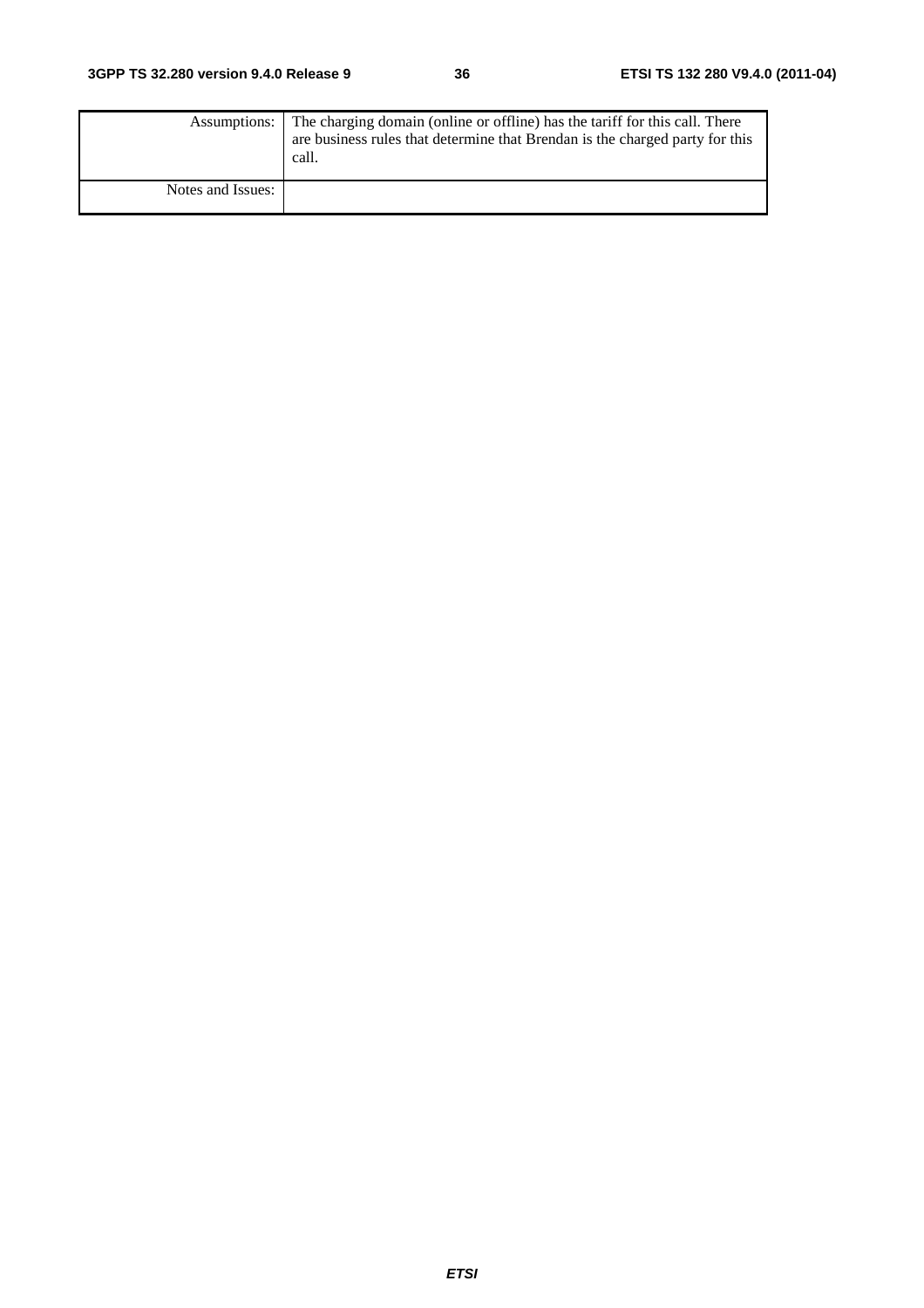# Annex B (informative):

# Message flow for basic IMS session establishment and interaction with online charging

This annex describes the basic IMS session establishment for a user registered for AoC service(s) and the interaction with online charging when an AS or the IMS GWF handles credit control.

The following figure shows a basic IMS session establishment when an AS or the IMS GWF controls online charging.



**Figure B.2.1: Basic IMS session establishment for a user registered to AoC service(s) (online case controlled by AS / IMS GWF)**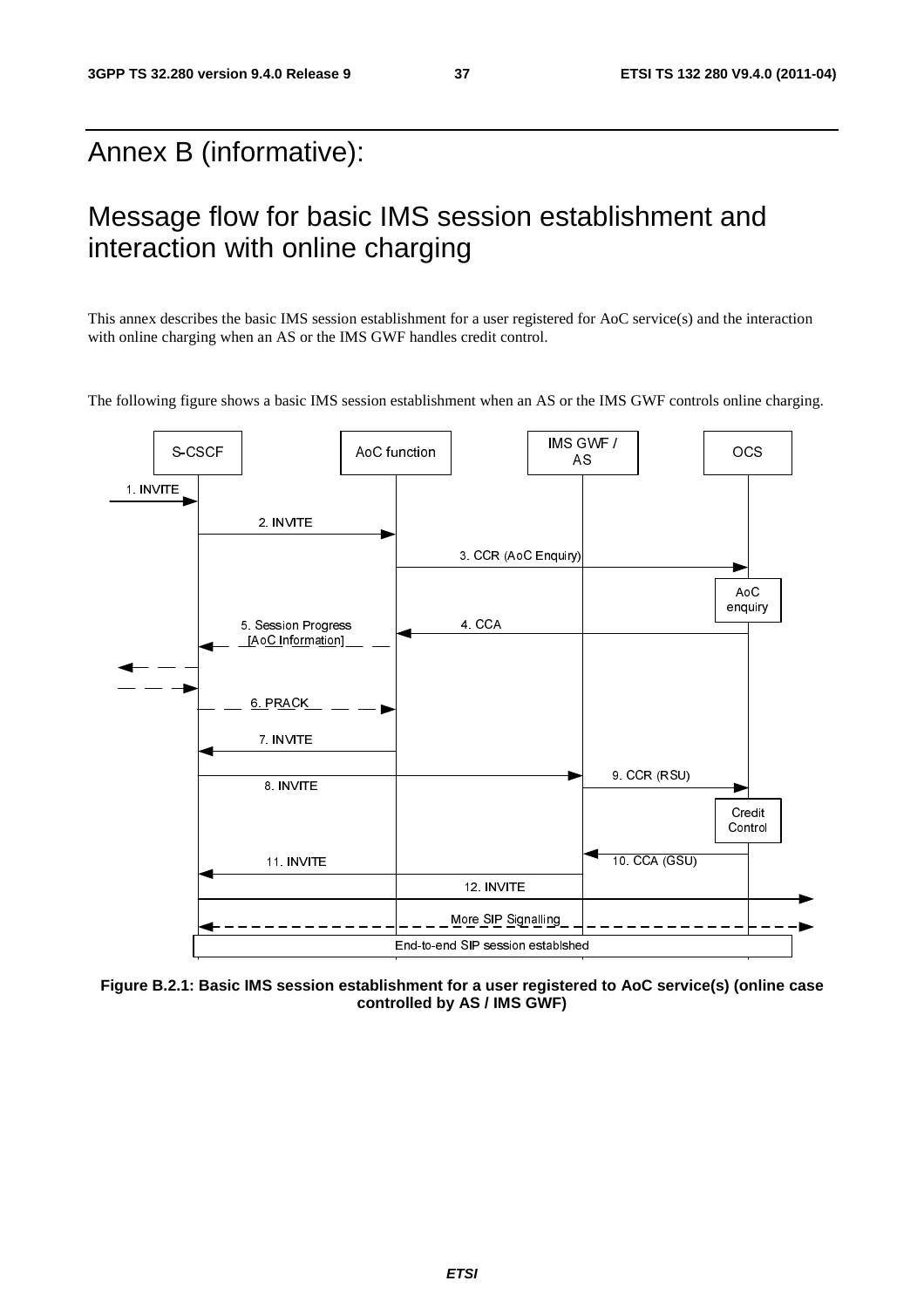- 1) An initial SIP INVITE message is received in the S-CSCF.
- 2) The S-CSCF forwards this request to the AoC function.
- 3) The AoC function needs to request the tariff and or cost for this session. An AoC Enquiry is sent to the OCS in a CCR message.
- 4) The OCS sends back to the AoC function the information requested (tariff/cost).
- 5) The AoC information is included by the ACF in a SIP 183 response.
- 6) UE acknowledgement of the 183 response is received at the ACF.<br>7) The SIP INVITE is forwarded to the S-CSCF.
- The SIP INVITE is forwarded to the S-CSCF.
- 8) The S-CSCF forwards the SIP INVITE message to the IMS GWF/AS to perform the online charging.
- 9) The IMS GWF/AS reserves a credit for the session. A CCR message is sent to the OCS. This CCR message is composed of a unit reservation request.
- 10) The OCS sends back to the IMS-GWF/AS a credit for the session.
- 11) The INVITE message is forwarded by the IMS GWF/AS to the S-CSCF.
- 12) The S-CSCF forwards the SIP INVITE message to the terminating party.

The service logic (AS/IMS GWF) and the AoC function may be unified. Thus, instead of sending two CCR messages (CCR RSU and CCR AoC Enquiry messages) towards the OCS, a grouped CCR message may be sent for performance reasons.



**Figure B.2.2: Basic IMS session establishment for a user registered to AoC service(s) (online case controlled by unified (IMS GWF/AS) and ACF)**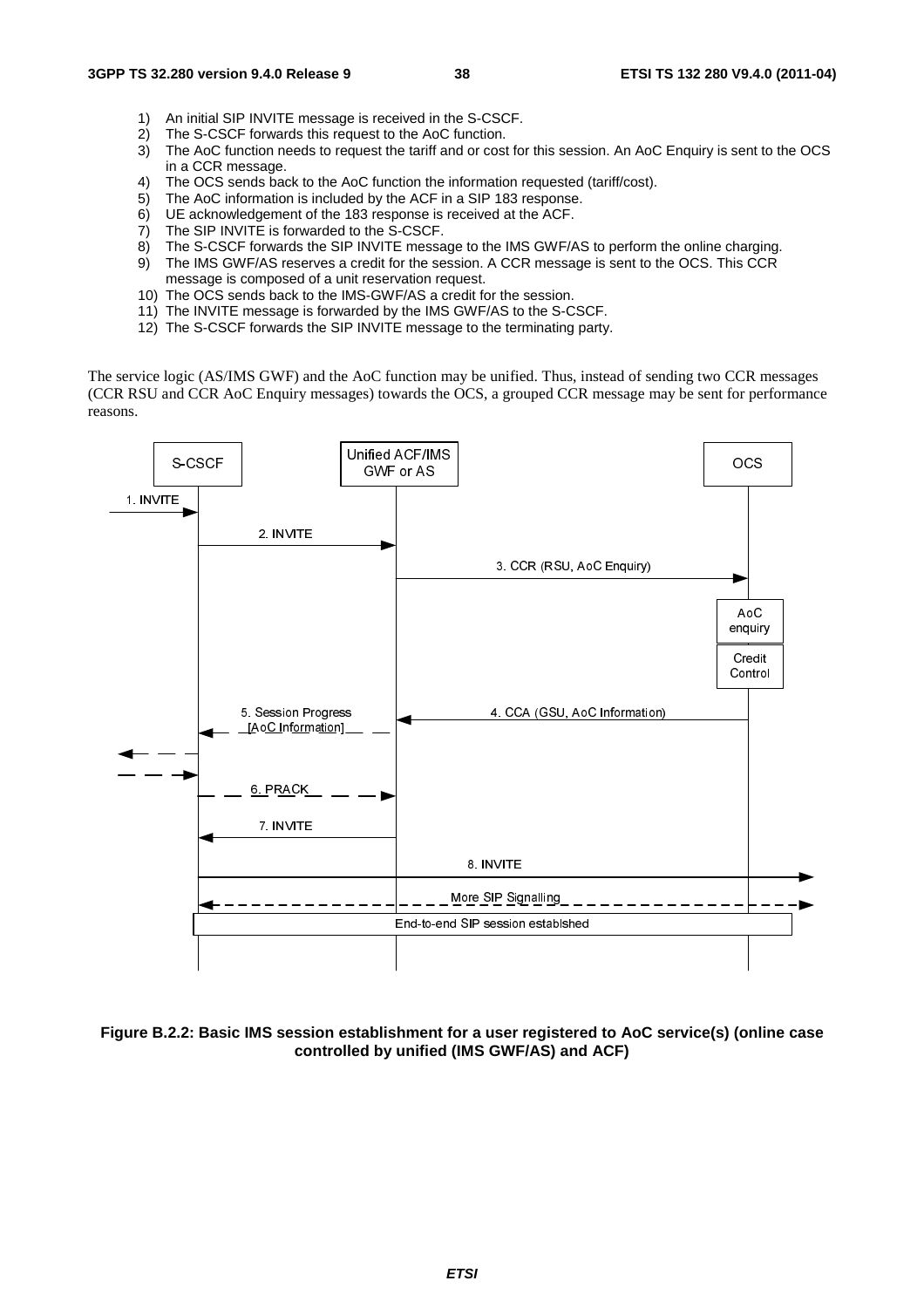- 1) An initial SIP INVITE message is received in the S-CSCF.
- 2) The S-CSCF forwards this request to the AoC function.
- 3) The unified (IMS GWF or AS) and ACF generates a CCR message containing both a credit request and an AoC enquiry.
- 4) The OCS sends back to the unified (IMS GWF or AS) and ACF a response to the credit authorization and AoC enquiry.
- 5) The AoC information is included by the unified (IMS GWF or AS) and ACF in a SIP 183 response.
- 6) UE acknowledgement of the 183 response is received at the unified (IMS GWF or AS) and ACF.
- 7) The SIP INVITE is forwarded to the S-CSCF.
- 8) The S-CSCF forwards the SIP INVITE message to the terminating party.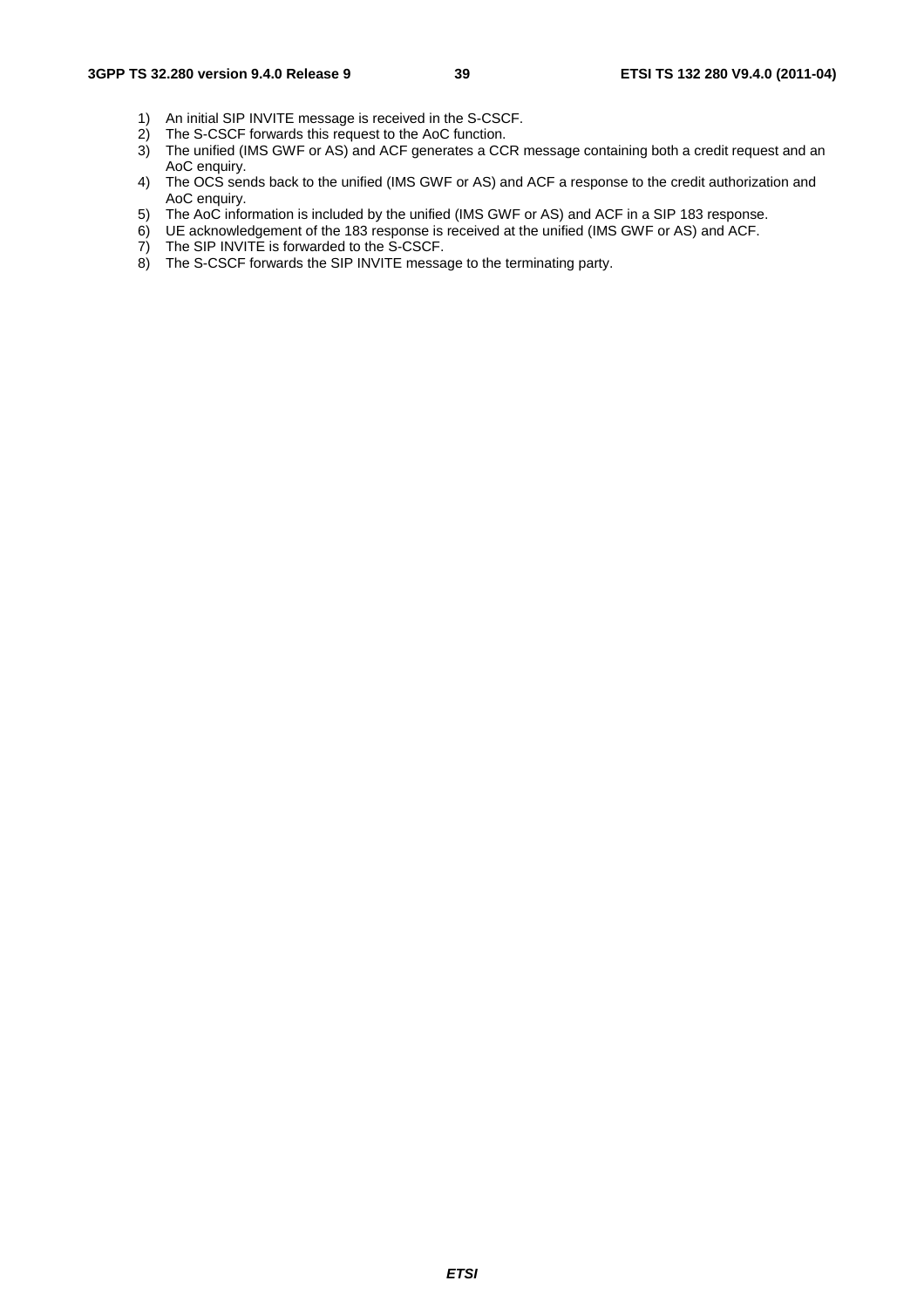# Annex C (informative): AoC Information mapping

This annex provides informative mapping concepts between the AoC information to surrounding protocol formats.

# C.1 AoC information mapping to CAI element

Herby is a conceptual mapping of the CAI element to the AoC Information.

The mapping is done by using 3 Rate Elements.

Rate Element 1 – Depicts the initial cost in the AoC

Rate Element 2 – Depicts the time related AoC

Rate Element 3 – Depicts the volume related AoC

| CAI parameter                | Mapping guidance                                               |
|------------------------------|----------------------------------------------------------------|
| e1 - Units per interval      | $\vert$ Cost_Value in a Rate Element(2) with Unit-Type = TIME; |
| le2 - Seconds/time interval  | Unit Value in Rate Element(2)                                  |
| e3 - Scaling Factor          | Scale Factor                                                   |
| le4 - Unit increment         | $\vert$ Cost Value in a Rate Element(1) with Unit-Type = TIME  |
| e5 - Units per data interval | Cost_Value in a Rate Element(3) with Unit-Type = TOTAL-OCTETS; |
| e6 - Segments/data interval  | Unit_Value in Rate Element(3)                                  |
| e7 - Initial secs/t interval | Unit_Threshold in Rate Element(1)                              |

When a service is known to be provided by CAMEL, the AoC function shall use a map able construct of the AoC information.

# C.2 AoC information mapping to Charging Information Elements

Herby is a conceptual mapping advising how to populate the Charging Information Element provided to the UE (as described in TS 24.647 [208]) out of the AoC Information.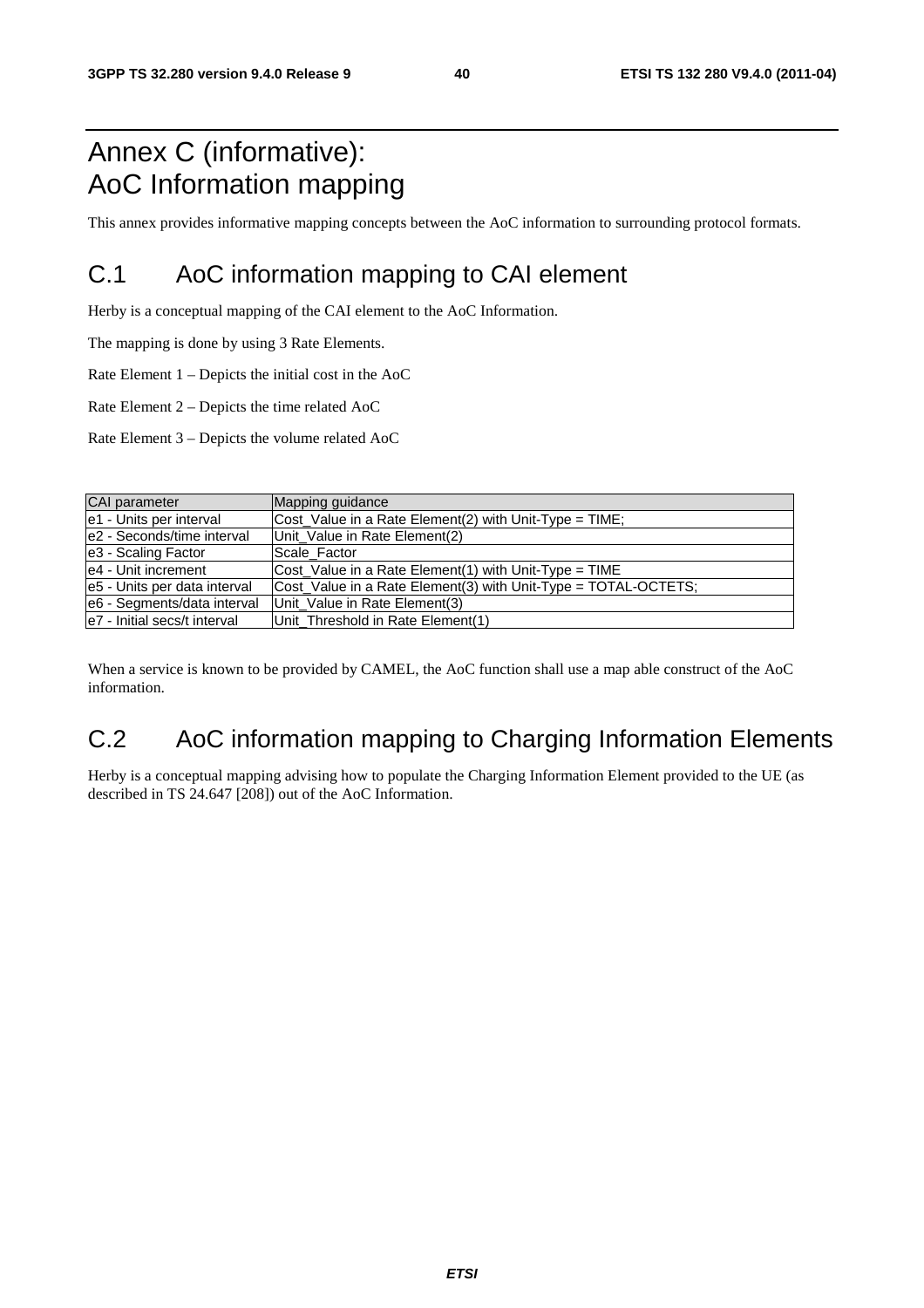| <b>Charging Information Element</b> | Mapping guidance                                                       |
|-------------------------------------|------------------------------------------------------------------------|
| <b>Expressing Charging Rates</b>    |                                                                        |
| - Price per time unit               | When only one Rate Element with Unit_Type = TIME exists                |
| - Free of charge                    | When only one Rate Element with Unit_Type = MONEY and Unit-Value = $0$ |
|                                     | exists                                                                 |
| - Flat rate                         | When only one Rate Element with Unit_Type = MONEY and Unit-Value > 0   |
|                                     | exists                                                                 |
| - Not available                     | No Rate Elements provided                                              |
| Charged Items                       | not supported in this release                                          |
| - Basic communication               | When the Rate Element contains Reason-Code = Usage or no Reason        |
|                                     | Code is available.                                                     |
|                                     |                                                                        |
|                                     | NOTE: If no other Charged Items are applicable, Basic Communication    |
|                                     | shall be used as default value.                                        |
|                                     |                                                                        |
| - Communication attempt             | This parameter may be populated when the Rate Element contains         |
|                                     | Reason-Code = Communication-Attempt-Charge                             |
|                                     | NOTE: Alternatively, this information may be mapped into 'Operation of |
|                                     | service' (see below).                                                  |
| Communication setup                 | This parameter may be populated when the Rate Element contains         |
|                                     | Reason-Code = Set-Up-Charge                                            |
|                                     |                                                                        |
|                                     | NOTE: Alternatively, this information may be mapped into 'Operation of |
|                                     | service' (see below).                                                  |
| Operation of service                | This parameter may be populated depending on Service- specific         |
|                                     | Information or when the Rate Element contains Reason-Code <> Usage.    |
|                                     |                                                                        |
|                                     | NOTE: If this parameter is populated depending on the Reason-Code,     |
|                                     | Communication Attempt and Communication setup shall not be used.       |
| <b>Recorded Charges</b>             | Acculumated cost in AoC_Cost_Information                               |

NOTE: Other legacy Charging Information Elements (e.g. Special charging code, Special charging arrangement and Billing Identification) are not supported in IMS.

Additionally, the following parameters are not supported by the Ro interface but locally configurable by operators:

| Type of Charging           | This parameter is part of the AoC UNI XML information described in TS<br>24.647 [208].       |
|----------------------------|----------------------------------------------------------------------------------------------|
| Granularity                | This parameter is part of the AoC UNI XML information described in TS<br>24.647 [208].       |
| Pes-transitioning behavior | This parameter is part of the AoC Extended XML schema described in<br>ETSI TS 183 043 [213]. |

# C.3 AoC information mapping to NNI Charging Information

Herby is a conceptual mapping advising how to populate the incoming real time tariff information (as described in TS 29.658 [209]) to the AoC Information model.

Mapping concepts:

- Pulse based tariffs Pulse based tariffs are translated to AoC Tariff with no Currency-Code (i.e. non-monetary format).
- Sub Tariff Each sub tariff is mapped as a new Rate Element
- Delay Until Start The ACF shall buffer the message and wait for the "start" signal.

NOTE: The Delay Until Start parameter in TS 29.658 [209] is not supported in this release

• An Add-on charge provides single additional Cost Information which does not change the current tariff. When an Add-on charge is received via RTTI, the add-on charge shall be considered in the resulting Cost Information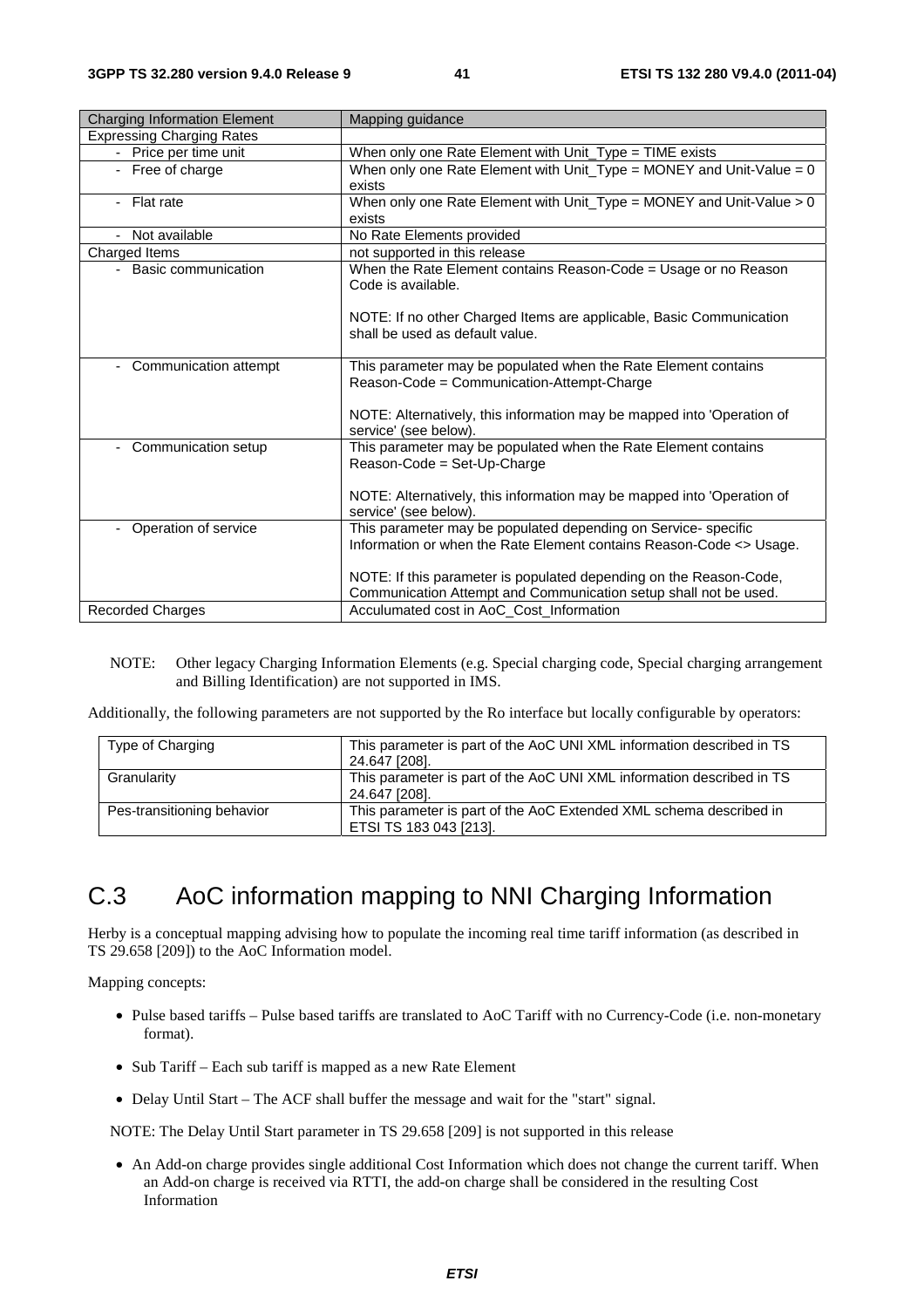Data fields mapping:

| NNI Charging Information    | Mapping guidance                                                            |
|-----------------------------|-----------------------------------------------------------------------------|
| Currency                    | Currency Code                                                               |
| Call attempt charge         | Rate-Element with Unit_Type = MONEY, Reason-Code =                          |
|                             | CONNECTION_ATTEMPT_CHARGE.                                                  |
| Call setup charge           | Rate-Element with Unit_Type = MONEY, Reason-Code =                          |
|                             |                                                                             |
|                             | CONNECTION_SETUP_CHARGE.                                                    |
| AddOn charge                | Rate-Element with Reason-Code = ADDON_CHARGE.                               |
| <b>Communication Charge</b> | Rate-Element with Unit_Type = TIME.                                         |
| - Currency factor scale     | Cost Value in a Rate-Element with Unit Type = TIME.                         |
| - Currency factor           | - Value-Digits                                                              |
| - Currency scale            | Exponent<br>$\sim$                                                          |
| - Charge unit time interval | Unit-Value in a Rate-Element with Unit_Type = TIME.                         |
|                             |                                                                             |
|                             | NOTE 1: this field is only used for non-monetary format.                    |
|                             | NOTE 2: A 50ms step support may not be supported in this release.           |
|                             |                                                                             |
| - Tariff duration           | Unit Threshold in the Rate-Element as above                                 |
| Sub tariff control          | Periodic charge will be mapped to Rate-Element with no Unit_Threshold or    |
|                             | Unit_Threshold > Unit_Value. One time charge will be mapped to Rate-element |
|                             | with Unit_Value = Unit_Threshold                                            |
| Tariff switchover time      | Tariff Switch Time                                                          |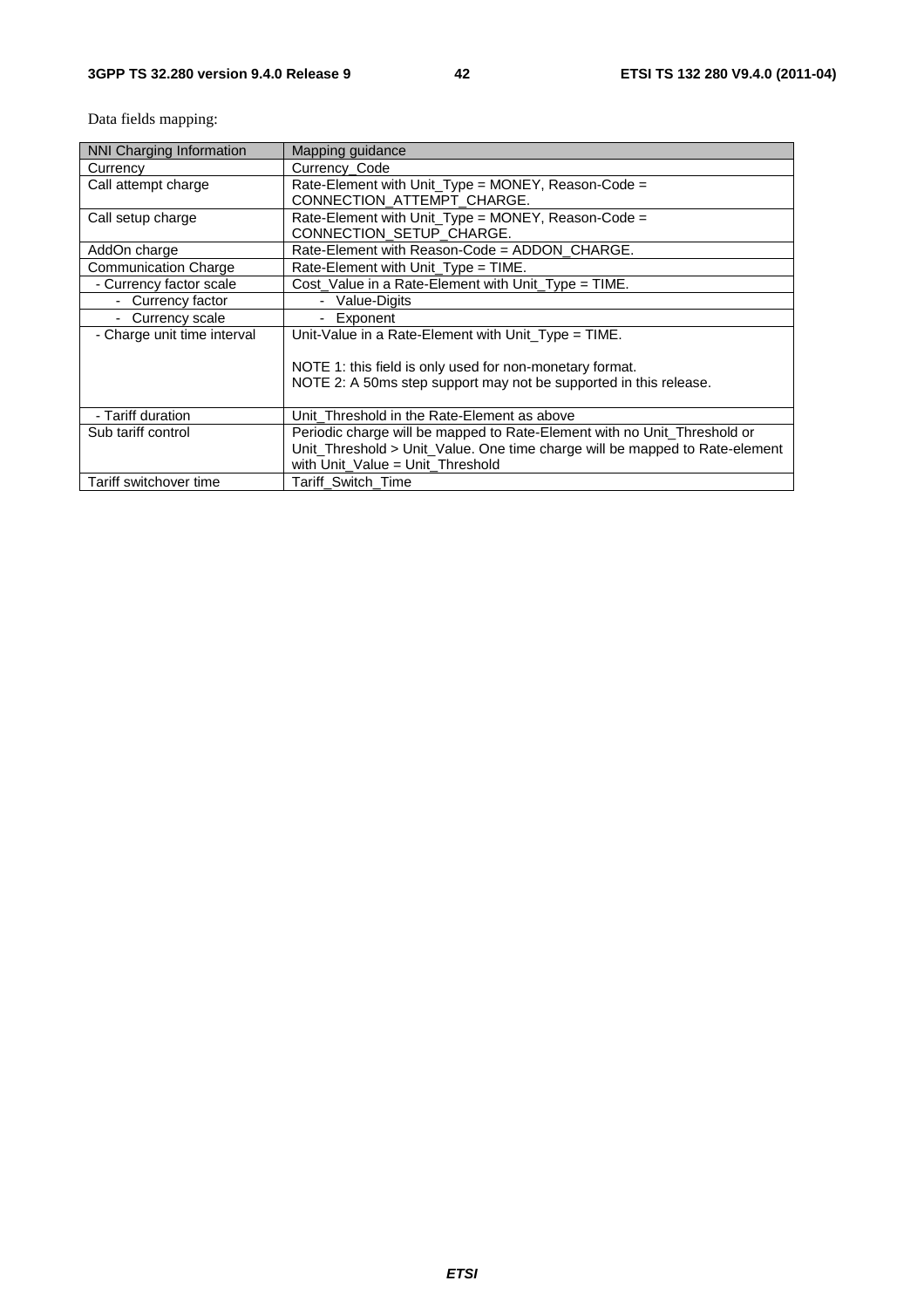# Annex D (informative): **Bibliography**

| a)           | The 3GPP charging specifications                                                                                                                                                                                                       |
|--------------|----------------------------------------------------------------------------------------------------------------------------------------------------------------------------------------------------------------------------------------|
|              | 3GPP TS 32.250: "Telecommunication management; Charging management; Circuit Switched<br>(CS) domain charging".                                                                                                                         |
|              | 3GPP TS 32.251: "Telecommunication management; Charging management; Packet Switched<br>(PS) domain charging".                                                                                                                          |
|              | 3GPP TS 32.252: "Telecommunication management; Charging management; Wireless Local Area<br>Network (WLAN) charging".                                                                                                                   |
|              | 3GPP TS 32.270: "Telecommunication management; Charging management; Multimedia<br>Messaging Service (MMS) charging".                                                                                                                   |
|              | 3GPP TS 32.271: "Telecommunication management; Charging management; Location Services<br>(LCS) charging".                                                                                                                              |
|              | 3GPP TS 32.272: "Telecommunication management; Charging management; Push-to-talk over<br>Cellular (PoC) charging".                                                                                                                     |
|              | 3GPP TS 32.273: "Telecommunication management; Charging management; Multimedia<br>Broadcast and Multicast Service (MBMS) charging".                                                                                                    |
|              | 3GPP TS 32.274: "Telecommunication management; Charging management; Short Message<br>Service (SMS) charging".                                                                                                                          |
|              | 3GPP TS 32.297: "Telecommunication management; Charging management; Charging Data<br>Record (CDR) file format and transfer".                                                                                                           |
|              | 3GPP TS 32.295: "Telecommunication management; Charging management; Charging Data<br>Record (CDR) transfer".                                                                                                                           |
|              |                                                                                                                                                                                                                                        |
| $\mathbf{b}$ | <b>Common 3GPP specifications</b>                                                                                                                                                                                                      |
|              | 3GPP TS 22.101: "Service aspects; Service Principles".                                                                                                                                                                                 |
|              | 3GPP TS 22.115 "Service aspects; Charging and Billing".                                                                                                                                                                                |
|              | 3GPP TS 23.003: "Numbering, addressing and identification".                                                                                                                                                                            |
|              | 3GPP TS 27.001: "General on Terminal Adaptation Functions (TAF) for Mobile Stations (MS)".                                                                                                                                             |
| C)           | other Domain and Service specific 3GPP / ETSI specifications                                                                                                                                                                           |
| $\mathbf{d}$ | <b>Relevant ITU Recommendations</b>                                                                                                                                                                                                    |
|              | ITU-T Recommendation D.93: "Charging and accounting in the international land mobile<br>telephone service (provided via cellular radio systems)".                                                                                      |
|              | ITU-T Recommendation E.164: "The international public telecommunication numbering plan".                                                                                                                                               |
|              | ITU-T Recommendation Q.767: "Application of the ISDN user part of CCITT signalling System<br>No.7 for international ISDN interconnections".                                                                                            |
|              | ITU-T Recommendation X.25: "Interface between Data Terminal Equipment (DTE) and Data<br>Circuit-terminating Equipment (DCE) for terminals operating in the packet mode and connected to<br>public data networks by dedicated circuit". |
|              | ITU-T Recommendation X.121: "International numbering plan for public data networks".                                                                                                                                                   |
| $\bf e)$     | <b>Relevant IETF RFCs</b>                                                                                                                                                                                                              |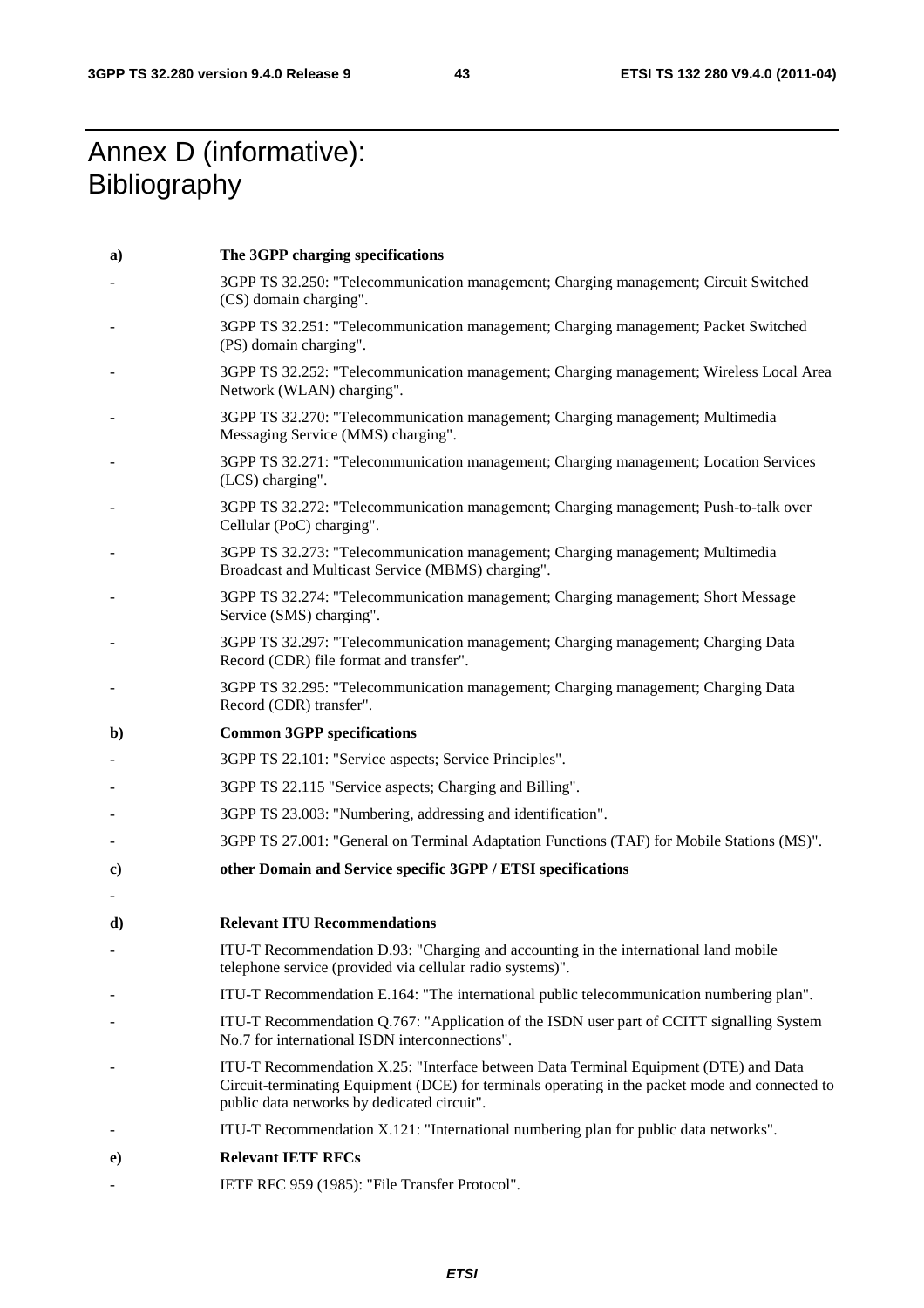# Annex E (informative): Change history

| <b>Change history</b> |                    |                 |           |                          |                                                                                                                    |            |            |
|-----------------------|--------------------|-----------------|-----------|--------------------------|--------------------------------------------------------------------------------------------------------------------|------------|------------|
| <b>Date</b>           | TSG#               | <b>TSG Doc.</b> | <b>CR</b> | <b>Rev</b>               | Subject/Comment                                                                                                    | <b>Old</b> | <b>New</b> |
| 2008-01               | S <sub>5</sub> -57 | S5-080184       |           | $\overline{\phantom{m}}$ | Fist draft submitted to SA5#57                                                                                     |            | 0.0.1      |
| 2009-03               | SP-43              | SP-090059       |           | $\overline{\phantom{a}}$ | Presentation to SA for approval                                                                                    | 1.1.0      | 8.0.0      |
| 2009-06               | SP-44              | SP-090293 1001  |           | $\overline{\phantom{a}}$ | Correction of AoC Message Flows                                                                                    | 8.0.0      | 8.1.0      |
| 2009-09               | SP-45              | SP-090536 1002  |           | $\overline{\phantom{a}}$ | Correction and alignment with TS 32.299                                                                            | 8.1.0      | 8.2.0      |
| 2009-09               | SP-45              | SP-090537       | 003       | $- -$                    | Aligning AoC- Information AVP with RTTI Information                                                                | 8.2.0      | 9.0.0      |
| 2009-12               | SP-46              | SP-090721       | 004       | $\sim$ $\sim$            | Aligning Diameter commands and AVPs with TS 32.299                                                                 | 9.0.0      | 9.1.0      |
| 2010-10               | SP-49              | SP-100496 007   |           | $\sim$                   | Correction of AoC UNI Protocol Mapping                                                                             | 9.1.0      | 9.2.0      |
| 2010-12               | SP-50              | SP-100758 013   |           | $- -$                    | Correction of Reason-Code in the AoC Tariff Information - Align<br>with 32.299                                     | 9.2.0      | 9.3.0      |
| 2010-12               | SP-50              | SP-100758 015   |           |                          | Correction of AoC Cost Information                                                                                 | 9.2.0      | 9.3.0      |
| 2011-03               | SP-51              | SP-110108 016 2 |           |                          | Add missing AoC User to Network Interface (UNI) parameters:<br>Type of Charging, Granularity and Pes-transitioning | 9.3.0      | 9.4.0      |